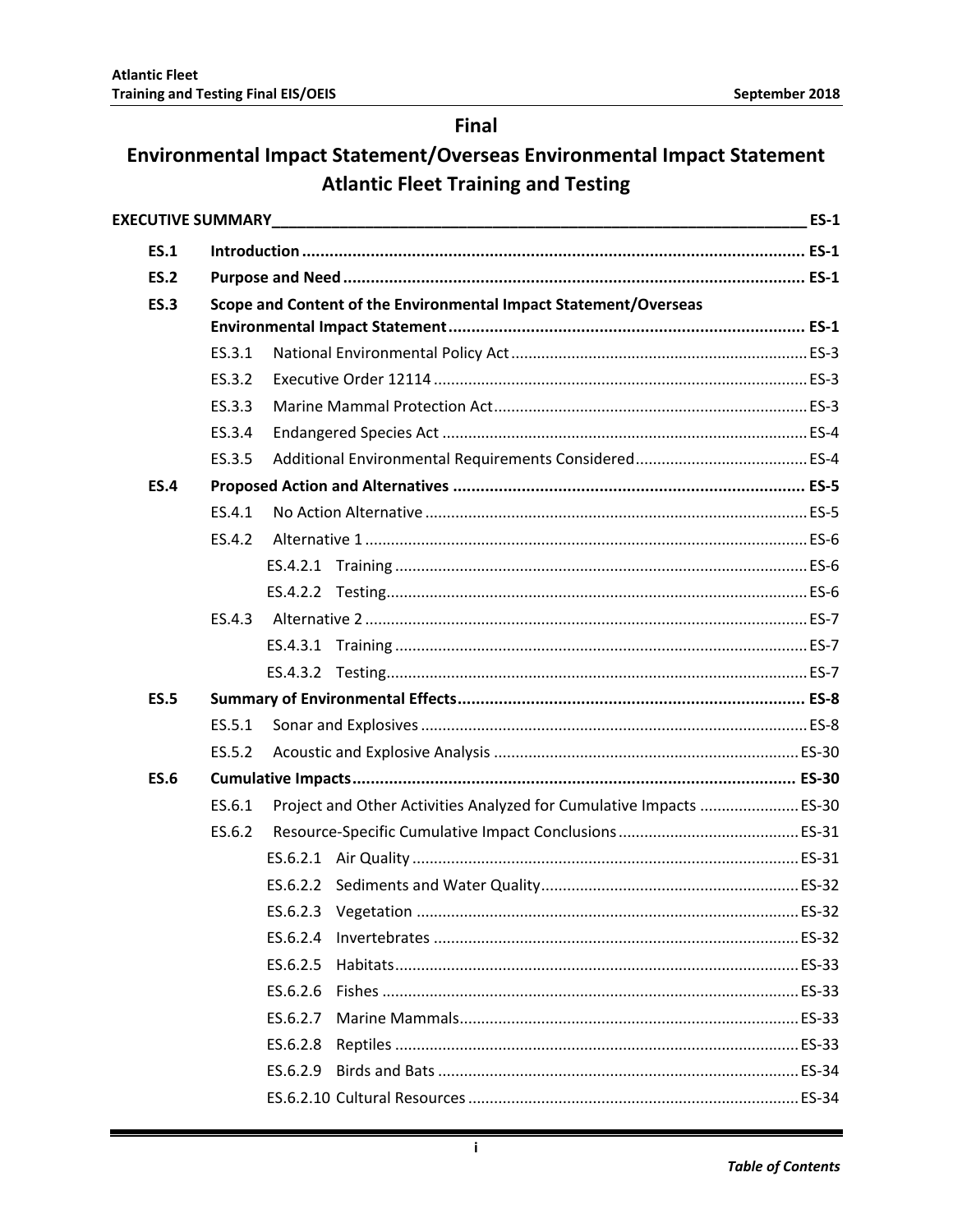|              |             | ES.6.3 |         |                                                                      |         |  |  |
|--------------|-------------|--------|---------|----------------------------------------------------------------------|---------|--|--|
|              | <b>ES.7</b> |        |         |                                                                      |         |  |  |
|              | <b>ES.8</b> |        |         |                                                                      |         |  |  |
|              |             | ES.8.1 |         |                                                                      |         |  |  |
|              |             | ES.8.2 |         | Relationship Between Short-term Use of the Environment and           |         |  |  |
|              |             |        |         | Maintenance and Enhancement of Long-term Productivity ES-39          |         |  |  |
|              |             | FS.8.3 |         |                                                                      |         |  |  |
|              |             | ES.8.4 |         | Energy Requirements and Conservation Potential of Alternatives ES-39 |         |  |  |
|              | <b>ES.9</b> |        |         |                                                                      |         |  |  |
|              |             | ES.9.1 |         |                                                                      |         |  |  |
|              |             | ES.9.2 |         |                                                                      |         |  |  |
|              |             | ES.9.3 |         |                                                                      |         |  |  |
| $\mathbf{1}$ |             |        |         |                                                                      | $1 - 1$ |  |  |
|              | 1.1         |        |         |                                                                      |         |  |  |
|              | 1.2         |        |         |                                                                      |         |  |  |
|              | 1.3         |        |         |                                                                      |         |  |  |
|              | 1.4         |        |         |                                                                      |         |  |  |
|              |             | 1.4.1  |         |                                                                      |         |  |  |
|              |             | 1.4.2  |         |                                                                      |         |  |  |
|              |             |        | 1.4.2.1 |                                                                      |         |  |  |
|              |             |        | 1.4.2.2 |                                                                      |         |  |  |
|              |             |        | 1.4.2.3 |                                                                      |         |  |  |
|              |             |        | 1.4.2.4 |                                                                      |         |  |  |
|              |             |        | 1.4.2.5 |                                                                      |         |  |  |
|              |             | 1.4.3  |         |                                                                      |         |  |  |
|              |             |        | 1.4.3.1 |                                                                      |         |  |  |
|              |             |        | 1.4.3.2 |                                                                      |         |  |  |
|              | 1.5         |        |         | Overview and Strategic Importance of Existing Range Complexes and    |         |  |  |
|              |             |        |         |                                                                      |         |  |  |
|              | 1.6         |        |         |                                                                      |         |  |  |
|              |             | 1.6.1  |         |                                                                      |         |  |  |
|              |             | 1.6.2  |         |                                                                      |         |  |  |
|              |             | 1.6.3  |         |                                                                      |         |  |  |
|              |             |        | 1.6.3.1 |                                                                      |         |  |  |
|              |             |        | 1.6.3.2 |                                                                      |         |  |  |
|              | 1.7         |        |         |                                                                      |         |  |  |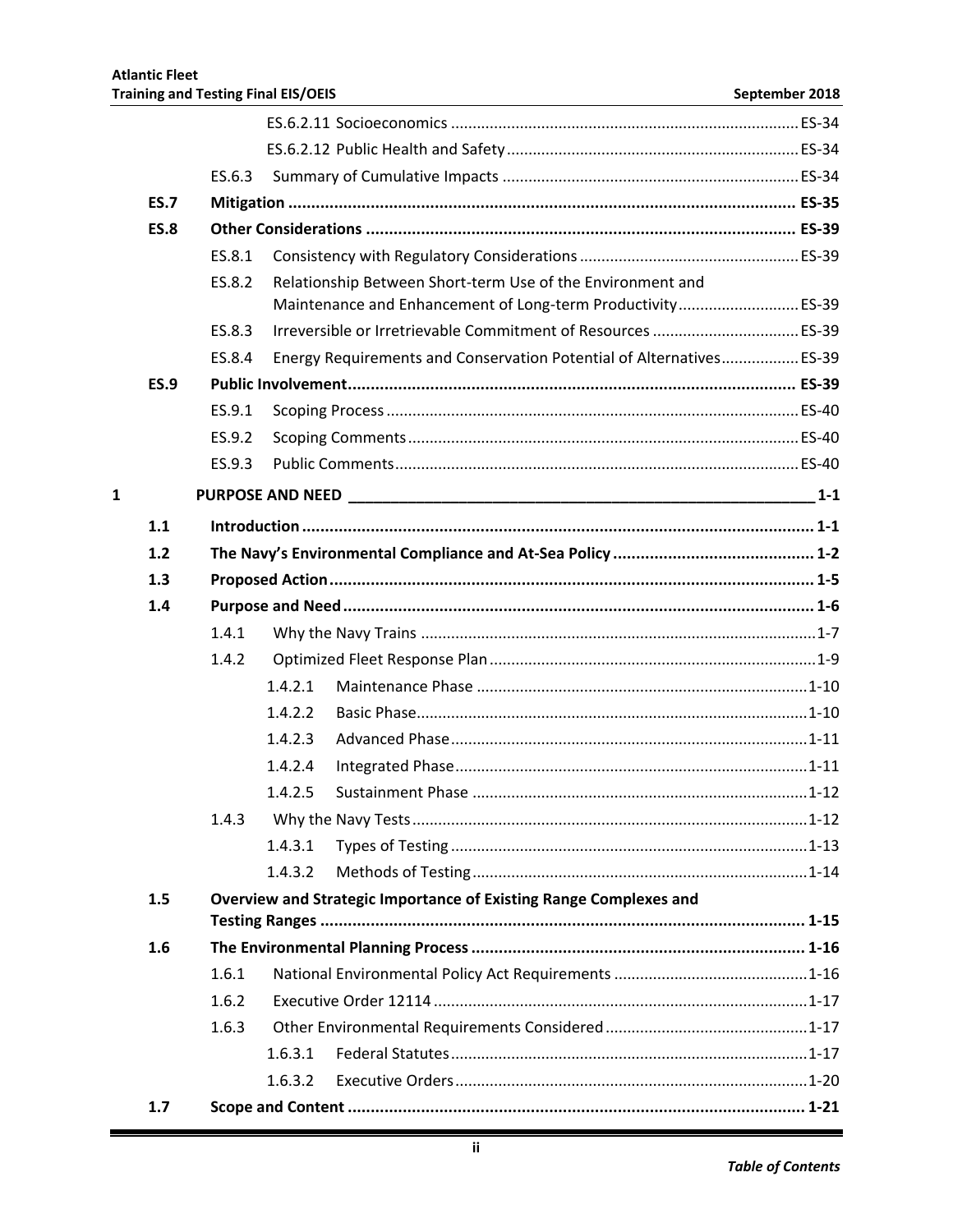|                | 1.8 | Organization of this Environmental Impact Statement/Overseas |         |                                                                                  |         |  |  |
|----------------|-----|--------------------------------------------------------------|---------|----------------------------------------------------------------------------------|---------|--|--|
| $\overline{2}$ |     |                                                              |         | DESCRIPTION OF PROPOSED ACTION AND ALTERNATIVES ________________________________ | $2 - 1$ |  |  |
|                | 2.1 |                                                              |         | Description of the Atlantic Fleet Training and Testing Study Area 2-1            |         |  |  |
|                |     | 2.1.1                                                        |         |                                                                                  |         |  |  |
|                |     |                                                              | 2.1.1.1 |                                                                                  |         |  |  |
|                |     |                                                              | 2.1.1.2 |                                                                                  |         |  |  |
|                |     | 2.1.2                                                        |         | Naval Undersea Warfare Center Division, Newport Testing Range2-5                 |         |  |  |
|                |     |                                                              | 2.1.2.1 |                                                                                  |         |  |  |
|                |     |                                                              | 2.1.2.2 |                                                                                  |         |  |  |
|                |     | 2.1.3                                                        |         |                                                                                  |         |  |  |
|                |     |                                                              | 2.1.3.1 |                                                                                  |         |  |  |
|                |     |                                                              | 2.1.3.2 |                                                                                  |         |  |  |
|                |     | 2.1.4                                                        |         |                                                                                  |         |  |  |
|                |     |                                                              | 2.1.4.1 |                                                                                  |         |  |  |
|                |     |                                                              | 2.1.4.2 |                                                                                  |         |  |  |
|                |     | 2.1.5                                                        |         |                                                                                  |         |  |  |
|                |     |                                                              | 2.1.5.1 |                                                                                  |         |  |  |
|                |     |                                                              | 2.1.5.2 |                                                                                  |         |  |  |
|                |     | 2.1.6                                                        |         | Naval Surface Warfare Center Carderock Division, South Florida                   |         |  |  |
|                |     |                                                              | 2.1.6.1 |                                                                                  |         |  |  |
|                |     |                                                              | 2.1.6.2 |                                                                                  |         |  |  |
|                |     | 2.1.7                                                        |         |                                                                                  |         |  |  |
|                |     |                                                              | 2.1.7.1 |                                                                                  |         |  |  |
|                |     |                                                              | 2.1.7.2 |                                                                                  |         |  |  |
|                |     | 2.1.8                                                        |         | Naval Surface Warfare Center, Panama City Division Testing Range2-14             |         |  |  |
|                |     |                                                              | 2.1.8.1 |                                                                                  |         |  |  |
|                |     |                                                              | 2.1.8.2 |                                                                                  |         |  |  |
|                |     | 2.1.9                                                        |         |                                                                                  |         |  |  |
|                |     |                                                              | 2.1.9.1 |                                                                                  |         |  |  |
|                |     |                                                              | 2.1.9.2 |                                                                                  |         |  |  |
|                |     | 2.1.10                                                       |         |                                                                                  |         |  |  |
|                |     |                                                              |         |                                                                                  |         |  |  |
|                |     |                                                              |         |                                                                                  |         |  |  |
|                |     |                                                              |         |                                                                                  |         |  |  |
|                | 2.2 |                                                              |         |                                                                                  |         |  |  |
|                |     | 2.2.1                                                        |         |                                                                                  |         |  |  |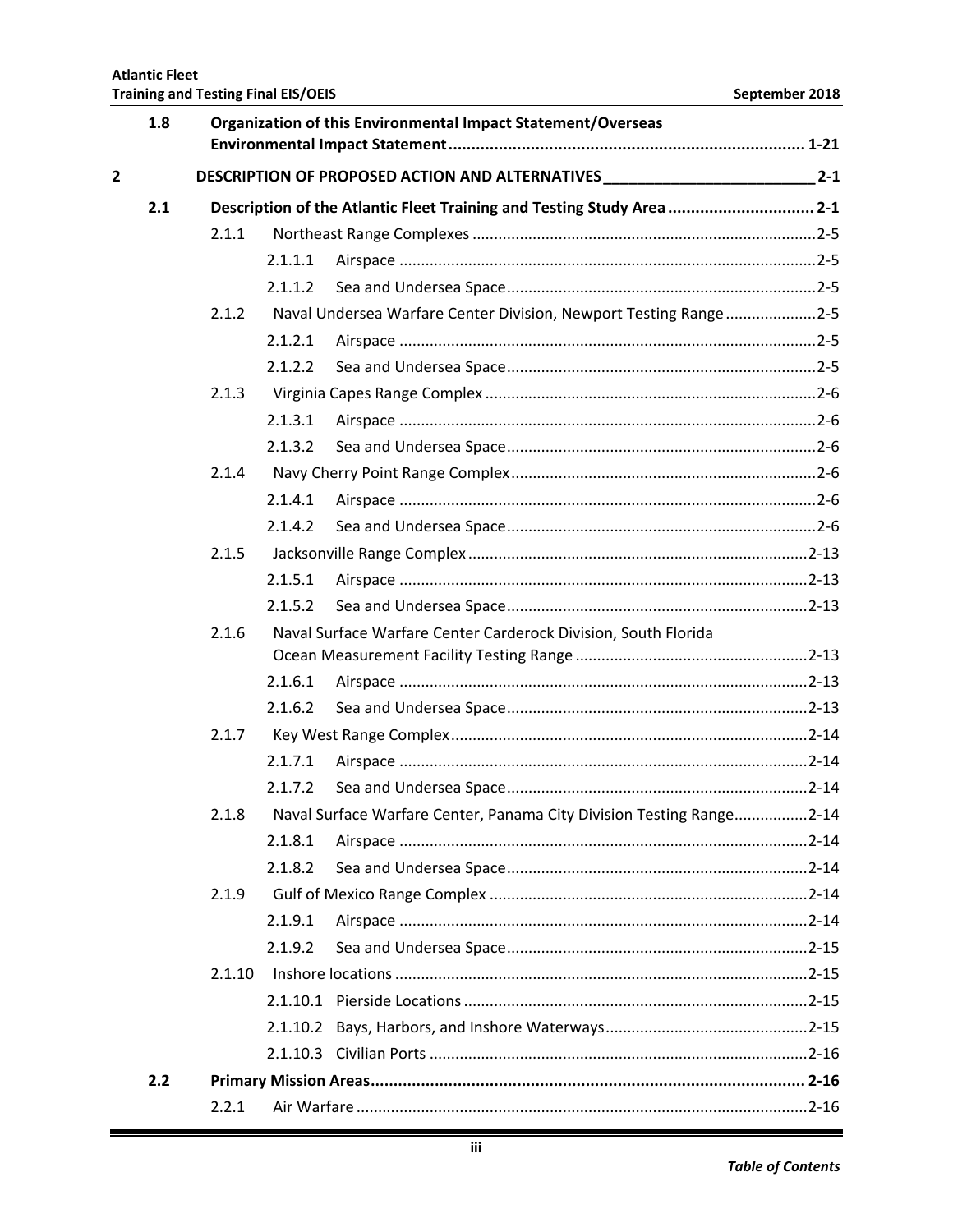|     | 2.2.2 |          |                                                          |  |
|-----|-------|----------|----------------------------------------------------------|--|
|     | 2.2.3 |          |                                                          |  |
|     | 2.2.4 |          |                                                          |  |
|     | 2.2.5 |          |                                                          |  |
|     | 2.2.6 |          |                                                          |  |
|     | 2.2.7 |          |                                                          |  |
| 2.3 |       |          |                                                          |  |
|     | 2.3.1 |          |                                                          |  |
|     | 2.3.2 |          |                                                          |  |
|     |       | 2.3.2.1  |                                                          |  |
|     |       | 2.3.2.2  |                                                          |  |
|     |       | 2.3.2.3  |                                                          |  |
|     | 2.3.3 |          |                                                          |  |
|     |       | 2.3.3.1  |                                                          |  |
|     |       | 2.3.3.2  |                                                          |  |
|     |       | 2.3.3.3  |                                                          |  |
|     |       | 2.3.3.4  |                                                          |  |
|     |       | 2.3.3.5  |                                                          |  |
|     |       | 2.3.3.6  |                                                          |  |
|     |       | 2.3.3.7  |                                                          |  |
|     |       | 2.3.3.8  |                                                          |  |
|     |       | 2.3.3.9  |                                                          |  |
|     |       | 2.3.3.10 |                                                          |  |
|     |       | 2.3.3.11 | Unmanned Aerial System, Surface Vehicle, and Underwater  |  |
|     |       |          |                                                          |  |
|     |       |          |                                                          |  |
|     |       |          |                                                          |  |
|     |       |          |                                                          |  |
|     |       | 2.3.3.15 |                                                          |  |
|     |       |          |                                                          |  |
|     | 2.3.4 |          |                                                          |  |
| 2.4 |       |          |                                                          |  |
|     | 2.4.1 |          |                                                          |  |
|     | 2.4.2 |          |                                                          |  |
|     | 2.4.3 |          |                                                          |  |
|     |       | 2.4.3.1  |                                                          |  |
|     |       | 2.4.3.2  |                                                          |  |
|     |       | 2.4.3.3  | Training and Testing Without the Use of Active Sonar2-52 |  |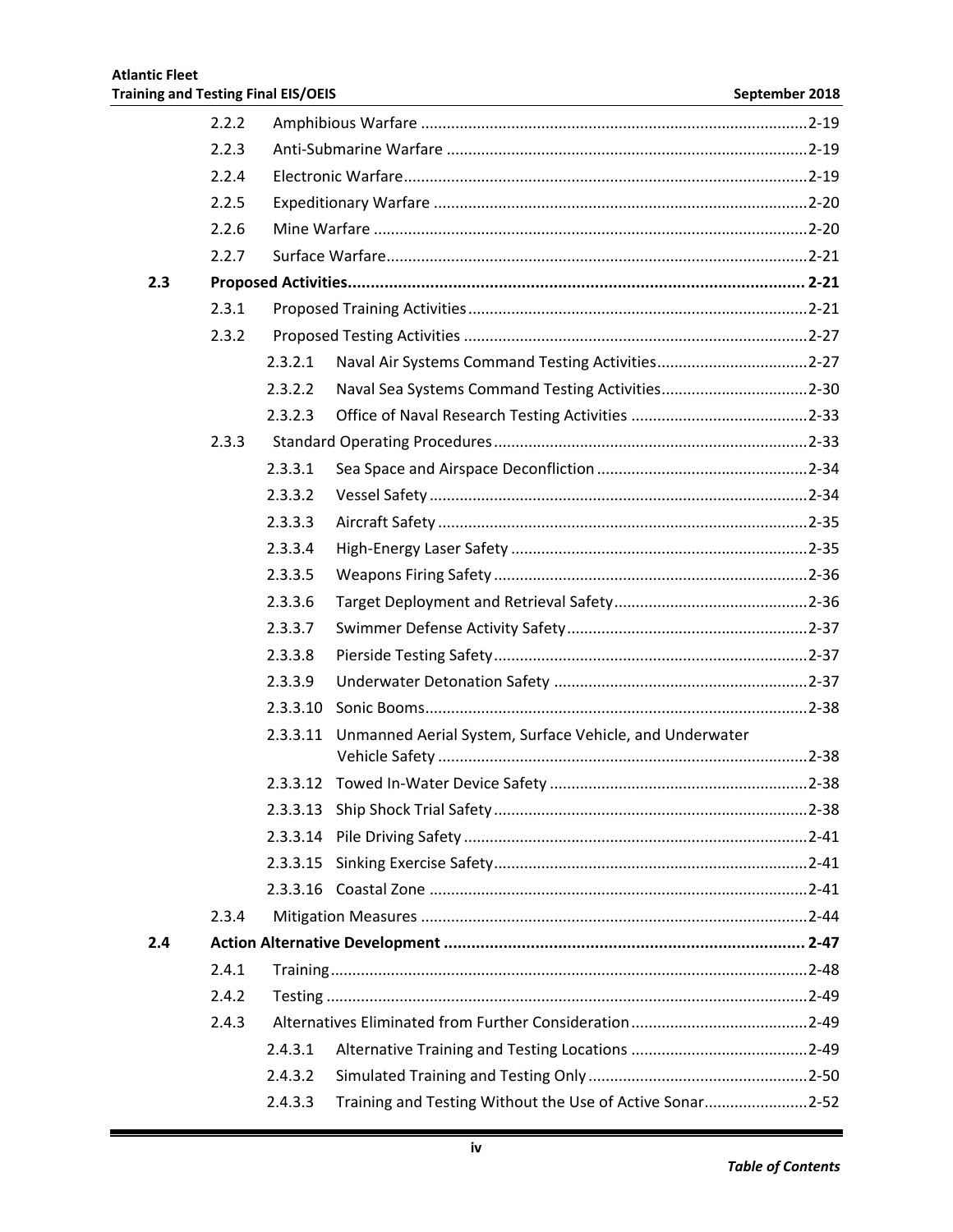|   |     |       | 2.4.3.4            | Alternatives Including Geographic Mitigation Measures                |            |
|---|-----|-------|--------------------|----------------------------------------------------------------------|------------|
|   | 2.5 |       |                    |                                                                      |            |
|   |     | 2.5.1 |                    |                                                                      |            |
|   |     | 2.5.2 |                    |                                                                      |            |
|   |     |       | 2.5.2.1            |                                                                      |            |
|   |     |       | 2.5.2.2            |                                                                      |            |
|   |     |       | 2.5.2.3            |                                                                      |            |
|   |     | 2.5.3 |                    |                                                                      |            |
|   |     |       | 2.5.3.1            |                                                                      |            |
|   |     |       | 2.5.3.2            |                                                                      |            |
|   |     |       | 2.5.3.3            |                                                                      |            |
|   |     | 2.5.4 |                    | Comparison of Proposed Sonar and Explosive Use in the Action         |            |
|   |     |       |                    | Alternatives to the 2013-2018 MMPA Permit Allotment2-57              |            |
|   |     |       | 2.5.4.1            |                                                                      |            |
|   |     |       | 2.5.4.2            |                                                                      |            |
|   | 2.6 |       |                    | Proposed Training and Testing Activities for Both Alternatives  2-60 |            |
|   |     | 2.6.1 |                    |                                                                      |            |
|   |     | 2.6.2 |                    |                                                                      |            |
| 3 |     |       |                    |                                                                      |            |
|   | 3.0 |       |                    |                                                                      |            |
|   |     | 3.0.1 |                    |                                                                      |            |
|   |     |       | 3.0.1.1            | Marine Species Monitoring and Research Programs 3.0-1                |            |
|   |     |       | 3.0.1.2            | Navy's Quantitative Analysis to Determine Impacts to Sea             |            |
|   |     |       |                    |                                                                      |            |
|   |     |       | 3.0.1.3            |                                                                      |            |
|   |     | 3.0.2 |                    |                                                                      | $.3.0 - 7$ |
|   |     |       | 3.0.2.1            |                                                                      |            |
|   |     |       | 3.0.2.2            |                                                                      |            |
|   |     |       | 3.0.2.3            | Currents, Circulation Patterns, and Water Masses 3.0-25              |            |
|   |     |       | 3.0.2.4            |                                                                      |            |
|   |     |       | 3.0.2.5            |                                                                      |            |
|   |     | 3.0.3 |                    |                                                                      |            |
|   |     |       | 3.0.3.1            |                                                                      |            |
|   |     |       | 3.0.3.2            | Resources and Issues Eliminated from Further                         |            |
|   |     |       |                    |                                                                      |            |
|   |     |       |                    |                                                                      |            |
|   |     |       | 3.0.3.3<br>3.0.3.4 | Resource-Specific Impacts Analysis for Individual Stressors 3.0-110  |            |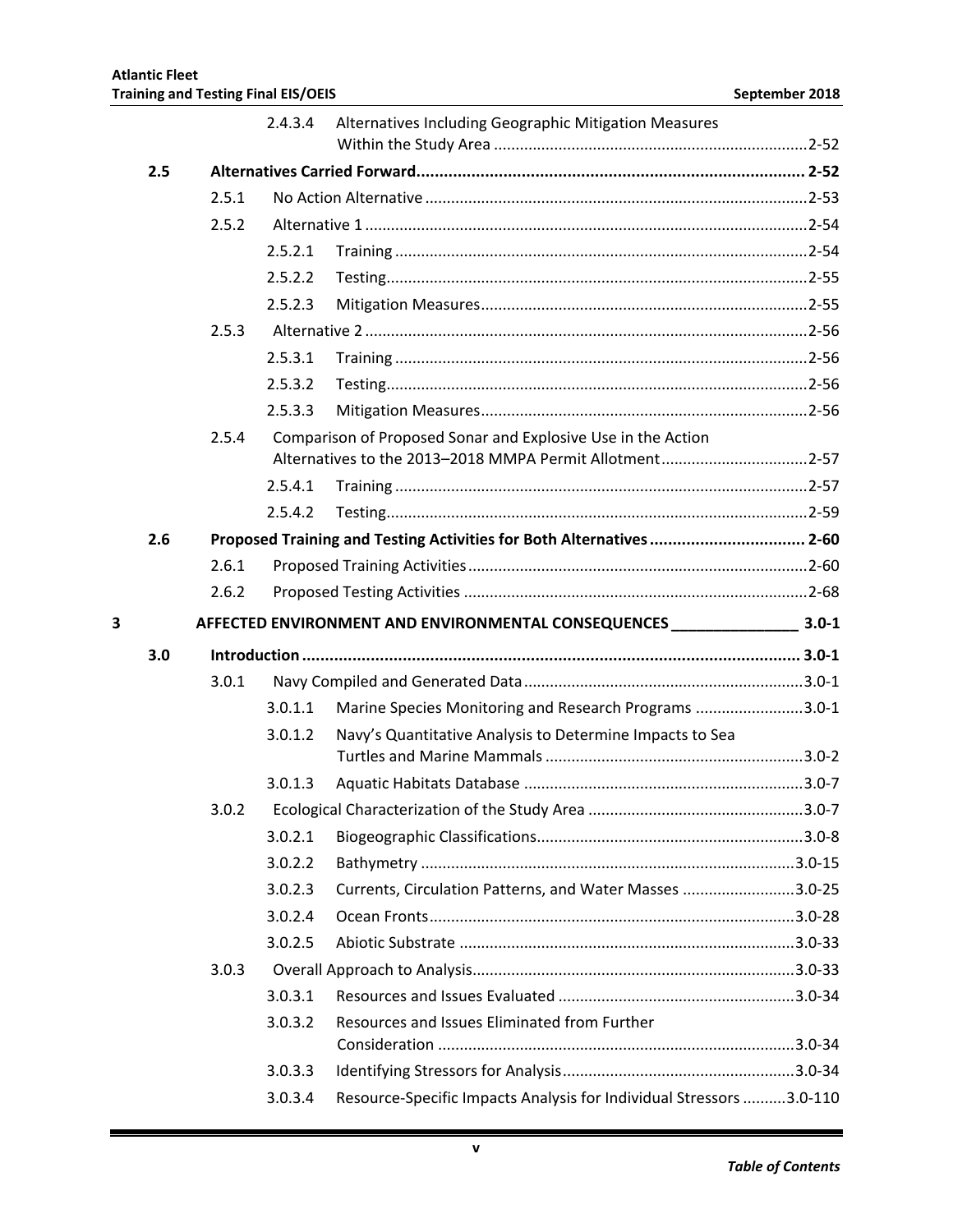|     |       | 3.0.3.5 | Resource-Specific Impacts Analysis for Multiple Stressors 3.0-110 |           |
|-----|-------|---------|-------------------------------------------------------------------|-----------|
|     |       | 3.0.3.6 |                                                                   |           |
| 3.1 |       |         |                                                                   |           |
|     | 3.1.1 |         |                                                                   |           |
|     |       | 3.1.1.1 |                                                                   |           |
|     |       | 3.1.1.2 |                                                                   |           |
|     |       | 3.1.1.3 |                                                                   |           |
|     |       | 3.1.1.4 |                                                                   |           |
|     |       | 3.1.1.5 |                                                                   |           |
|     |       | 3.1.1.6 | Other Compliance Considerations, Requirements, and                |           |
|     | 3.1.2 |         |                                                                   |           |
|     |       | 3.1.2.1 |                                                                   |           |
|     |       | 3.1.2.2 |                                                                   |           |
|     |       | 3.1.2.3 |                                                                   |           |
|     | 3.1.3 |         |                                                                   |           |
|     |       | 3.1.3.1 | Impacts from Air Emissions Under Alternative 13.1-24              |           |
|     |       | 3.1.3.2 | Impacts from Air Emissions under Alternative 23.1-26              |           |
|     |       | 3.1.3.3 | Impacts from Air Pollutants under the No Action                   |           |
|     |       |         |                                                                   |           |
|     |       | 3.1.3.4 |                                                                   |           |
|     | 3.1.4 |         |                                                                   |           |
|     |       | 3.1.4.1 | Combined Impacts of All Stressors under Alternative 13.1-30       |           |
|     |       | 3.1.4.2 | Combined Impacts of All Stressors under Alternative 23.1-30       |           |
|     |       | 3.1.4.3 | Combined Impacts of All Stressors under the No Action             |           |
|     |       |         |                                                                   |           |
| 3.2 |       |         |                                                                   | $3.2 - 1$ |
|     | 3.2.1 |         |                                                                   |           |
|     |       | 3.2.1.1 |                                                                   |           |
|     |       | 3.2.1.2 |                                                                   |           |
|     | 3.2.2 |         |                                                                   |           |
|     |       | 3.2.2.1 |                                                                   |           |
|     |       | 3.2.2.2 |                                                                   |           |
|     | 3.2.3 |         |                                                                   |           |
|     |       | 3.2.3.1 |                                                                   |           |
|     |       | 3.2.3.2 |                                                                   |           |
|     |       | 3.2.3.3 |                                                                   |           |
|     |       | 3.2.3.4 |                                                                   |           |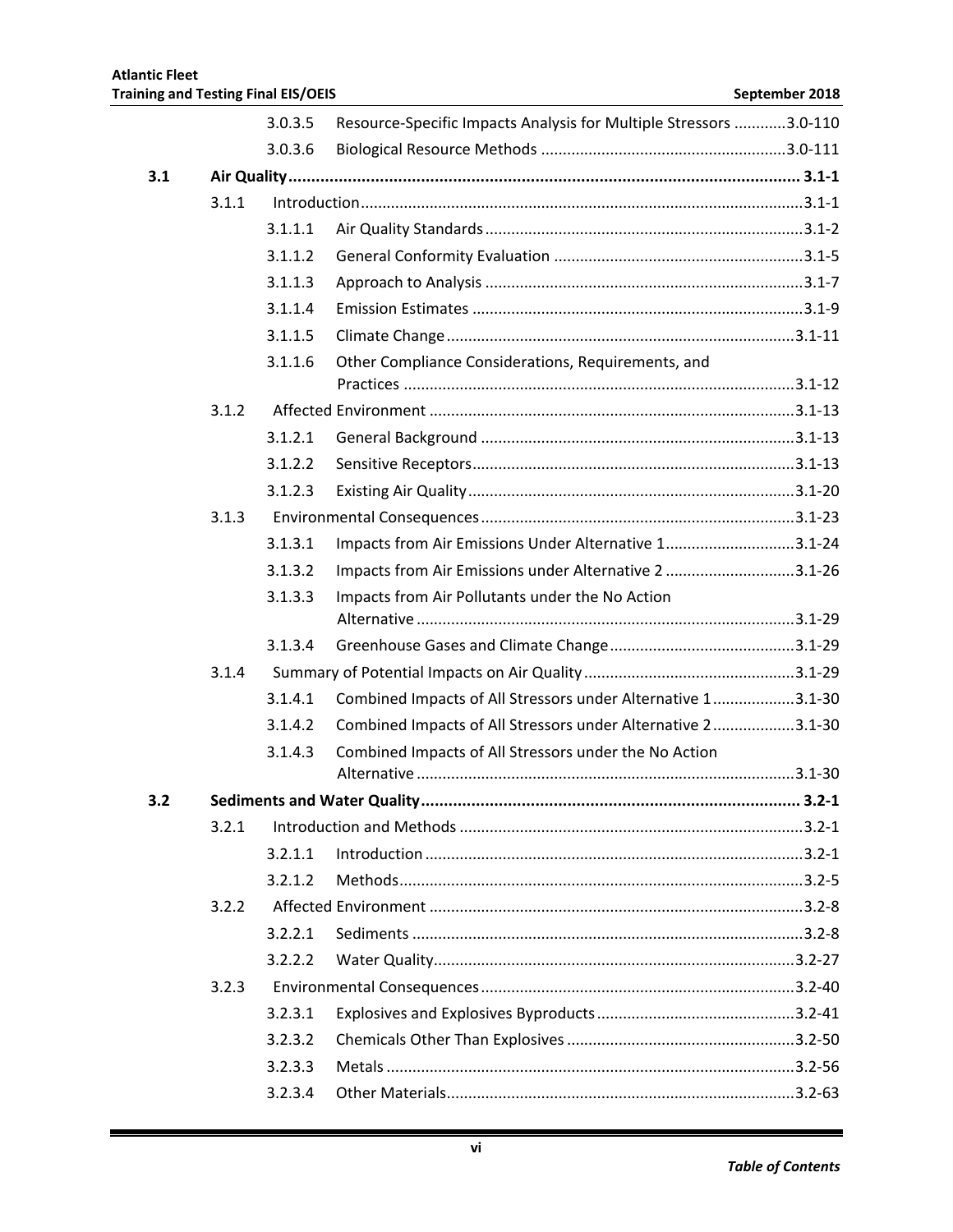|     | 3.2.4 |               | Summary of Potential Impacts on Sediments and Water Quality 3.2-69 |           |
|-----|-------|---------------|--------------------------------------------------------------------|-----------|
|     |       | 3.2.4.1       | Combined Impact of all Stressors under Alternative 13.2-69         |           |
|     |       | 3.2.4.2       | Combined Impact of all Stressors under Alternative 23.2-70         |           |
|     |       | 3.2.4.3       | Combined Impact of all Stressors under the No Action               |           |
|     |       |               |                                                                    |           |
| 3.3 |       |               |                                                                    |           |
|     | 3.3.1 |               |                                                                    |           |
|     | 3.3.2 |               |                                                                    |           |
|     |       | 3.3.2.1       |                                                                    |           |
|     |       | 3.3.2.2       |                                                                    |           |
|     |       | 3.3.2.3       | Species Not Listed Under the Endangered Species Act3.3-11          |           |
|     | 3.3.3 |               |                                                                    |           |
|     |       | 3.3.3.1       |                                                                    |           |
|     |       | 3.3.3.2       |                                                                    |           |
|     |       | 3.3.3.3       |                                                                    |           |
|     |       | 3.3.3.4       |                                                                    |           |
|     |       | 3.3.3.5       |                                                                    |           |
|     |       | 3.3.3.6       |                                                                    |           |
|     |       | 3.3.3.7       |                                                                    |           |
|     | 3.3.4 |               |                                                                    |           |
|     |       | 3.3.4.1       | Combined Impacts of All Stressors Under Alternative 1 3.3-47       |           |
|     |       | 3.3.4.2       | Combined Impacts of All Stressors Under Alternative 2 3.3-47       |           |
|     |       | 3.3.4.3       | Combined Impacts of All Stressors Under the No Action              |           |
|     |       |               |                                                                    |           |
|     | 3.3.5 |               |                                                                    |           |
| 3.4 |       |               |                                                                    |           |
|     | 3.4.1 | Introduction. |                                                                    | $3.4 - 3$ |
|     | 3.4.2 |               |                                                                    |           |
|     |       | 3.4.2.1       |                                                                    |           |
|     |       | 3.4.2.2       |                                                                    |           |
|     |       | 3.4.2.3       | Species Not Listed Under the Endangered Species Act3.4-29          |           |
|     | 3.4.3 |               |                                                                    |           |
|     |       | 3.4.3.1       |                                                                    |           |
|     |       | 3.4.3.2       |                                                                    |           |
|     |       | 3.4.3.3       |                                                                    |           |
|     |       | 3.4.3.4       |                                                                    |           |
|     |       | 3.4.3.5       |                                                                    |           |
|     |       | 3.4.3.6       |                                                                    |           |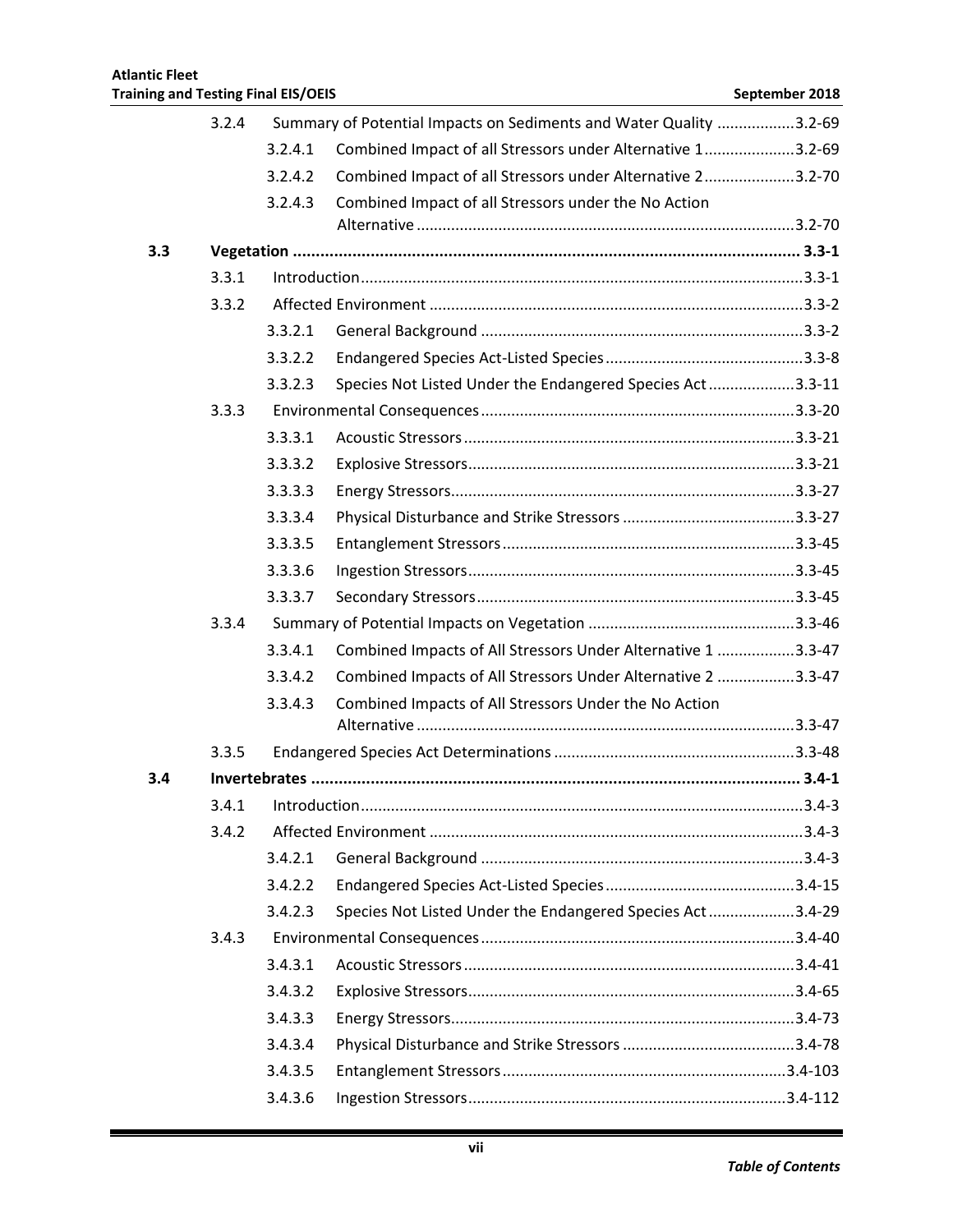|     |               | 3.4.3.7   |                                                               |  |
|-----|---------------|-----------|---------------------------------------------------------------|--|
|     | 3.4.4         |           |                                                               |  |
|     |               | 3.4.4.1   | Combined Impacts of All Stressors Under Alternative 1 3.4-126 |  |
|     |               | 3.4.4.2   | Combined Impacts of All Stressors Under Alternative 2 3.4-128 |  |
|     |               | 3.4.4.3   | Combined Impacts of All Stressors Under the No Action         |  |
|     |               |           |                                                               |  |
|     | 3.4.5         |           |                                                               |  |
| 3.5 |               |           |                                                               |  |
|     | 3.5.1         |           |                                                               |  |
|     | 3.5.2         |           |                                                               |  |
|     |               | 3.5.2.1   |                                                               |  |
|     | 3.5.3         |           |                                                               |  |
|     |               | 3.5.3.1   |                                                               |  |
|     |               | 3.5.3.2   |                                                               |  |
|     |               | 3.5.3.3   |                                                               |  |
|     |               | 3.5.3.4   |                                                               |  |
|     |               | 3.5.3.5   |                                                               |  |
|     |               | 3.5.3.6   |                                                               |  |
|     |               | 3.5.3.7   |                                                               |  |
|     | 3.5.4         |           |                                                               |  |
|     |               | 3.5.4.1   | Combined Impacts of All Stressors Under Alternative 1 3.5-60  |  |
|     |               | 3.5.4.2   | Combined Impacts of All Stressors Under Alternative 2 3.5-61  |  |
|     |               | 3.5.4.3   | Combined Impacts of All Stressors Under the No Action         |  |
|     |               |           |                                                               |  |
| 3.6 | <b>Fishes</b> | $3.6 - 1$ |                                                               |  |
|     | 3.6.1         |           |                                                               |  |
|     | 3.6.2         |           |                                                               |  |
|     |               | 3.6.2.1   |                                                               |  |
|     |               | 3.6.2.2   |                                                               |  |
|     |               | 3.6.2.3   | Species Not Listed under the Endangered Species Act 3.6-48    |  |
|     | 3.6.3         |           |                                                               |  |
|     |               | 3.6.3.1   |                                                               |  |
|     |               | 3.6.3.2   |                                                               |  |
|     |               | 3.6.3.3   |                                                               |  |
|     |               | 3.6.3.4   |                                                               |  |
|     |               | 3.6.3.5   |                                                               |  |
|     |               | 3.6.3.6   |                                                               |  |
|     |               | 3.6.3.7   |                                                               |  |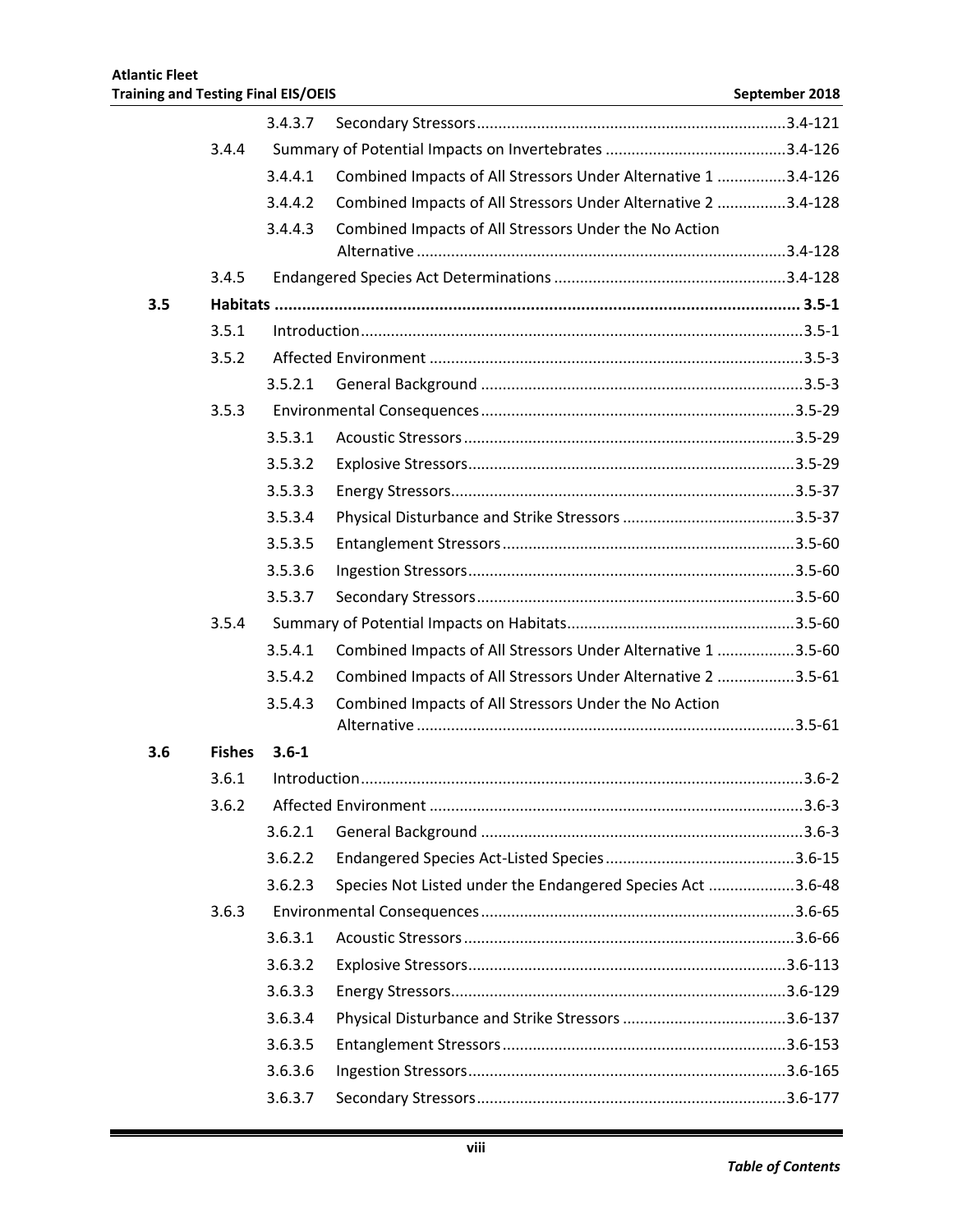|     | 3.6.4 |         |                                                               |          |
|-----|-------|---------|---------------------------------------------------------------|----------|
|     |       | 3.6.4.1 | Combined Impacts of All Stressors under Alternative 13.6-182  |          |
|     |       | 3.6.4.2 | Combined Impacts of All Stressors under Alternative 23.6-183  |          |
|     |       | 3.6.4.3 | Combined Impacts of All Stressors under the No Action         |          |
|     |       |         |                                                               |          |
|     | 3.6.5 |         |                                                               |          |
| 3.7 |       |         |                                                               |          |
|     | 3.7.1 |         |                                                               |          |
|     | 3.7.2 |         |                                                               |          |
|     |       | 3.7.2.1 |                                                               |          |
|     |       | 3.7.2.2 |                                                               |          |
|     |       | 3.7.2.3 | Species Not Listed Under the Endangered Species Act3.7-52     |          |
|     | 3.7.3 |         |                                                               |          |
|     |       | 3.7.3.1 |                                                               |          |
|     |       | 3.7.3.2 |                                                               |          |
|     |       | 3.7.3.3 |                                                               |          |
|     |       | 3.7.3.4 |                                                               |          |
|     |       | 3.7.3.5 |                                                               |          |
|     |       | 3.7.3.6 |                                                               |          |
|     |       | 3.7.3.7 |                                                               |          |
|     | 3.7.4 |         | Summary of Potential Impacts on Marine Mammals 3.7-588        |          |
|     |       | 3.7.4.1 | Combined Impacts of All Stressors Under Alternative 1 3.7-588 |          |
|     |       | 3.7.4.2 | Combined Impacts of All Stressors Under Alternative 2 3.7-589 |          |
|     |       | 3.7.4.3 | Combined Impacts of All Stressors Under the No Action         |          |
|     |       |         |                                                               |          |
|     | 3.7.5 |         |                                                               |          |
|     | 3.7.6 |         |                                                               | .3.7-593 |
| 3.8 |       |         |                                                               |          |
|     | 3.8.1 |         |                                                               |          |
|     | 3.8.2 |         |                                                               |          |
|     |       | 3.8.2.1 |                                                               |          |
|     |       | 3.8.2.2 |                                                               |          |
|     |       | 3.8.2.3 | Species Not Listed under the Endangered Species Act 3.8-44    |          |
|     | 3.8.3 |         |                                                               |          |
|     |       | 3.8.3.1 |                                                               |          |
|     |       | 3.8.3.2 |                                                               |          |
|     |       | 3.8.3.3 |                                                               |          |
|     |       | 3.8.3.4 |                                                               |          |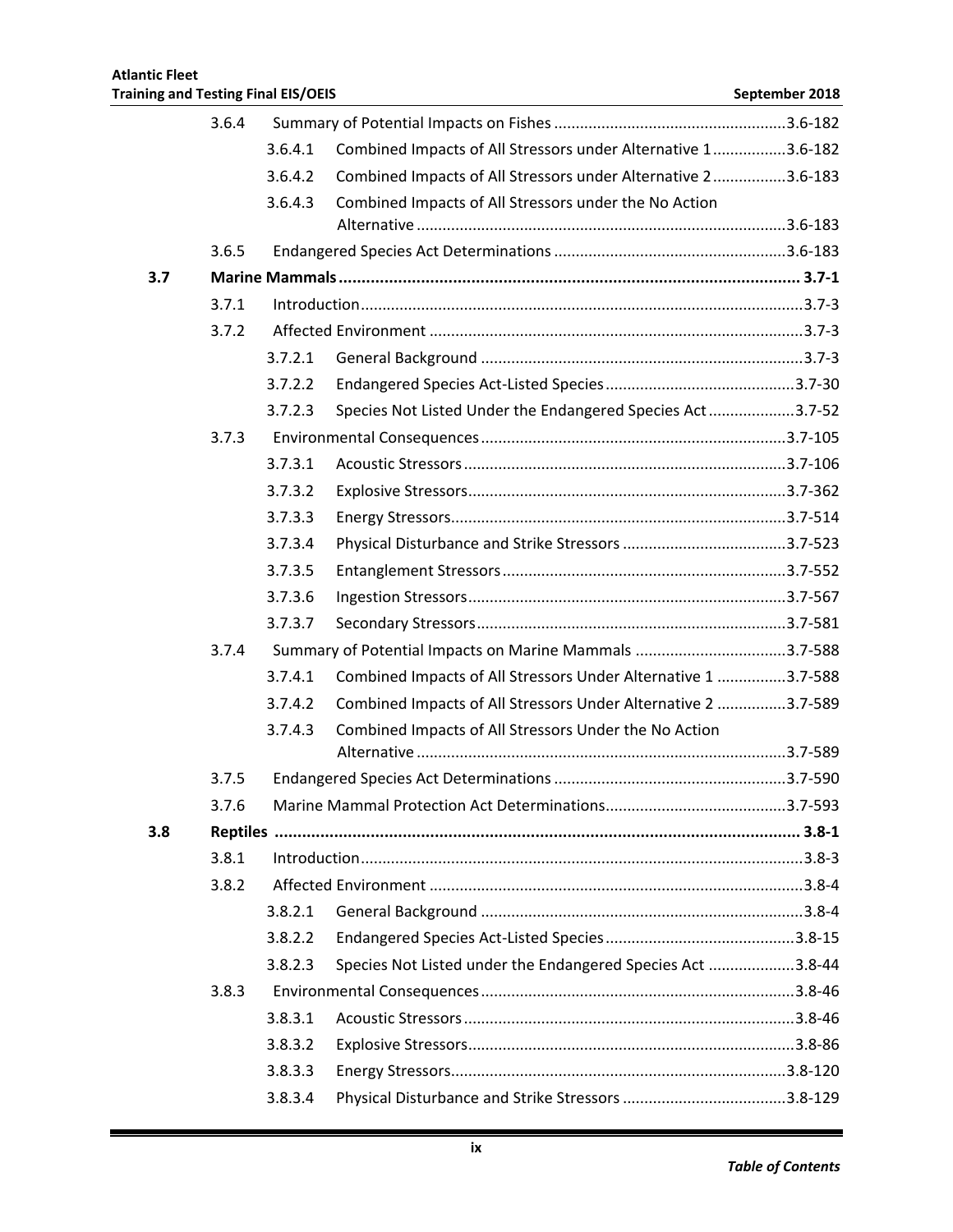|      |        | 3.8.3.5 |                                                                |  |
|------|--------|---------|----------------------------------------------------------------|--|
|      |        | 3.8.3.6 |                                                                |  |
|      |        | 3.8.3.7 |                                                                |  |
|      | 3.8.4  |         |                                                                |  |
|      |        | 3.8.4.1 | Combined Impacts of All Stressors under Alternative 13.8-196   |  |
|      |        | 3.8.4.2 | Combined Impacts of All Stressors under Alternative 23.8-198   |  |
|      |        | 3.8.4.3 | Combined Impacts of All Stressors under the No Action          |  |
|      |        |         |                                                                |  |
|      | 3.8.5  |         |                                                                |  |
| 3.9  |        |         |                                                                |  |
|      | 3.9.1  |         |                                                                |  |
|      | 3.9.2  |         |                                                                |  |
|      |        | 3.9.2.1 |                                                                |  |
|      |        | 3.9.2.2 |                                                                |  |
|      |        | 3.9.2.3 | Species Not Listed Under the Endangered Species Act3.9-31      |  |
|      | 3.9.3  |         |                                                                |  |
|      |        | 3.9.3.1 |                                                                |  |
|      |        | 3.9.3.2 |                                                                |  |
|      |        | 3.9.3.3 |                                                                |  |
|      |        | 3.9.3.4 |                                                                |  |
|      |        | 3.9.3.5 |                                                                |  |
|      |        | 3.9.3.6 |                                                                |  |
|      |        | 3.9.3.7 |                                                                |  |
|      | 3.9.4  |         |                                                                |  |
|      |        | 3.9.4.1 | Combined Impacts of All Stressors Under Alternative 1 3.9-124  |  |
|      |        | 3.9.4.2 | Combined Impacts of All Stressors Under Alternative 2 3.9-125  |  |
|      |        | 3.9.4.3 | Combined Impacts of All Stressors Under the No Action          |  |
|      |        |         |                                                                |  |
|      | 3.9.5  |         |                                                                |  |
|      | 3.9.6  |         |                                                                |  |
| 3.10 |        |         |                                                                |  |
|      | 3.10.1 |         |                                                                |  |
|      |        |         |                                                                |  |
|      |        |         | 3.10.1.2 Identification, Evaluation, and Treatment of Cultural |  |
|      |        |         |                                                                |  |
|      |        |         |                                                                |  |
|      | 3.10.2 |         |                                                                |  |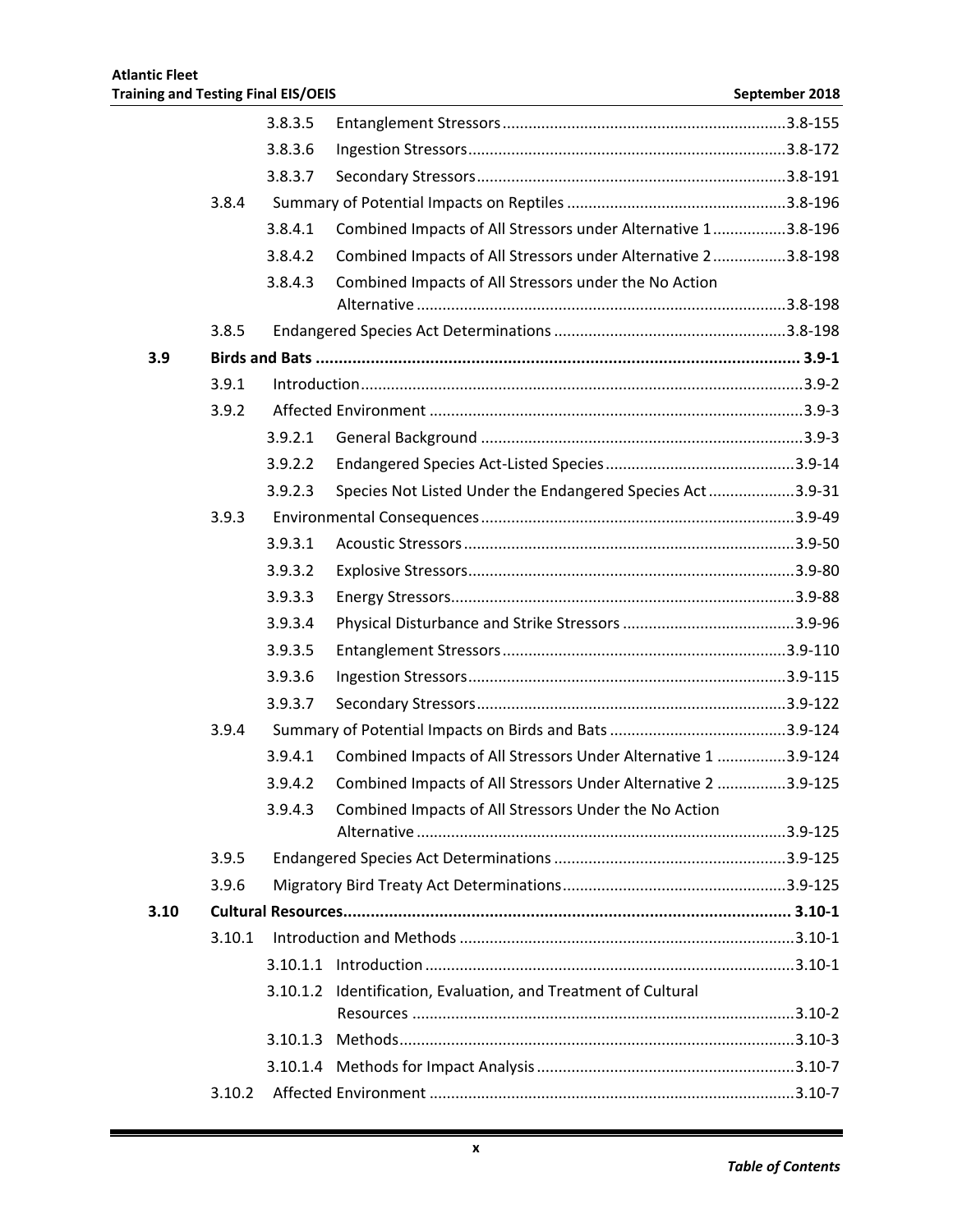|      |        |          | 3.10.2.2 Known Wrecks, Obstructions, Occurrences, or "Unknowns"3.10-8 |  |
|------|--------|----------|-----------------------------------------------------------------------|--|
|      |        |          |                                                                       |  |
|      | 3.10.3 |          |                                                                       |  |
|      |        |          |                                                                       |  |
|      |        |          |                                                                       |  |
|      | 3.10.4 |          | Summary of Potential Impacts on Cultural Resources 3.10-27            |  |
|      |        |          | 3.10.4.1 Combined Impacts of All Stressors under Alternative 13.10-27 |  |
|      |        |          | 3.10.4.2 Combined Impacts of All Stressors under Alternative 23.10-27 |  |
|      |        | 3.10.4.3 | Combined Impacts of All Stressors under the No Action                 |  |
|      |        |          |                                                                       |  |
|      |        |          |                                                                       |  |
| 3.11 |        |          |                                                                       |  |
|      | 3.11.1 |          |                                                                       |  |
|      | 3.11.2 |          |                                                                       |  |
|      |        |          | 3.11.2.1 Sources of Energy Production and Distribution3.11-2          |  |
|      |        |          |                                                                       |  |
|      |        |          |                                                                       |  |
|      |        |          |                                                                       |  |
|      |        |          |                                                                       |  |
|      |        |          |                                                                       |  |
|      | 3.11.3 |          |                                                                       |  |
|      |        |          |                                                                       |  |
|      |        |          |                                                                       |  |
|      |        |          |                                                                       |  |
|      | 3.11.4 |          |                                                                       |  |
|      | 3.11.5 |          |                                                                       |  |
|      |        |          | 3.11.5.1 Combined Impacts of All Stressors under Alternative 13.11-58 |  |
|      |        |          | 3.11.5.2 Combined Impacts of All Stressors under Alternative 23.11-59 |  |
|      |        |          | 3.11.5.3 Combined Impacts of All Stressors under the No Action        |  |
|      |        |          |                                                                       |  |
| 3.12 |        |          |                                                                       |  |
|      | 3.12.1 |          |                                                                       |  |
|      | 3.12.2 |          |                                                                       |  |
|      |        |          |                                                                       |  |
|      |        |          |                                                                       |  |
|      | 3.12.3 |          |                                                                       |  |
|      |        |          |                                                                       |  |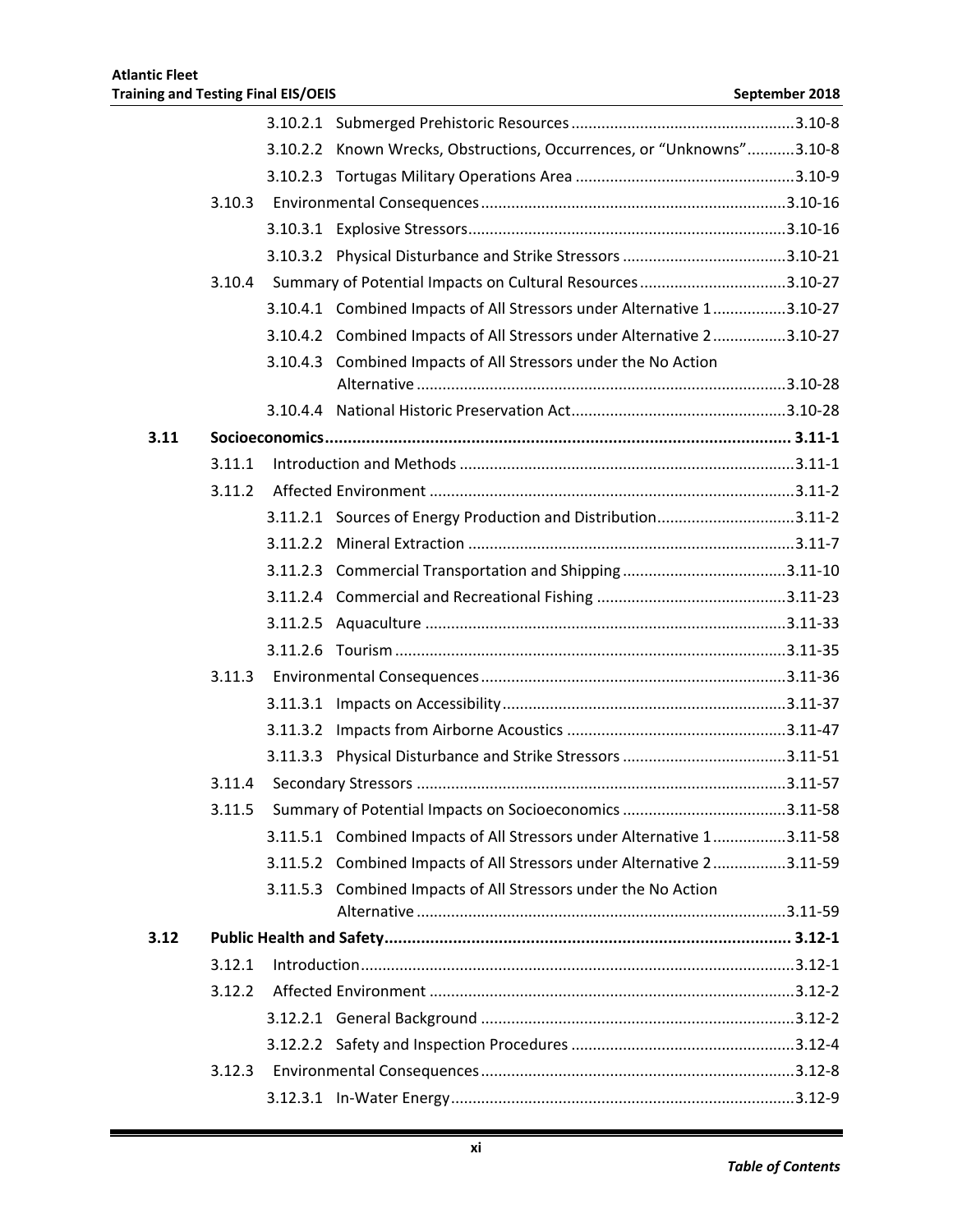|   |     |        | 3.12.3.3 |                                                                        |         |
|---|-----|--------|----------|------------------------------------------------------------------------|---------|
|   |     |        |          |                                                                        |         |
|   |     | 3.12.4 |          | Summary of Potential Impacts on Public Health and Safety3.12-17        |         |
|   |     |        |          | 3.12.4.1 Combined Impacts of All Stressors Under Alternative 1 3.12-17 |         |
|   |     |        |          | 3.12.4.2 Combined Impacts of All Stressors Under Alternative 2 3.12-17 |         |
|   |     |        |          | 3.12.4.3 Combined Impacts of All Stressors Under the No Action         |         |
| 4 |     |        |          |                                                                        | $4 - 1$ |
|   | 4.1 |        |          |                                                                        |         |
|   |     | 4.1.1  |          |                                                                        |         |
|   |     | 4.1.2  |          | Identifying Region of Influence or Geographical Boundaries for         |         |
|   |     |        |          |                                                                        |         |
|   | 4.2 |        |          | Projects and Other Activities Analyzed for Cumulative Impacts  4-2     |         |
|   | 4.3 |        |          |                                                                        |         |
|   | 4.4 |        |          |                                                                        |         |
|   |     | 4.4.1  |          |                                                                        |         |
|   |     | 4.4.2  |          |                                                                        |         |
|   |     | 4.4.3  |          |                                                                        |         |
|   |     | 4.4.4  |          |                                                                        |         |
|   |     |        | 4.4.4.1  |                                                                        |         |
|   |     |        | 4.4.4.2  |                                                                        |         |
|   |     |        | 4.4.4.3  |                                                                        |         |
|   |     |        | 4.4.4.4  | Impacts of the Proposed Action That May Contribute to                  |         |
|   |     |        | 4.4.4.5  |                                                                        |         |
|   |     | 4.4.5  |          |                                                                        |         |
|   |     | 4.4.6  |          |                                                                        |         |
|   |     | 4.4.7  |          |                                                                        |         |
|   |     |        | 4.4.7.1  |                                                                        |         |
|   |     |        | 4.4.7.2  |                                                                        |         |
|   |     |        | 4.4.7.3  |                                                                        |         |
|   |     |        | 4.4.7.4  | Impacts of the Proposed Action That May Contribute to                  |         |
|   |     |        | 4.4.7.5  |                                                                        |         |
|   |     | 4.4.8  |          |                                                                        |         |
|   |     |        | 4.4.8.1  |                                                                        |         |
|   |     |        | 4.4.8.2  |                                                                        |         |
|   |     |        |          |                                                                        |         |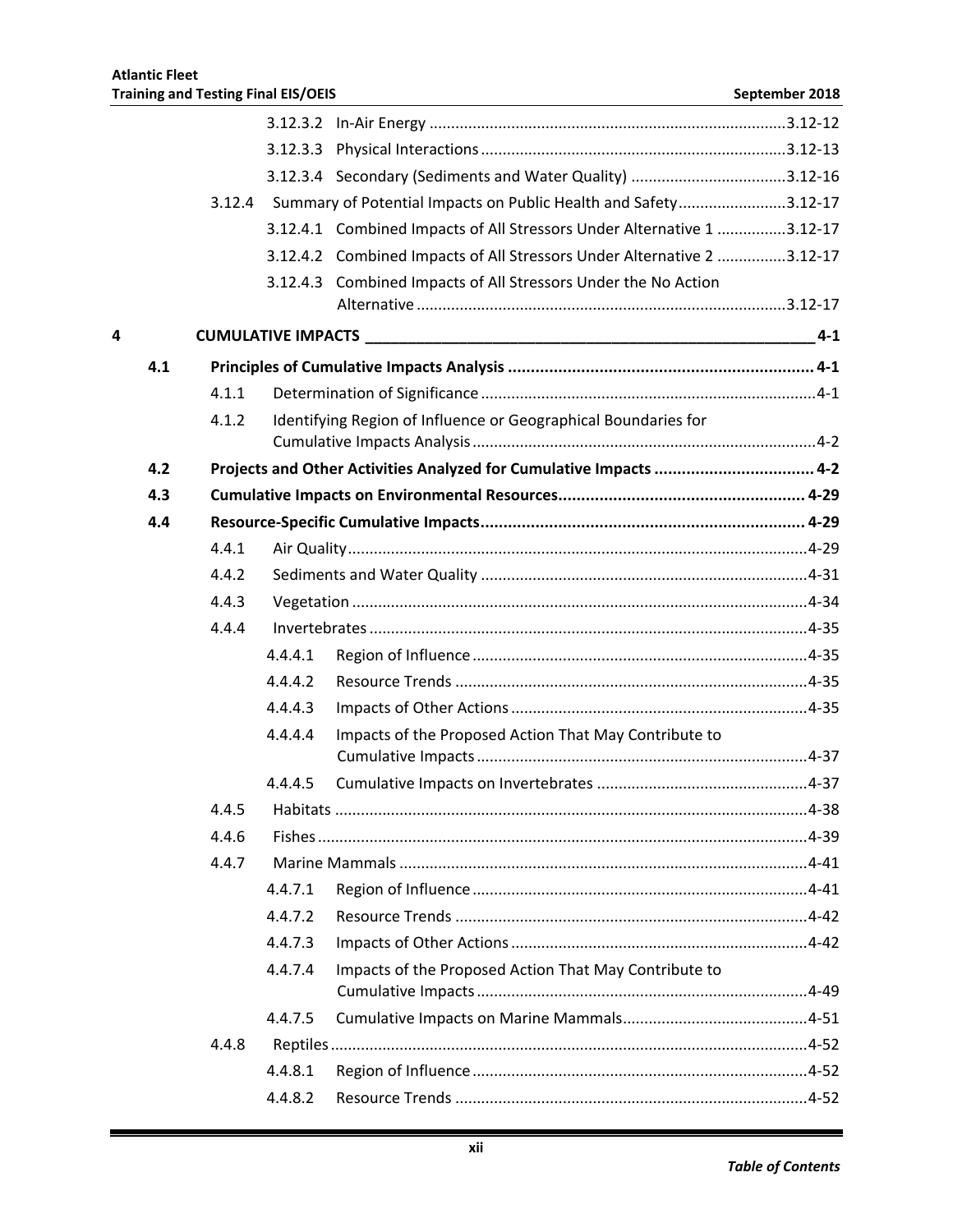|   |     |        | 4.4.8.3 |                                                            |       |  |
|---|-----|--------|---------|------------------------------------------------------------|-------|--|
|   |     |        | 4.4.8.4 | Impacts of the Proposed Action That May Contribute to      |       |  |
|   |     |        | 4.4.8.5 |                                                            |       |  |
|   |     | 4.4.9  |         |                                                            |       |  |
|   |     | 4.4.10 |         |                                                            |       |  |
|   |     | 4.4.11 |         |                                                            |       |  |
|   |     | 4.4.12 |         |                                                            |       |  |
|   | 4.5 |        |         |                                                            |       |  |
| 5 |     |        |         |                                                            | $5-1$ |  |
|   | 5.1 |        |         |                                                            |       |  |
|   |     | 5.1.1  |         |                                                            |       |  |
|   |     | 5.1.2  |         |                                                            |       |  |
|   |     |        | 5.1.2.1 |                                                            |       |  |
|   |     |        | 5.1.2.2 | Monitoring, Research, and Reporting Initiatives5-3         |       |  |
|   | 5.2 |        |         |                                                            |       |  |
|   |     |        |         |                                                            |       |  |
|   |     | 5.2.1  | 5.2.1.1 |                                                            |       |  |
|   |     |        |         |                                                            |       |  |
|   |     |        | 5.2.1.2 |                                                            |       |  |
|   |     | 5.2.2  | 5.2.1.3 |                                                            |       |  |
|   |     | 5.2.3  |         |                                                            |       |  |
|   |     |        | 5.2.3.1 |                                                            |       |  |
|   |     |        |         |                                                            |       |  |
|   |     |        | 5.2.3.2 |                                                            |       |  |
|   | 5.3 | 5.3.1  |         |                                                            |       |  |
|   |     |        |         |                                                            |       |  |
|   |     | 5.3.2  |         |                                                            |       |  |
|   |     |        | 5.3.2.1 |                                                            |       |  |
|   |     |        | 5.3.2.2 |                                                            |       |  |
|   |     |        | 5.3.2.3 |                                                            |       |  |
|   |     |        | 5.3.2.4 |                                                            |       |  |
|   |     |        | 5.3.2.5 |                                                            |       |  |
|   |     | 5.3.3  |         |                                                            |       |  |
|   |     |        | 5.3.3.1 |                                                            |       |  |
|   |     |        | 5.3.3.2 |                                                            |       |  |
|   |     |        | 5.3.3.3 | Explosive Medium-Caliber and Large-Caliber Projectiles5-35 |       |  |
|   |     |        | 5.3.3.4 |                                                            |       |  |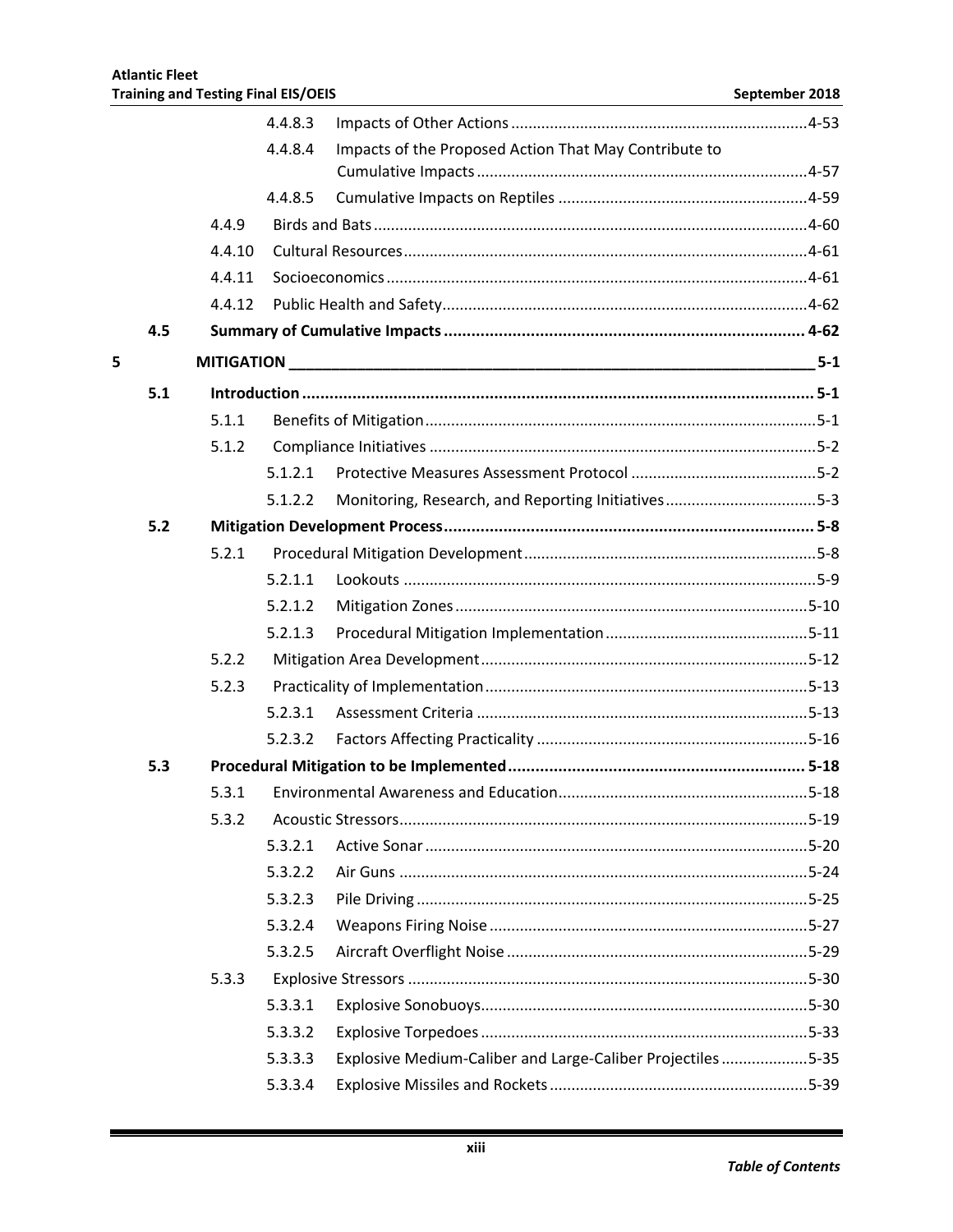|     |       | 5.3.3.5  |                                                               |  |
|-----|-------|----------|---------------------------------------------------------------|--|
|     |       | 5.3.3.6  |                                                               |  |
|     |       | 5.3.3.7  | <b>Explosive Mine Countermeasure and Neutralization</b>       |  |
|     |       | 5.3.3.8  | Explosive Mine Neutralization Activities Involving Navy       |  |
|     |       | 5.3.3.9  | Maritime Security Operations - Anti-Swimmer Grenades5-54      |  |
|     |       | 5.3.3.10 |                                                               |  |
|     |       |          |                                                               |  |
|     | 5.3.4 |          |                                                               |  |
|     |       | 5.3.4.1  |                                                               |  |
|     |       | 5.3.4.2  |                                                               |  |
|     |       | 5.3.4.3  | Small-, Medium-, and Large-Caliber Non-Explosive Practice     |  |
|     |       | 5.3.4.4  |                                                               |  |
|     |       | 5.3.4.5  |                                                               |  |
| 5.4 |       |          |                                                               |  |
|     | 5.4.1 |          |                                                               |  |
|     |       | 5.4.1.1  |                                                               |  |
|     |       | 5.4.1.2  |                                                               |  |
|     | 5.4.2 |          |                                                               |  |
|     |       | 5.4.2.1  |                                                               |  |
|     |       | 5.4.2.2  |                                                               |  |
|     | 5.4.3 |          | Mitigation Areas off the Mid-Atlantic and Southeastern United |  |
|     |       |          |                                                               |  |
|     |       | 5.4.3.1  |                                                               |  |
|     |       | 5.4.3.2  |                                                               |  |
|     | 5.4.4 |          |                                                               |  |
|     |       | 5.4.4.1  |                                                               |  |
|     |       | 5.4.4.2  |                                                               |  |
| 5.5 |       |          |                                                               |  |
|     | 5.5.1 |          |                                                               |  |
|     | 5.5.2 |          |                                                               |  |
|     | 5.5.3 |          |                                                               |  |
|     | 5.5.4 |          |                                                               |  |
|     | 5.5.5 |          |                                                               |  |
|     | 5.5.6 |          |                                                               |  |
|     | 5.5.7 |          |                                                               |  |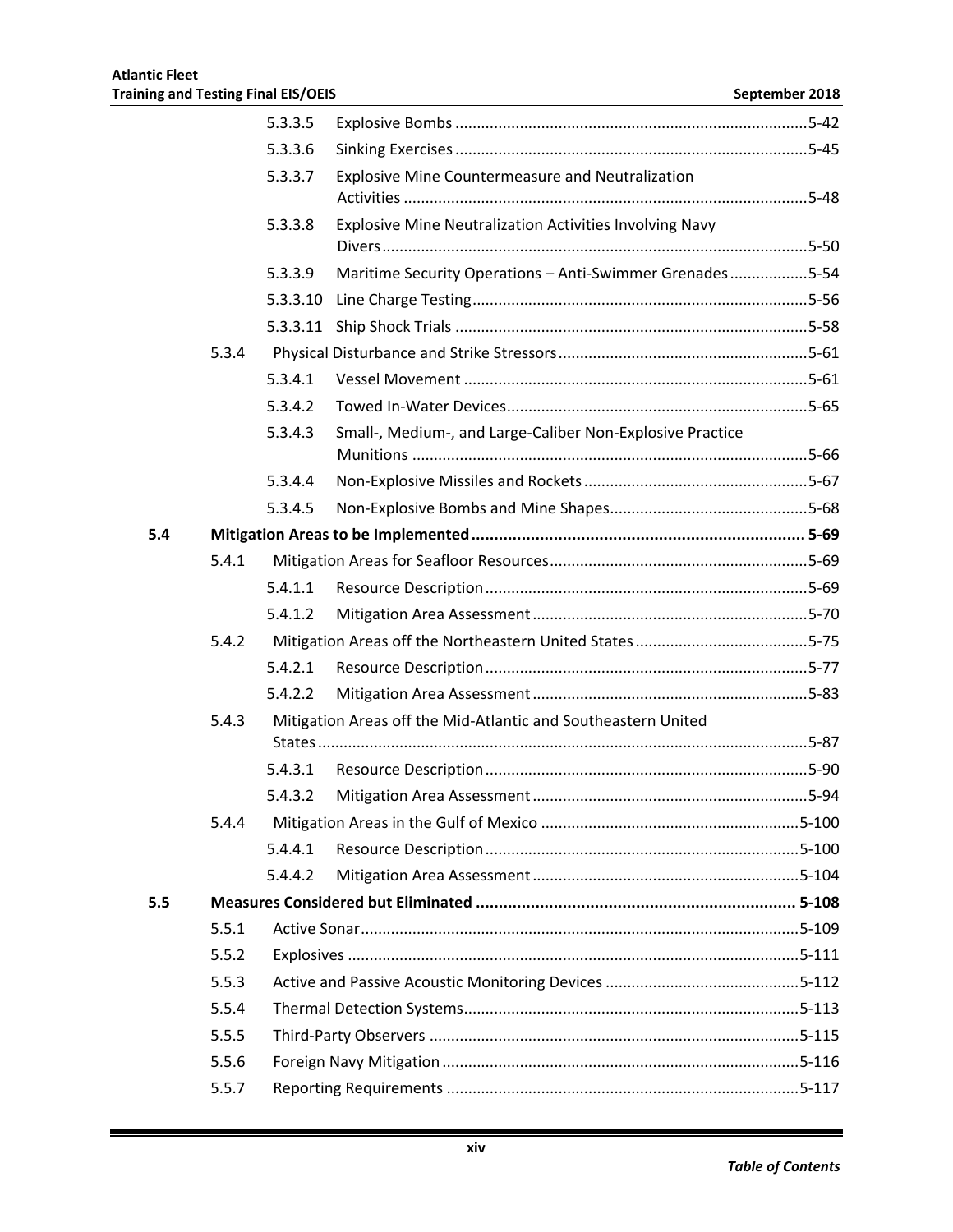|                | 5.6 |       |         |                                                               |         |
|----------------|-----|-------|---------|---------------------------------------------------------------|---------|
| 6              |     |       |         |                                                               |         |
|                | 6.1 |       |         |                                                               |         |
|                |     | 6.1.1 |         |                                                               |         |
|                |     | 6.1.2 |         |                                                               |         |
|                |     |       | 6.1.2.1 |                                                               |         |
|                |     |       | 6.1.2.2 |                                                               |         |
|                |     |       | 6.1.2.3 |                                                               |         |
|                |     |       | 6.1.2.4 |                                                               |         |
|                |     |       | 6.1.2.5 |                                                               |         |
|                |     |       | 6.1.2.6 |                                                               |         |
|                |     | 6.1.3 |         | Magnuson-Stevens Fishery Conservation and Management Act 6-65 |         |
|                | 6.2 |       |         | Relationship Between Short-Term Use of the Environment and    |         |
|                |     |       |         |                                                               |         |
|                | 6.3 |       |         |                                                               |         |
|                | 6.4 |       |         |                                                               |         |
| $\overline{7}$ |     |       |         |                                                               | $7 - 1$ |
| 8              |     |       |         |                                                               |         |
|                | 8.1 |       |         |                                                               |         |
|                | 8.2 |       |         |                                                               |         |
|                |     | 8.2.1 |         |                                                               |         |
|                |     |       | 8.2.1.1 |                                                               |         |
|                |     |       | 8.2.1.2 |                                                               |         |
|                |     |       | 8.2.1.3 |                                                               |         |
|                |     | 8.2.2 |         |                                                               |         |
|                |     | 8.2.3 |         |                                                               |         |
|                |     |       | 8.2.3.1 |                                                               |         |
|                |     |       | 8.2.3.2 |                                                               |         |
|                |     |       | 8.2.3.3 |                                                               |         |
|                |     |       | 8.2.3.4 |                                                               |         |
|                |     |       | 8.2.3.5 | Impacts of Training and Testing to Marine Mammals8-16         |         |
|                |     |       | 8.2.3.6 |                                                               |         |
|                | 8.3 |       |         | Notification of Availability of Draft Environmental Impact    |         |
|                |     |       |         |                                                               |         |
|                |     | 8.3.1 |         | Notification of Draft Environmental Impact Statement/Overseas |         |

**Training and Testing Final EIS/OEIS September 2018** 

5.5.8 Permission Schemes.........................................................................................5-118

**Atlantic Fleet** 

Environmental Impact Statement and Public Meetings ....................................8-17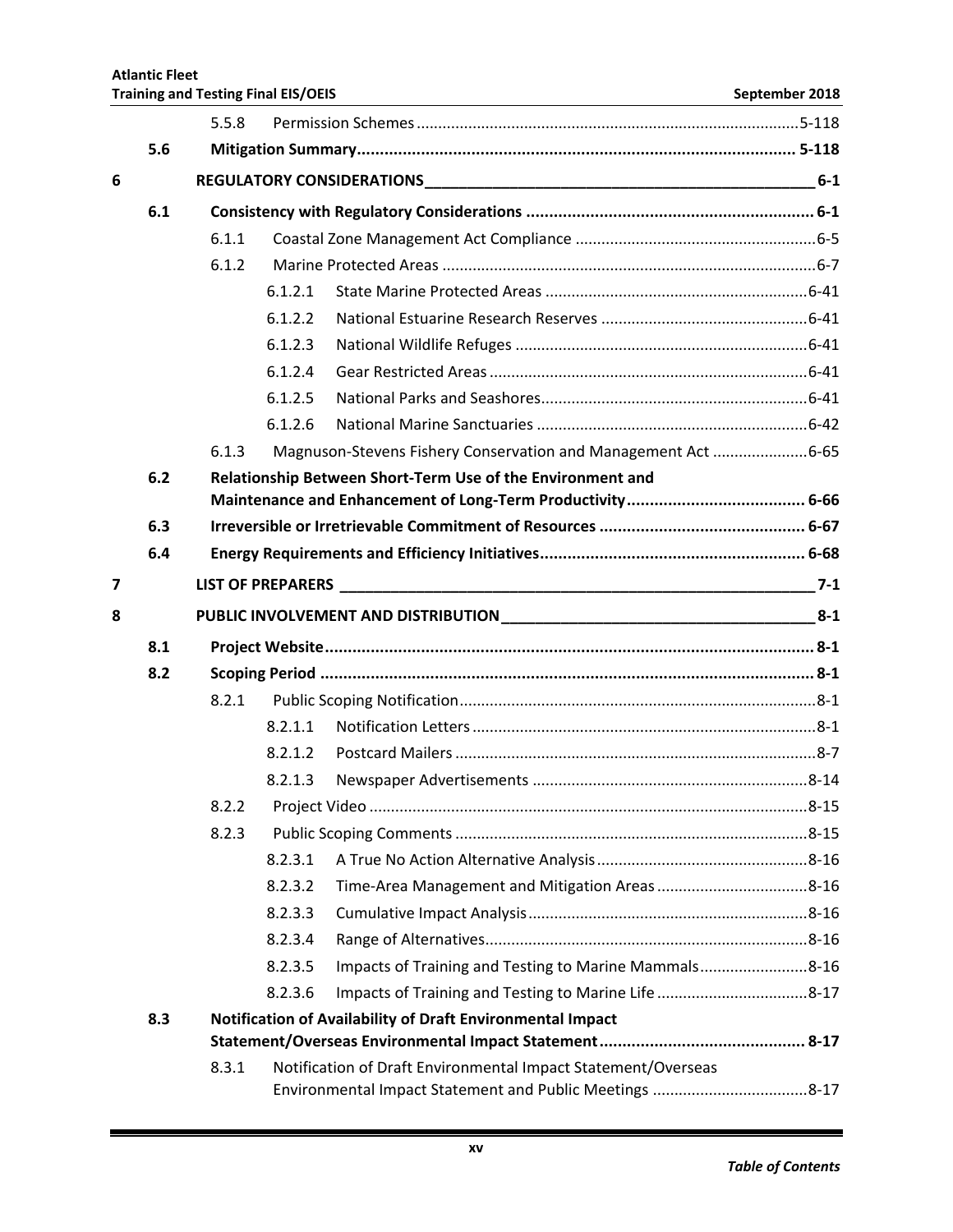|     |       | 8.3.1.1 |                                                                                                                                                                                                                                |       |
|-----|-------|---------|--------------------------------------------------------------------------------------------------------------------------------------------------------------------------------------------------------------------------------|-------|
|     |       | 8.3.1.2 |                                                                                                                                                                                                                                |       |
|     |       | 8.3.1.3 |                                                                                                                                                                                                                                |       |
|     |       | 8.3.1.4 |                                                                                                                                                                                                                                |       |
|     |       | 8.3.1.5 |                                                                                                                                                                                                                                |       |
|     |       | 8.3.1.6 |                                                                                                                                                                                                                                |       |
|     | 8.3.2 |         |                                                                                                                                                                                                                                |       |
| 8.4 |       |         | Distribution of the Draft and Final Environmental Impact                                                                                                                                                                       |       |
|     |       |         |                                                                                                                                                                                                                                |       |
|     | 8.4.1 |         |                                                                                                                                                                                                                                |       |
|     | 8.4.2 |         |                                                                                                                                                                                                                                |       |
|     | 8.4.3 |         |                                                                                                                                                                                                                                |       |
|     | 8.4.4 |         |                                                                                                                                                                                                                                |       |
| 8.5 |       |         |                                                                                                                                                                                                                                |       |
| 8.6 |       |         | Notification of National Marine Fisheries Service Proposed Rule  8-53                                                                                                                                                          |       |
|     |       |         | APPENDIX A NAVY ACTIVITY DESCRIPTIONS AND THE RESERVE TO A REPORT OF RESERVE TO A REPORT OF RESERVE TO A REPORT OF RESERVE TO A REPORT OF RESERVE TO A REPORT OF RESERVE TO A REPORT OF REPORT OF REPORT OF REPORT OF REPORT O | $A-1$ |
| A.1 |       |         | Description of Sonar, Munitions, Targets, and Other Systems Employed in                                                                                                                                                        |       |
|     |       |         |                                                                                                                                                                                                                                |       |
|     | A.1.1 |         |                                                                                                                                                                                                                                |       |
|     | A.1.2 |         |                                                                                                                                                                                                                                |       |
|     | A.1.3 |         |                                                                                                                                                                                                                                |       |
|     | A.1.4 |         |                                                                                                                                                                                                                                |       |
|     | A.1.5 |         |                                                                                                                                                                                                                                |       |
|     | A.1.6 |         |                                                                                                                                                                                                                                |       |
| A.2 |       |         |                                                                                                                                                                                                                                |       |
|     | A.2.1 |         |                                                                                                                                                                                                                                |       |
|     |       | A.2.1.1 |                                                                                                                                                                                                                                |       |
|     |       | A.2.1.2 |                                                                                                                                                                                                                                |       |
|     | A.2.2 |         |                                                                                                                                                                                                                                |       |
|     |       | A.2.2.1 | Navy Undersea Warfare Training Assessment Course  A-22                                                                                                                                                                         |       |
|     |       | A.2.2.2 |                                                                                                                                                                                                                                |       |
|     |       | A.2.2.3 | Anti-Submarine Warfare Tactical Development Exercise A-26                                                                                                                                                                      |       |
|     |       | A.2.2.4 | Amphibious Ready Group Marine Expeditionary Unit                                                                                                                                                                               |       |
|     |       |         |                                                                                                                                                                                                                                |       |
|     |       | A.2.2.5 |                                                                                                                                                                                                                                |       |
|     | A.2.3 |         |                                                                                                                                                                                                                                |       |
|     |       | A.2.3.1 |                                                                                                                                                                                                                                |       |
|     |       | A.2.3.2 |                                                                                                                                                                                                                                |       |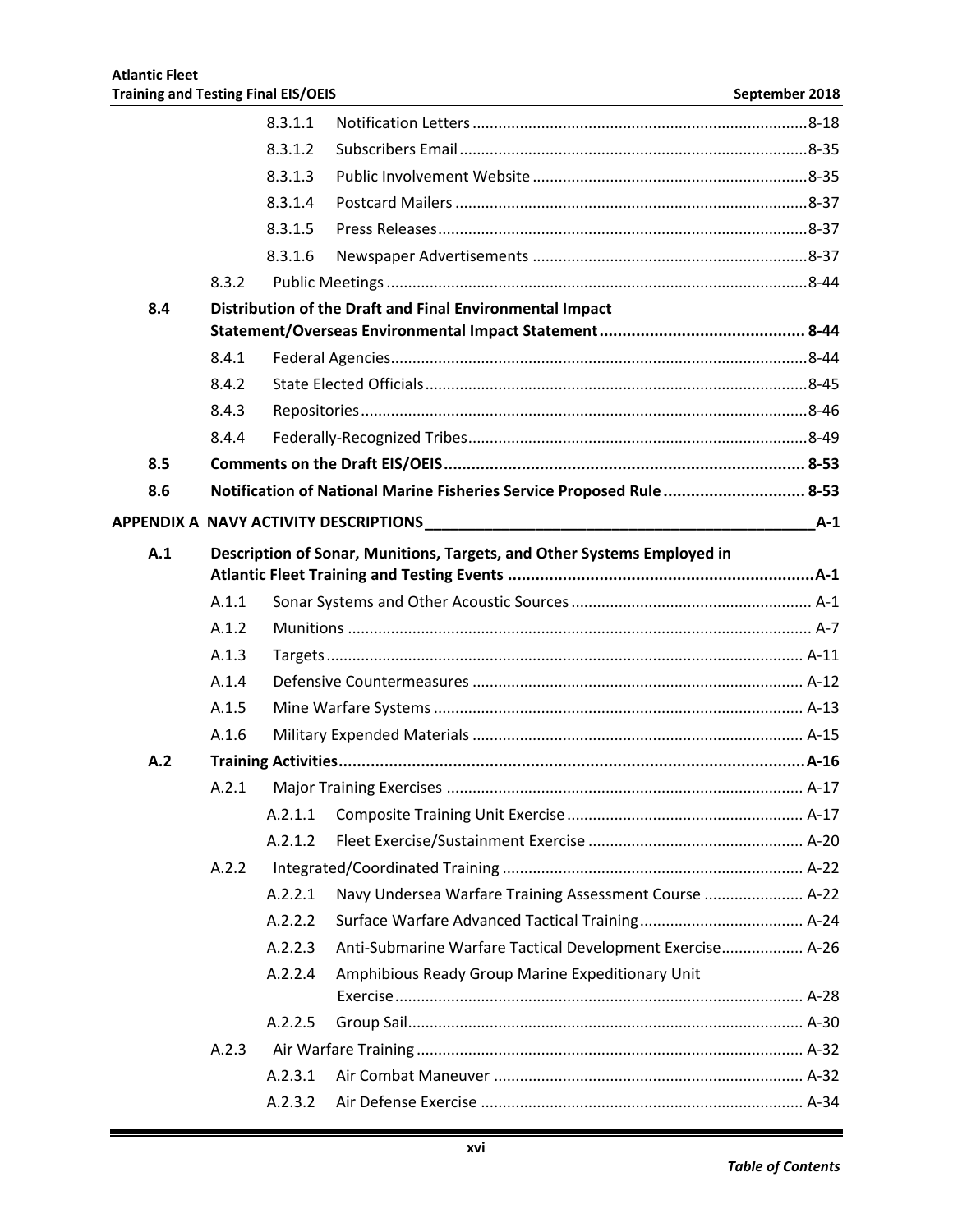|       | A.2.3.3 |                                                                   |  |
|-------|---------|-------------------------------------------------------------------|--|
|       | A.2.3.4 | Gunnery Exercise Surface-to-Air Large-Caliber  A-37               |  |
|       | A.2.3.5 | Gunnery Exercise Surface-to-Air Medium-Caliber A-39               |  |
|       | A.2.3.6 |                                                                   |  |
|       | A.2.3.7 | Missile Exercise - Man-Portable Air Defense System  A-44          |  |
|       | A.2.3.8 |                                                                   |  |
| A.2.4 |         |                                                                   |  |
|       | A.2.4.1 |                                                                   |  |
|       | A.2.4.2 | Amphibious Marine Expeditionary Unit Integration Exercise  A-50   |  |
|       | A.2.4.3 |                                                                   |  |
|       | A.2.4.4 |                                                                   |  |
|       | A.2.4.5 |                                                                   |  |
|       | A.2.4.6 | Marine Expeditionary Unit Certification Exercise A-55             |  |
|       | A.2.4.7 |                                                                   |  |
|       | A.2.4.8 | Naval Surface Fire Support Exercise - Land-Based Target  A-59     |  |
| A.2.5 |         |                                                                   |  |
|       | A.2.5.1 |                                                                   |  |
|       | A.2.5.2 |                                                                   |  |
|       | A.2.5.3 |                                                                   |  |
|       | A.2.5.4 |                                                                   |  |
|       | A.2.5.5 |                                                                   |  |
|       | A.2.5.6 |                                                                   |  |
|       | A.2.5.7 |                                                                   |  |
|       | A.2.5.8 |                                                                   |  |
| A.2.6 |         |                                                                   |  |
|       | A.2.6.1 |                                                                   |  |
|       | A.2.6.2 |                                                                   |  |
|       | A.2.6.3 |                                                                   |  |
|       | A.2.6.4 |                                                                   |  |
|       | A.2.6.5 | High-Speed Anti-Radiation Missile Exercise (Air-to-Surface)  A-86 |  |
| A.2.7 |         |                                                                   |  |
|       | A.2.7.1 |                                                                   |  |
|       | A.2.7.2 | Maritime Security Operations - Anti-Swimmer Grenades A-89         |  |
|       | A.2.7.3 |                                                                   |  |
|       | A.2.7.4 | Personnel Insertion/Extraction - Surface and Subsurface  A-93     |  |
|       | A.2.7.5 | Personnel Insertion/Extraction - Swimmer/Diver A-94               |  |
|       | A.2.7.6 |                                                                   |  |
| A.2.8 |         |                                                                   |  |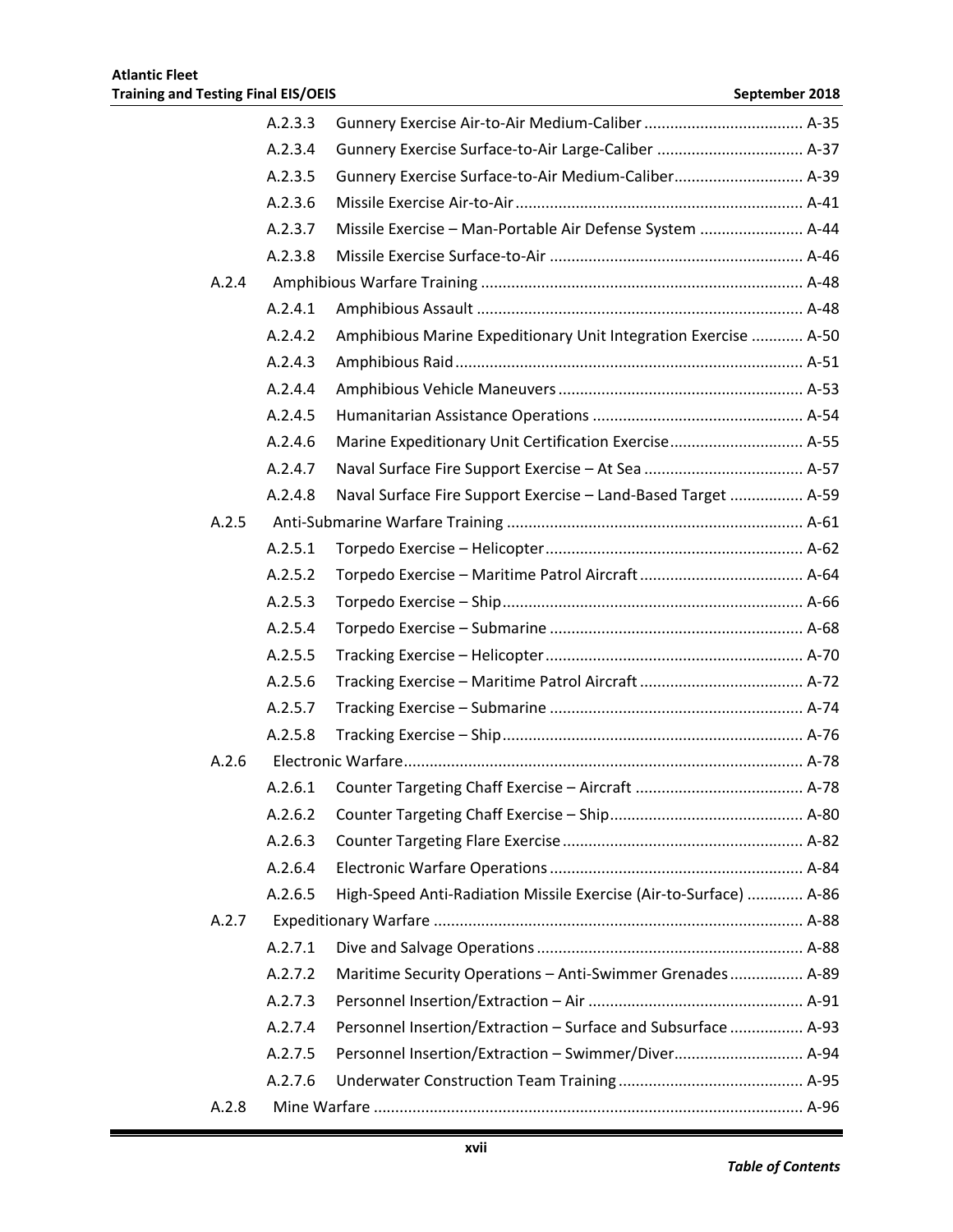|        | A.2.8.1  | Airborne Mine Countermeasure - Mine Detection A-96             |  |
|--------|----------|----------------------------------------------------------------|--|
|        | A.2.8.2  | Airborne Mine Countermeasure - Towed Mine                      |  |
|        |          |                                                                |  |
|        | A.2.8.3  | Civilian Port Defense - Homeland Security Anti-                |  |
|        |          |                                                                |  |
|        | A.2.8.4  | Coordinated Unit-Level Helicopter Airborne Mine                |  |
|        | A.2.8.5  |                                                                |  |
|        | A.2.8.6  | Mine Countermeasures - Mine Neutralization - Remotely          |  |
|        |          |                                                                |  |
|        | A.2.8.7  |                                                                |  |
|        | A.2.8.8  | Mine Neutralization - Explosive Ordnance Disposal A-110        |  |
|        | A.2.8.9  | Underwater Mine Countermeasure Raise, Tow, Beach and           |  |
|        |          |                                                                |  |
| A.2.9  |          |                                                                |  |
|        | A.2.9.1  |                                                                |  |
|        | A.2.9.2  | Fast Attack Craft and Fast Inshore Attack Craft A-116          |  |
|        | A.2.9.3  | Gunnery Exercise Air-to-Surface Medium-Caliber A-118           |  |
|        | A.2.9.4  | Gunnery Exercise Air-to-Surface Small-Caliber A-120            |  |
|        | A.2.9.5  | Gunnery Exercise Surface-to-Surface Boat Medium-Caliber A-122  |  |
|        | A.2.9.6  | Gunnery Exercise Surface-to-Surface Boat Small-Caliber A-124   |  |
|        | A.2.9.7  | Gunnery Exercise Surface-to-Surface Ship Large-Caliber  A-126  |  |
|        | A.2.9.8  | Gunnery Exercise Surface-to-Surface Ship Medium-Caliber  A-128 |  |
|        | A.2.9.9  | Gunnery Exercise Surface-to-Surface Ship Small-Caliber  A-130  |  |
|        | A.2.9.10 |                                                                |  |
|        | A.2.9.11 |                                                                |  |
|        | A.2.9.12 |                                                                |  |
|        |          |                                                                |  |
|        |          |                                                                |  |
|        |          |                                                                |  |
|        |          |                                                                |  |
|        |          |                                                                |  |
| A.2.10 |          |                                                                |  |
|        |          |                                                                |  |
|        |          |                                                                |  |
|        |          |                                                                |  |
|        |          |                                                                |  |
|        |          | A.2.10.5 Submarine Sonar Maintenance and Systems Checks A-153  |  |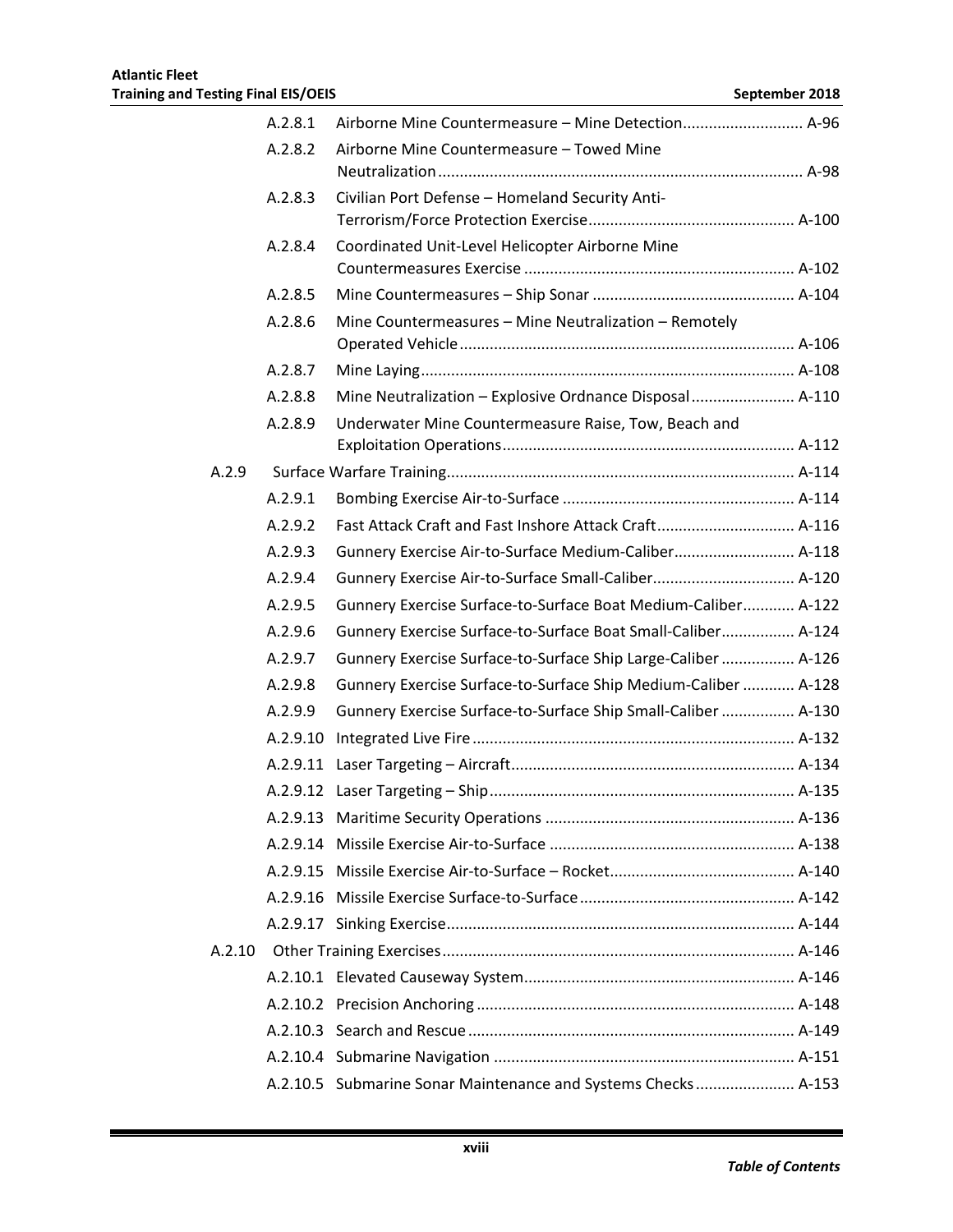|     |                      |         | A.2.10.8 Surface Ship Sonar Maintenance and Systems Checks  A-157                                              |       |
|-----|----------------------|---------|----------------------------------------------------------------------------------------------------------------|-------|
|     |                      |         |                                                                                                                |       |
| A.3 |                      |         |                                                                                                                |       |
|     | A.3.1                |         |                                                                                                                |       |
|     |                      | A.3.1.1 |                                                                                                                |       |
|     |                      | A.3.1.2 |                                                                                                                |       |
|     |                      | A.3.1.3 |                                                                                                                |       |
|     |                      | A.3.1.4 |                                                                                                                |       |
|     |                      | A.3.1.5 |                                                                                                                |       |
|     |                      | A.3.1.6 |                                                                                                                |       |
|     | A.3.2                |         |                                                                                                                |       |
|     |                      | A.3.2.1 |                                                                                                                |       |
|     |                      | A.3.2.2 |                                                                                                                |       |
|     |                      | A.3.2.3 |                                                                                                                |       |
|     |                      | A.3.2.4 |                                                                                                                |       |
|     |                      | A.3.2.5 |                                                                                                                |       |
|     |                      | A.3.2.6 |                                                                                                                |       |
|     |                      | A.3.2.7 | Submarine Sea Trials - Weapons System Testing  A-277                                                           |       |
|     |                      | A.3.2.8 |                                                                                                                |       |
|     | A.3.3                |         |                                                                                                                |       |
|     |                      | A.3.3.1 |                                                                                                                |       |
|     |                      |         | APPENDIX B ACTIVITY STRESSOR MATRICES AND THE RESERVE TO A RESERVE THE RESERVE TO A RESERVE THE RESERVE TO A R | $B-1$ |
|     |                      |         | APPENDIX C AIR QUALITY EMISSIONS CALCULATIONS AND RECORD OF NON-                                               |       |
|     | <b>APPLICABILITY</b> |         |                                                                                                                | $C-1$ |
| C.1 |                      |         |                                                                                                                |       |
|     | C.1.1                |         |                                                                                                                |       |
|     | C.1.2                |         |                                                                                                                |       |
|     | C.1.3                |         |                                                                                                                |       |
|     | C.1.4                |         |                                                                                                                |       |
|     | C.1.5                |         |                                                                                                                |       |
| C.2 |                      |         |                                                                                                                |       |
|     |                      |         |                                                                                                                | $D-1$ |
| D.1 |                      |         |                                                                                                                |       |
|     | D.1.1                |         |                                                                                                                |       |
|     | D.1.2                |         |                                                                                                                |       |
|     |                      |         |                                                                                                                |       |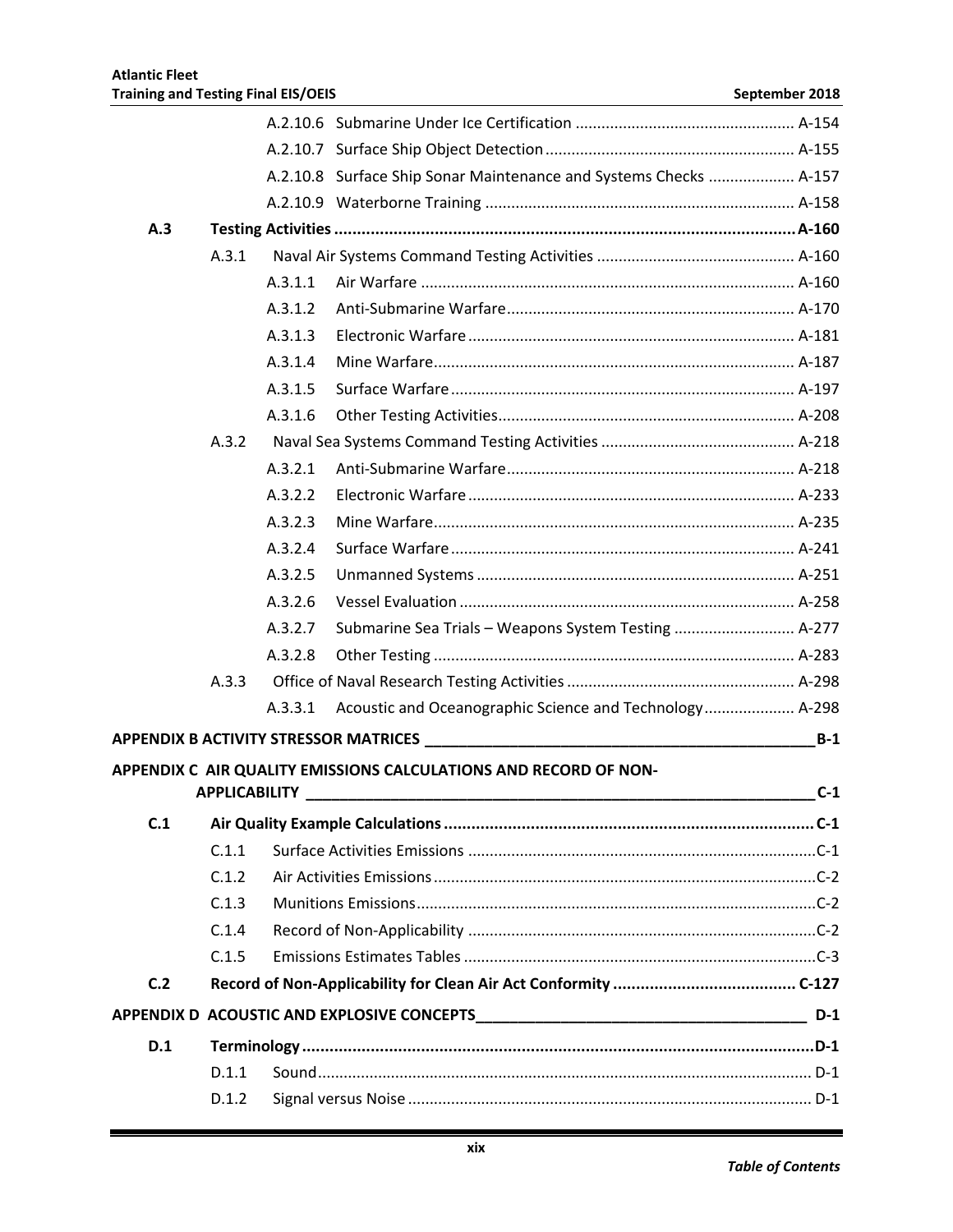|            | D.1.3                                                                   |         |                                                                                                                                            |       |  |  |
|------------|-------------------------------------------------------------------------|---------|--------------------------------------------------------------------------------------------------------------------------------------------|-------|--|--|
|            | D.1.4                                                                   |         |                                                                                                                                            |       |  |  |
|            | D.1.5                                                                   |         |                                                                                                                                            |       |  |  |
|            | D.1.6                                                                   |         |                                                                                                                                            |       |  |  |
|            | D.1.7                                                                   |         |                                                                                                                                            |       |  |  |
|            | D.1.8                                                                   |         |                                                                                                                                            |       |  |  |
| D.2        |                                                                         |         |                                                                                                                                            |       |  |  |
|            | D.2.1                                                                   |         |                                                                                                                                            |       |  |  |
|            | D.2.2                                                                   |         |                                                                                                                                            |       |  |  |
|            | D.2.3                                                                   |         |                                                                                                                                            |       |  |  |
|            | D.2.4                                                                   |         |                                                                                                                                            |       |  |  |
|            | D.2.5                                                                   |         |                                                                                                                                            |       |  |  |
| <b>D.3</b> |                                                                         |         |                                                                                                                                            |       |  |  |
|            | D.3.1                                                                   |         |                                                                                                                                            |       |  |  |
|            | D.3.2                                                                   |         |                                                                                                                                            |       |  |  |
|            | D.3.3                                                                   |         |                                                                                                                                            |       |  |  |
|            |                                                                         | D.3.3.1 |                                                                                                                                            |       |  |  |
|            |                                                                         | D.3.3.2 |                                                                                                                                            |       |  |  |
|            |                                                                         | D.3.3.3 |                                                                                                                                            |       |  |  |
|            |                                                                         | D.3.3.4 |                                                                                                                                            |       |  |  |
|            |                                                                         | D.3.3.5 |                                                                                                                                            |       |  |  |
|            |                                                                         | D.3.3.6 |                                                                                                                                            |       |  |  |
|            |                                                                         | D.3.3.7 |                                                                                                                                            |       |  |  |
| D.4        |                                                                         |         |                                                                                                                                            |       |  |  |
| D.5        |                                                                         |         |                                                                                                                                            |       |  |  |
|            | D.5.1                                                                   |         |                                                                                                                                            |       |  |  |
|            |                                                                         |         |                                                                                                                                            |       |  |  |
|            | D.5.2                                                                   |         |                                                                                                                                            |       |  |  |
|            |                                                                         |         | APPENDIX E ESTIMATED MARINE MAMMALS AND SEA TURTLE IMPACTS FROM<br><b>EXPOSURE TO ACOUSTIC AND EXPLOSIVE STRESSORS UNDER NAVY TRAINING</b> |       |  |  |
|            |                                                                         |         |                                                                                                                                            | $E-1$ |  |  |
| E.1        |                                                                         |         | <b>Estimated Marine Mammals Impacts from Sonar and Other Transducers</b>                                                                   |       |  |  |
| E.2        |                                                                         |         | Estimated Marine Mammal Impacts per Five Year Period from Sonar and                                                                        |       |  |  |
|            |                                                                         |         |                                                                                                                                            |       |  |  |
| E.3        | <b>Estimated Marine Mammal Impacts from Sonar and Other Transducers</b> |         |                                                                                                                                            |       |  |  |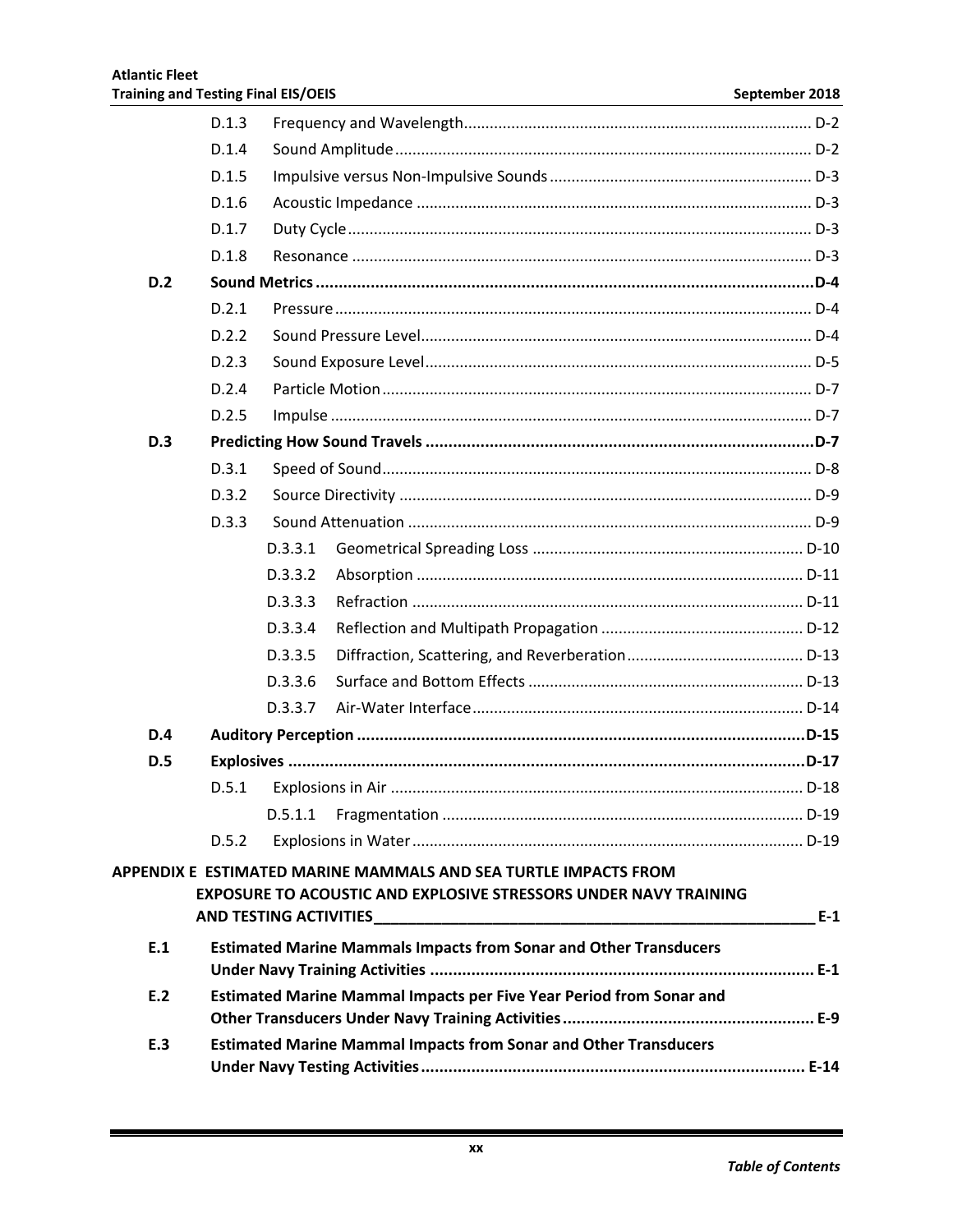## **E.4 Estimated Marine Mammal Impacts per Five Year Period from Sonar and Other Transducers Under Navy Testing Activities ...................................................... E-21 E.5 Estimated Marine Mammal Impacts from Air Guns Under Navy Training Activities................................................................................................................... E-26 E.6 Estimated Marine Mammal Impacts from Air Guns Under Navy Testing Activities................................................................................................................... E-26 E.7 Estimated Marine Mammal Impacts per Five year Period from Air Guns Under Navy Testing Activities.................................................................................... E-28 E.8 Estimated Marine Mammal Impacts from Pile Driving Under Navy Training Activities................................................................................................................... E-28 E.9 Estimated Marine Mammal Impacts per Five year Period from Pile Driving Under Navy Training Activities .................................................................................. E-30 E.10 Estimated Marine Mammal Impacts from Pile Driving Under Navy Testing Activities................................................................................................................... E-30 E.11 Estimated Marine Mammal Impacts from Explosives Under Navy Training Activities................................................................................................................... E-30 E.12 Estimated Marine Mammal Impacts per Five year Period from Explosives Under Navy Training Activities .................................................................................. E-41 E.13 Estimated Marine Mammal Impacts from Explosives Under Navy Testing Activities (Excluding Ship Shock Trials) ...................................................................... E-49 E.14 Estimated Marine Mammal Impacts per Five Year Period from Explosives Under Navy Testing Activities (Excluding Ship Shock Trials) ....................................... E-60 E.15 Estimated Marine Mammal Impacts from Ship Shock Trials Under Navy Testing Activities....................................................................................................... E-68 E.16 Estimated Sea Turtle Impacts from Sonar and Other Transducers During Navy Training and Testing Activities.......................................................................... E-72 E.17 Estimated Sea Turtle Impacts per Five Year Period from Sonar and Other Transducers Under Navy Training and Testing Activities............................................ E-72 E.18 Estimated Sea Turtle Impacts from Air Guns Under Navy Training and Testing Activities....................................................................................................... E-73 E.19 Estimated Sea Turtle Impacts from Pile Driving Under Navy Training and Testing Activities....................................................................................................... E-73 E.20 Estimated Sea Turtle Impacts from Explosives Under Navy Training and Testing Activities....................................................................................................... E-73 E.21 Estimated Sea Turtle Impacts per Five year Period from Explosives Under Navy Training and Testing Activities.......................................................................... E-74 E.22 Estimated Sea Turtle Impacts from Ship Shock Trials Under Navy Testing Activities................................................................................................................... E-75**

#### **Atlantic Fleet Training and Testing Final EIS/OEIS September 2018 September 2018**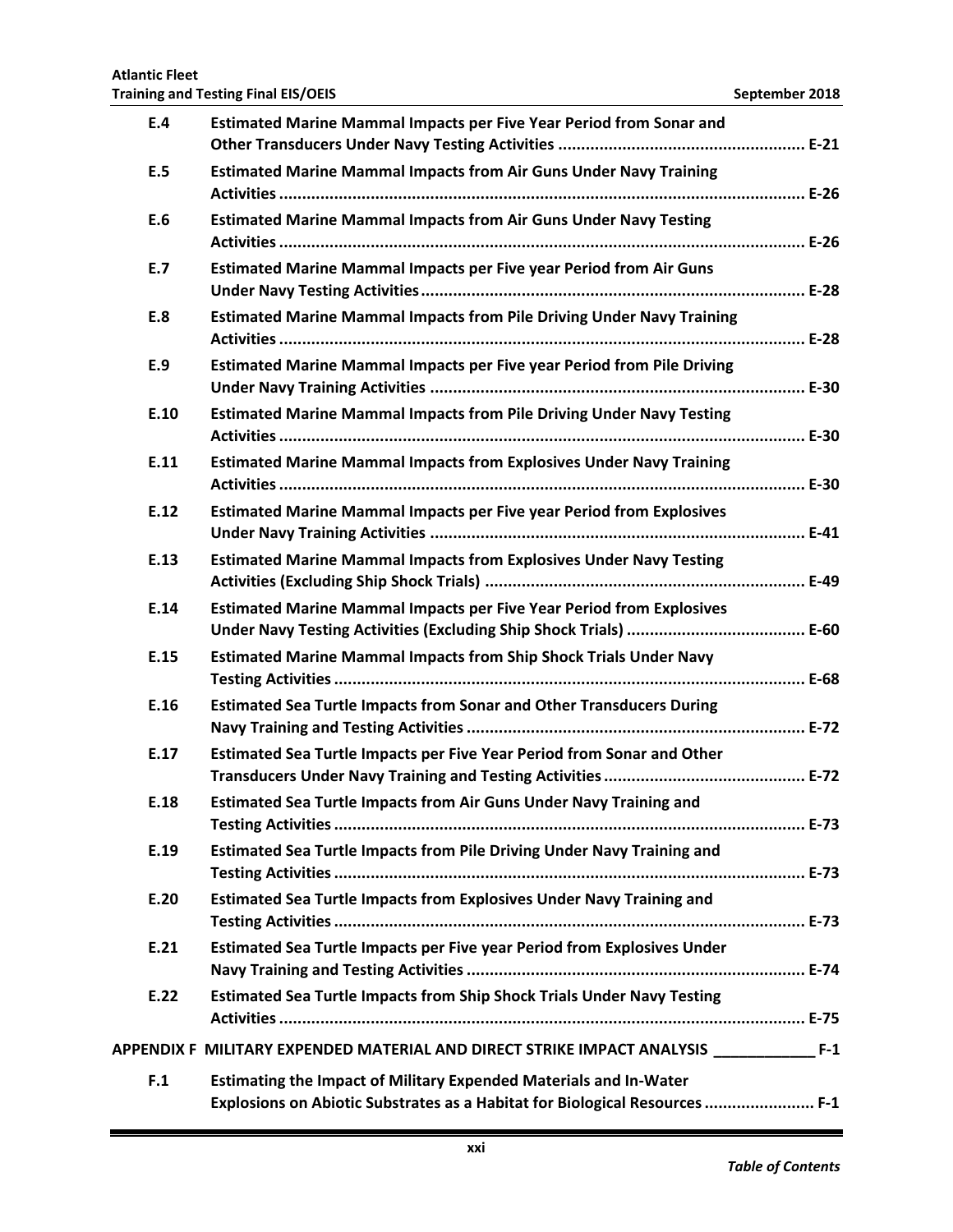|                | F.1.1  |                                                                      |                                                                                                                                                      |       |  |  |  |
|----------------|--------|----------------------------------------------------------------------|------------------------------------------------------------------------------------------------------------------------------------------------------|-------|--|--|--|
|                | F.1.2  |                                                                      | Military Expended and Recovered Materials - Testing Activities  F-31                                                                                 |       |  |  |  |
| F.2            |        |                                                                      | Impacts to Abiotic Substrate - Training and Testing Activities  F-47                                                                                 |       |  |  |  |
| F.3            |        |                                                                      | Statistical and Probability Analysis for Estimating Direct Strike Impact and<br>Number of Potential Exposures From Military Expended Materials  F-63 |       |  |  |  |
|                | F.3.1  |                                                                      |                                                                                                                                                      |       |  |  |  |
|                | F.3.2  |                                                                      |                                                                                                                                                      |       |  |  |  |
|                | F.3.3  |                                                                      |                                                                                                                                                      |       |  |  |  |
|                | F.3.4  |                                                                      |                                                                                                                                                      |       |  |  |  |
| F.4            |        |                                                                      | Poisson Probability of Direct Vessel Strike with Marine Mammals F-69                                                                                 |       |  |  |  |
|                |        |                                                                      |                                                                                                                                                      |       |  |  |  |
|                |        |                                                                      |                                                                                                                                                      |       |  |  |  |
| H.1            |        |                                                                      |                                                                                                                                                      |       |  |  |  |
| H <sub>2</sub> |        | Public Comment Period for the Draft Environmental Statement/Overseas |                                                                                                                                                      |       |  |  |  |
|                |        |                                                                      |                                                                                                                                                      |       |  |  |  |
|                | H.2.1  |                                                                      |                                                                                                                                                      |       |  |  |  |
|                |        | H.2.1.1                                                              |                                                                                                                                                      |       |  |  |  |
|                |        | H.2.1.2                                                              | Agency, Organization and Private Individual Comment                                                                                                  |       |  |  |  |
|                |        | H.2.1.3                                                              |                                                                                                                                                      |       |  |  |  |
|                |        | H.2.1.4                                                              |                                                                                                                                                      |       |  |  |  |
| H.3            |        |                                                                      |                                                                                                                                                      |       |  |  |  |
|                |        |                                                                      | APPENDIX I  GEOGRAPHIC INFORMATION SYSTEM DATA SOURCES _________________________________ I-1                                                         |       |  |  |  |
|                |        |                                                                      |                                                                                                                                                      | $J-1$ |  |  |  |
| J.1            |        |                                                                      |                                                                                                                                                      |       |  |  |  |
| J.2            |        |                                                                      |                                                                                                                                                      |       |  |  |  |
|                | J.2.1  |                                                                      |                                                                                                                                                      |       |  |  |  |
|                | J.2.2  |                                                                      |                                                                                                                                                      |       |  |  |  |
|                | J.2.3  |                                                                      |                                                                                                                                                      |       |  |  |  |
|                | J.2.4  |                                                                      |                                                                                                                                                      |       |  |  |  |
|                | J.2.5  |                                                                      |                                                                                                                                                      |       |  |  |  |
|                | J.2.6  |                                                                      |                                                                                                                                                      |       |  |  |  |
|                | J.2.7  |                                                                      |                                                                                                                                                      |       |  |  |  |
|                | J.2.8  |                                                                      |                                                                                                                                                      |       |  |  |  |
|                | J.2.8  |                                                                      |                                                                                                                                                      |       |  |  |  |
|                | J.2.9  |                                                                      |                                                                                                                                                      |       |  |  |  |
|                | J.2.10 |                                                                      |                                                                                                                                                      |       |  |  |  |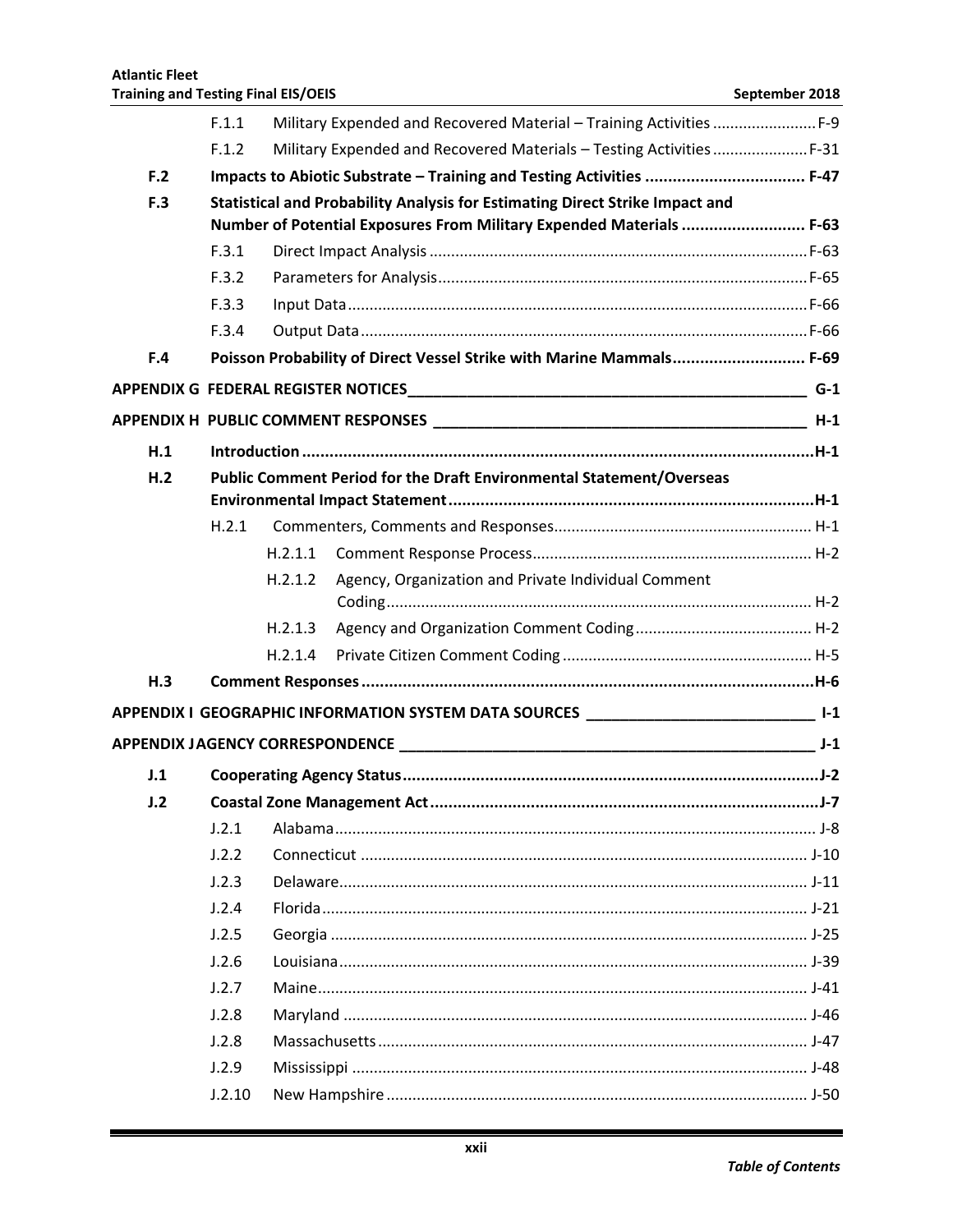|     | J.2.11 |  |
|-----|--------|--|
|     | J.2.12 |  |
|     | J.2.13 |  |
|     | J.2.14 |  |
|     | J.2.15 |  |
|     | J.2.16 |  |
|     | J.2.17 |  |
| J.3 |        |  |
| J.4 |        |  |
| J.5 |        |  |
| J.6 |        |  |
|     | J.6.1  |  |
|     | J.6.2  |  |
|     | J.6.3  |  |
|     | J.6.4  |  |
|     | J.6.5  |  |
|     | J.6.6  |  |
|     | J.6.7  |  |
|     | J.6.8  |  |
|     | J.6.9  |  |
|     | J.6.10 |  |
|     | J.6.11 |  |
|     | J.6.12 |  |
|     | J.6.13 |  |
|     | J.6.14 |  |
|     | J.6.15 |  |
|     | J.6.16 |  |
|     | J.6.17 |  |
|     | J.6.18 |  |
| J.7 |        |  |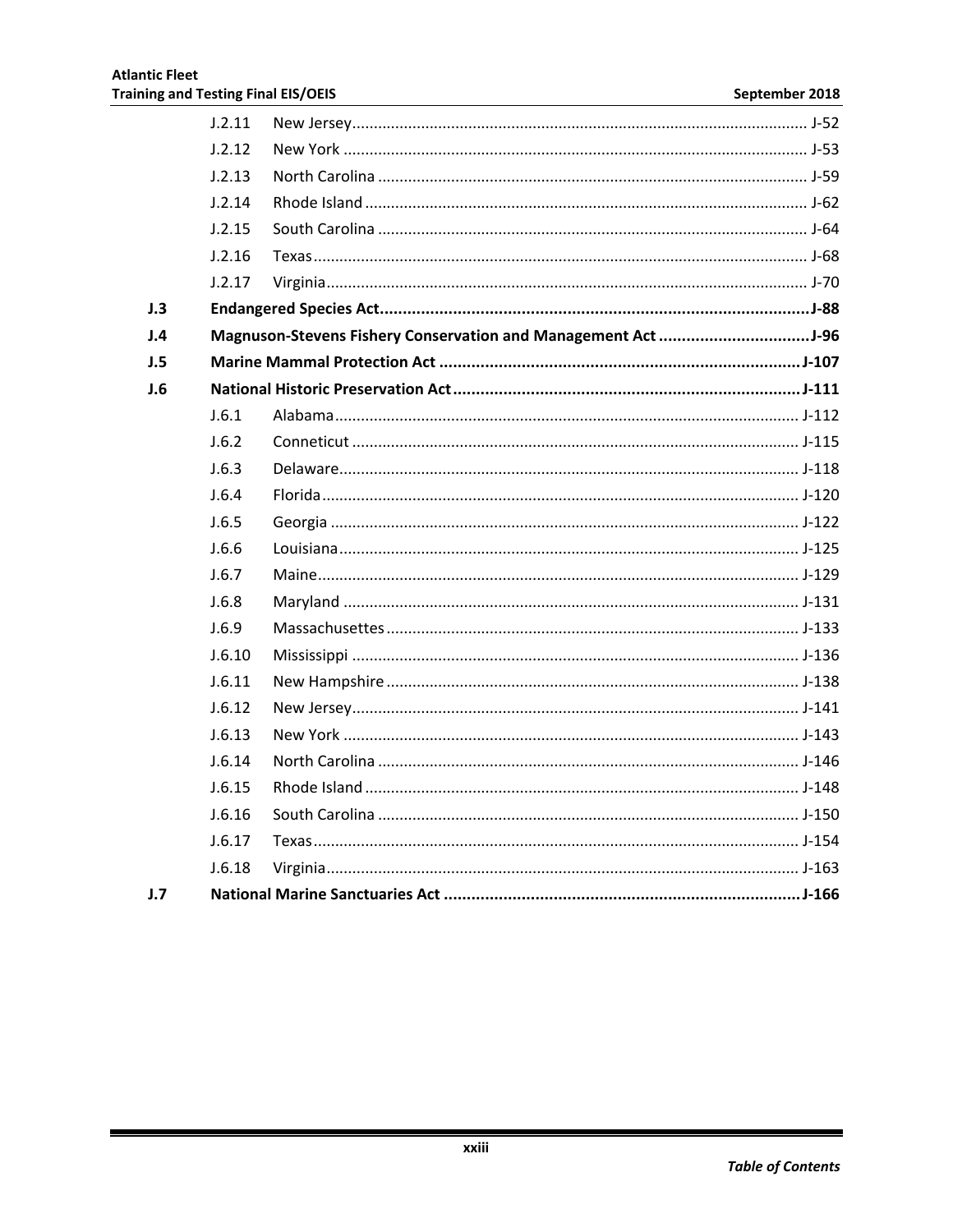# **List of Figures**

| Figure 2.3-1: Coastal Zones and Designated Ship Shock Trial and Sinking Exercise Areas with                                                                    |  |
|----------------------------------------------------------------------------------------------------------------------------------------------------------------|--|
|                                                                                                                                                                |  |
|                                                                                                                                                                |  |
| Figure 2.5-1: Proposed Maximum Year of Hull-Mounted Mid-Frequency Sonar Hour Use by                                                                            |  |
| Activity During Training Compared to the Number Authorized in the 2013-                                                                                        |  |
|                                                                                                                                                                |  |
| Figure 2.5-2: Proposed Five-Year Total Hull-Mounted Mid-Frequency Sonar Hour Use by<br>Activity During Training Compared to the Number Authorized in the 2013- |  |
|                                                                                                                                                                |  |
| Figure 2.5-3: Proposed Number of Composite Training Unit Exercises over a Five-Year                                                                            |  |
| Period Compared to Number Authorized in the 2013-2018 Marine Mammal                                                                                            |  |
|                                                                                                                                                                |  |
| Figure 2.5-4: Change in Explosive Use (for Both Action Alternatives) During Training                                                                           |  |
| Activities Compared to the 2013-2018 Marine Mammal Protection Act Permit  2-60                                                                                 |  |
| Figure 3.0-1: The Study Area with Large Marine Ecosystems and Open Ocean Areas3.0-9                                                                            |  |
| Figure 3.0-2: Three-Dimensional Representation of the Intertidal Zone (shoreline),                                                                             |  |
|                                                                                                                                                                |  |
|                                                                                                                                                                |  |
|                                                                                                                                                                |  |
|                                                                                                                                                                |  |
|                                                                                                                                                                |  |
| Figure 3.0-8: Average Sea Surface Temperature in the Study Area (2011-2015)3.0-31                                                                              |  |
| Figure 3.0-9: AFTT Surface Ship Traffic By Percent Ship-Hours 2011-2015 (Mintz, 2016) 3.0-50                                                                   |  |
|                                                                                                                                                                |  |
|                                                                                                                                                                |  |
|                                                                                                                                                                |  |
|                                                                                                                                                                |  |
| Figure 3.0-13: Sonobuoy Launch Depicting the Relative Size of a Parachute 3.0-103                                                                              |  |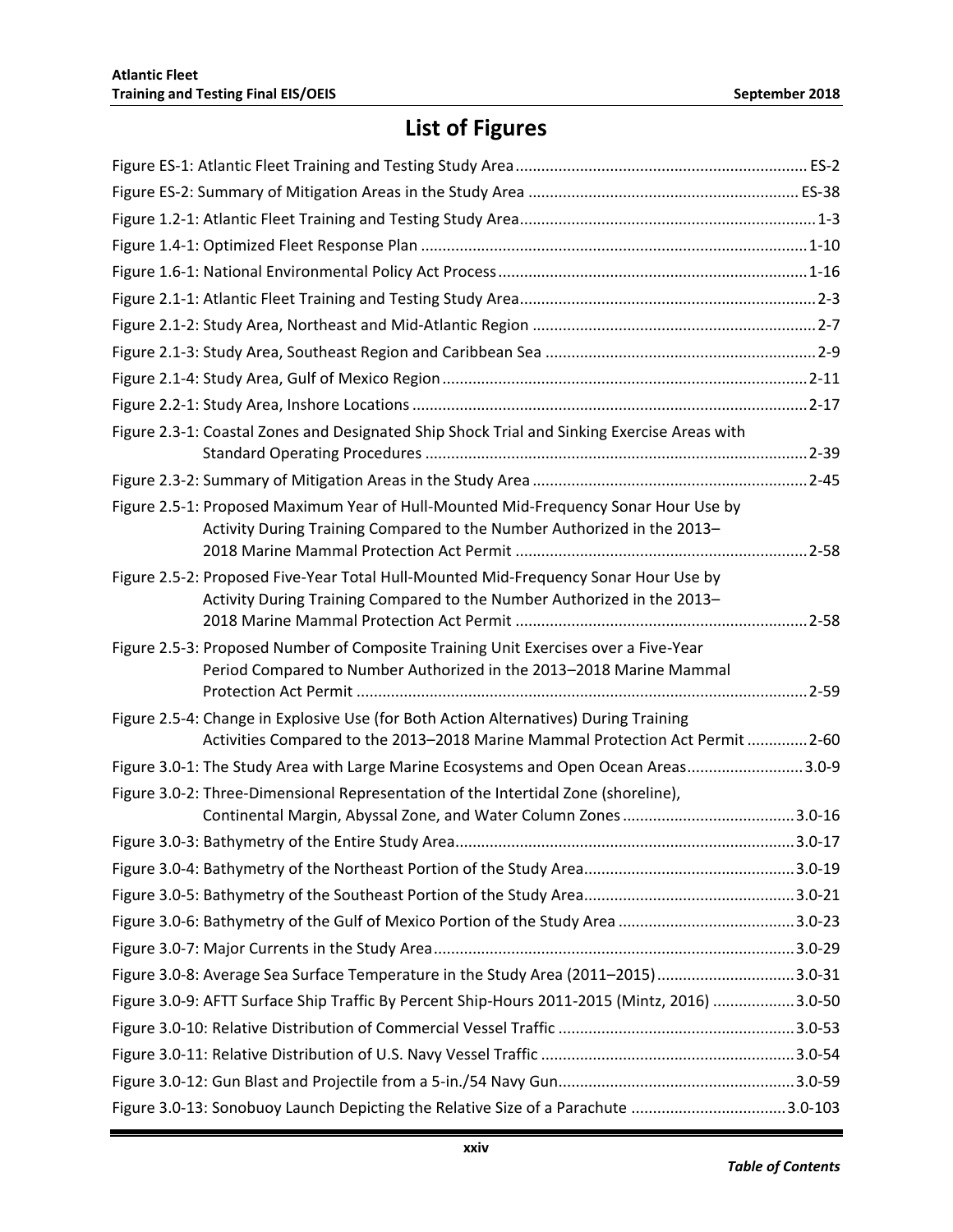| Figure 3.0-15: Flow Chart of the Evaluation Process of Sound-Producing Activities 3.0-115       |  |
|-------------------------------------------------------------------------------------------------|--|
|                                                                                                 |  |
| Figure 3.1-1: Applicable Nonattainment and Maintenance Areas in USEPA Region 1 and 23.1-14      |  |
| Figure 3.1-2: Applicable Nonattainment and Maintenance Areas in USEPA Region 33.1-15            |  |
| Figure 3.1-3: Applicable Nonattainment and Maintenance Areas in USEPA Region 43.1-16            |  |
| Figure 3.1-4: Applicable Nonattainment and Maintenance Areas in USEPA Region 63.1-17            |  |
|                                                                                                 |  |
| Figure 3.2-2: Sediment Quality Ratings for the Northeast and Mid-Atlantic Coast 3.2-15          |  |
|                                                                                                 |  |
|                                                                                                 |  |
|                                                                                                 |  |
| Figure 3.2-6: Water Quality Ratings for the Northeast and Mid-Atlantic Coast3.2-30              |  |
|                                                                                                 |  |
|                                                                                                 |  |
| Figure 3.3-1: Designated Critical Habitat Areas for Johnson's Seagrass Adjacent to the Study    |  |
|                                                                                                 |  |
|                                                                                                 |  |
|                                                                                                 |  |
|                                                                                                 |  |
| Figure 3.4-1: Critical Habitat Areas for Elkhorn and Staghorn Coral Within the Study Area3.4-19 |  |
| Figure 3.4-2: Prediction of Distance to 90 Percent Survivability of Marine Invertebrates        |  |
|                                                                                                 |  |
| Figure 3.5-1: Bottom Types Within the Northeast U.S. Continental Shelf Large Marine             |  |
|                                                                                                 |  |
| Figure 3.5-2: Bottom Types Within the Southeast U.S. Continental Shelf Large Marine             |  |
| Figure 3.5-3: Bottom Types Within the Caribbean Sea Large Marine Ecosystem 3.5-13               |  |
| Figure 3.5-4: Bottom Types Within the Gulf of Mexico Large Marine Ecosystem3.5-15               |  |
| Figure 3.5-5: Artificial Structures Within the Northeast U.S. Continental Shelf Large Marine    |  |
|                                                                                                 |  |
| Figure 3.5-6: Artificial Structures Within the Southeast U.S. Continental Shelf Large Marine    |  |
|                                                                                                 |  |
| Figure 3.5-7: Artificial Structures Within the Caribbean Sea Large Marine Ecosystem3.5-23       |  |
| Figure 3.5-8: Artificial Structures Within Western Portion of the Gulf of Mexico Large          |  |
|                                                                                                 |  |
| Figure 3.5-9: Alternative 1 - Annual Proportional Impact (Acres) from Explosives by             |  |
| Substrate Type for Training and Testing Compared to Total Vulnerable Habitat                    |  |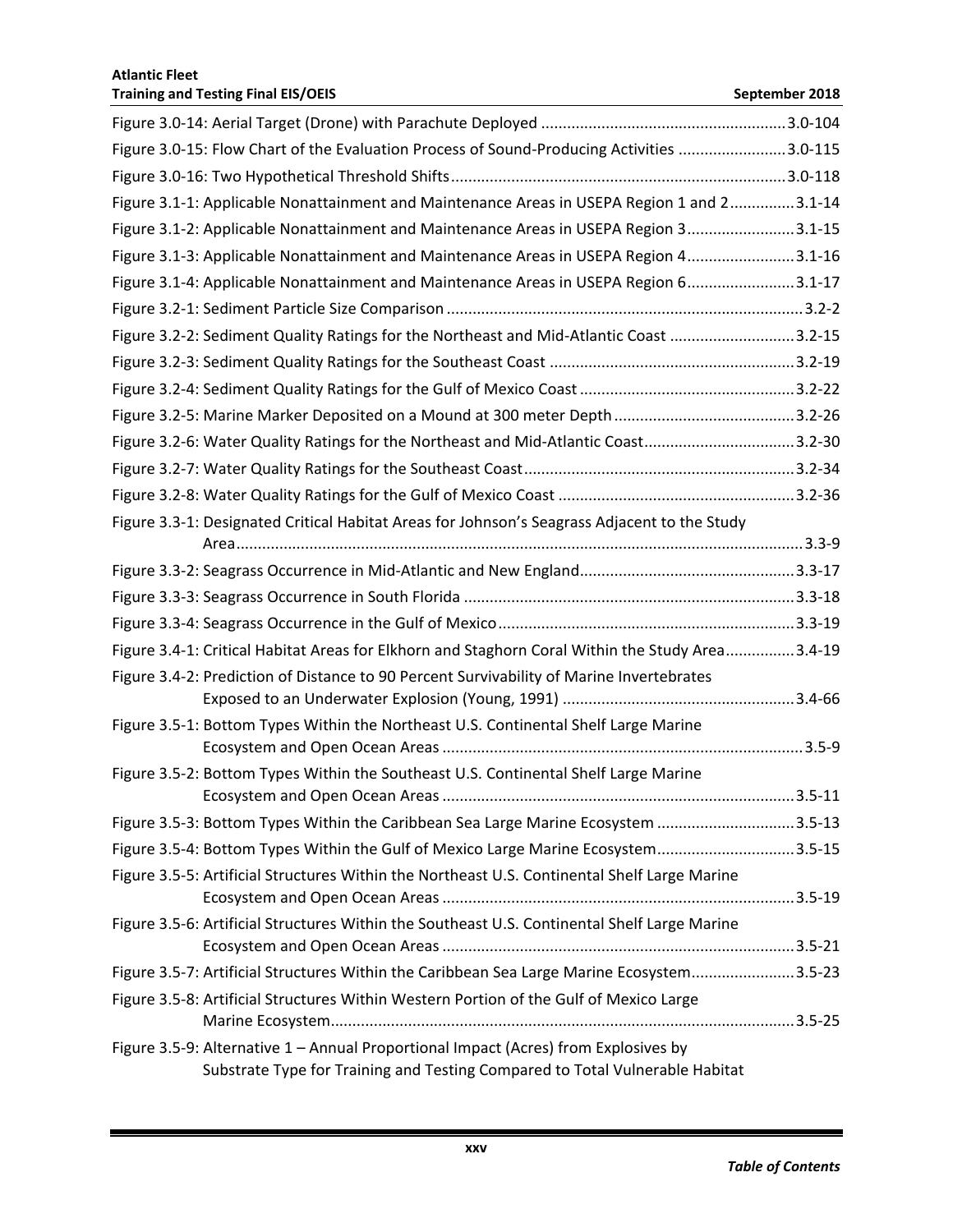| Within the Range Complexes of the Large Marine Ecosystems Within the Study                                                                                                                                                                         |  |
|----------------------------------------------------------------------------------------------------------------------------------------------------------------------------------------------------------------------------------------------------|--|
| Figure 3.5-10: Alternative 2 - Annual Proportional Impact (Acres) from Explosives by<br>Substrate Type for Training and Testing Compared to Total Vulnerable Habitat<br>Within the Range Complexes of the Large Marine Ecosystems Within the Study |  |
| Figure 3.5-11: A Marine Marker Observed in an Area Dominated by Coral Rubble on the                                                                                                                                                                |  |
|                                                                                                                                                                                                                                                    |  |
| Figure 3.5-13: A 76-millimeter Cartridge Casing on Soft Bottom and a Blackbelly Rosefish<br>(Helicolenus dactylopterus) Using the Casing for Protection When Disturbed 3.5-43                                                                      |  |
|                                                                                                                                                                                                                                                    |  |
| Figure 3.5-15: Alternative 1 - Annual Proportional Impact (Acres) from Military Expended<br>Materials by Substrate Type for Training and Testing Compared to Total                                                                                 |  |
| Figure 3.5-16: Alternative 2 - Annual Proportional Impact (Acres) from Military Expended<br>Materials by Substrate Type for Training and Testing Compared to Total<br>Vulnerable Habitat Within the Range Complexes of the Large Marine            |  |
| Figure 3.5-17: Alternative 1 - Annual Combined Proportional Impact (Acres) from<br>Explosives and Military Expended Materials for Training and Testing Within                                                                                      |  |
| Figure 3.5-18: Alternative 2 - Annual Combined Proportional Impact (Acres) from<br>Explosives and Military Expended Materials for Training and Testing Within                                                                                      |  |
| Figure 3.6-1: Critical Habitat Areas for Atlantic Salmon in and Adjacent to the Study Area3.6-23                                                                                                                                                   |  |
| Figure 3.6-2: Critical Habitat for Atlantic Sturgeon in and Adjacent to the Northern Portion                                                                                                                                                       |  |
| Figure 3.6-3: Critical Habitat for Atlantic Sturgeon in and Adjacent to the Southern Portion                                                                                                                                                       |  |
| Figure 3.6-4: Critical Habitat Areas for Smalltooth Sawfish in and Adjacent to the Study Area 3.6-34                                                                                                                                               |  |
| Figure 3.6-5: Critical Habitat Areas for Gulf Sturgeon in and Adjacent to the Study Area 3.6-38                                                                                                                                                    |  |
|                                                                                                                                                                                                                                                    |  |
| Figure 3.7-1: Composite Audiograms for Hearing Groups Likely to be Found in the                                                                                                                                                                    |  |
| Figure 3.7-2: Designated Critical Habitat Areas for North Atlantic Right Whale in the Study                                                                                                                                                        |  |
| Figure 3.7-3: Designated Critical Habitat Areas for Florida Manatee in the Study Area 3.7-50                                                                                                                                                       |  |
|                                                                                                                                                                                                                                                    |  |
| Figure 3.7-5: Critical Ratios (in dB) Measured in Different Odontocetes Species (from                                                                                                                                                              |  |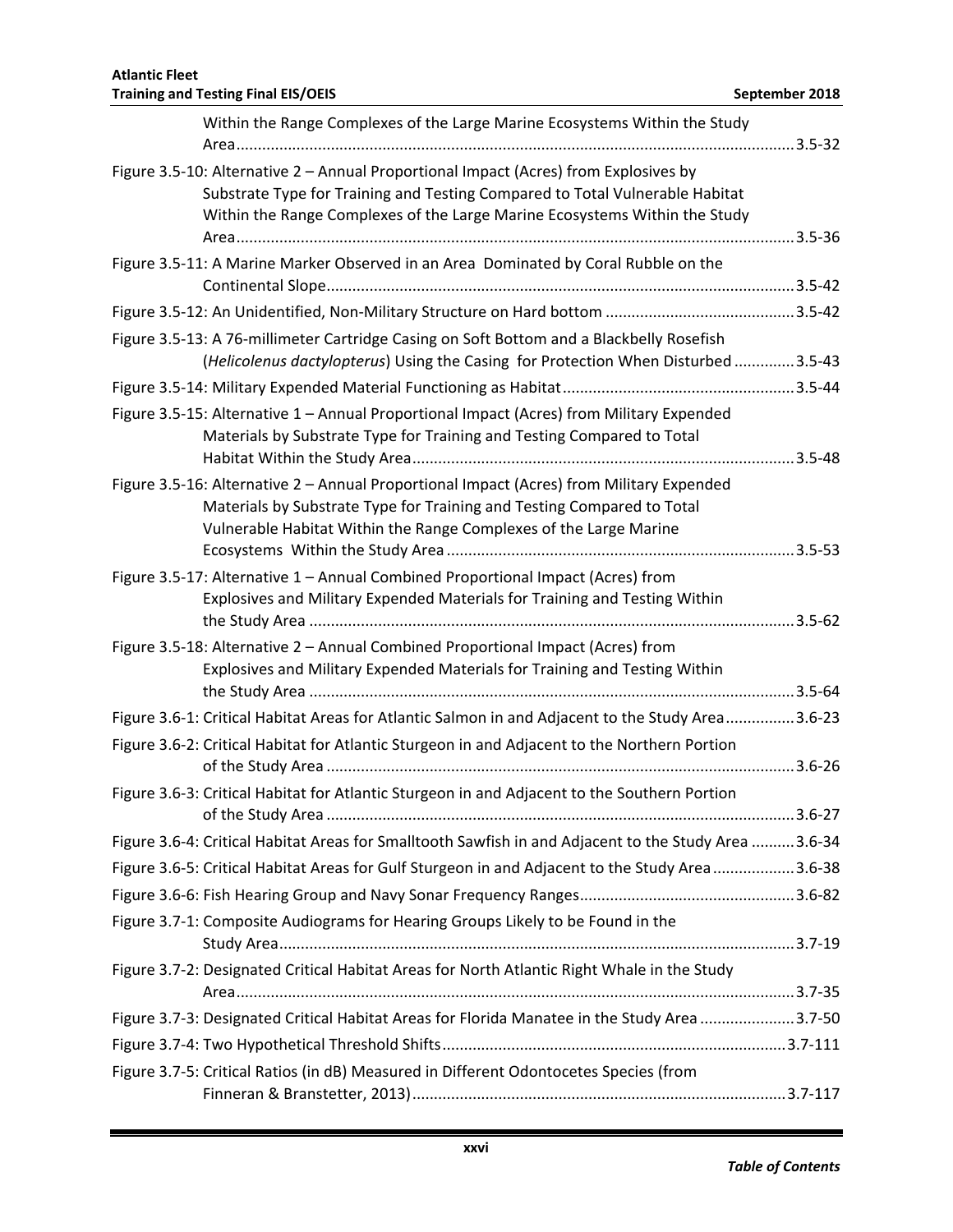| Figure 3.7-7: TTS and PTS Exposure Functions for Sonar and Other Transducers3.7-156                                                                                   |  |
|-----------------------------------------------------------------------------------------------------------------------------------------------------------------------|--|
|                                                                                                                                                                       |  |
|                                                                                                                                                                       |  |
| Figure 3.7-10: Behavioral Response Function for Mysticetes and Manatees 3.7-160                                                                                       |  |
|                                                                                                                                                                       |  |
| Figure 3.7-12: Relative Likelihood of a Response Being Significant Based on the Duration                                                                              |  |
| Figure 3.7-13: North Atlantic Right Whale Impacts Estimated per Year from Sonar and Other<br>Transducers Used During Training and Testing Under Alternative 1 3.7-181 |  |
| Figure 3.7-14: North Atlantic Right Whale Impacts Estimated per Year from Sonar and Other<br>Transducers Used During Training and Testing Under Alternative 2 3.7-183 |  |
| Figure 3.7-15: Blue Whale Impacts Estimated per Year from Sonar and Other Transducers                                                                                 |  |
| Figure 3.7-16: Blue Whale Impacts Estimated per Year from Sonar and Other Transducers                                                                                 |  |
| Figure 3.7-17: Bryde's Whale Impacts Estimated per Year from Sonar and Other<br>Transducers Used During Training and Testing Under Alternative 1 3.7-190              |  |
| Figure 3.7-18: Bryde's Whale Impacts Estimated per Year from Sonar and Other<br>Transducers Used During Training and Testing Under Alternative 2 3.7-192              |  |
| Figure 3.7-19: Fin Whale Impacts Estimated per Year from Sonar and Other Transducers                                                                                  |  |
| Figure 3.7-20: Fin Whale Impacts Estimated per Year from Sonar and Other Transducers                                                                                  |  |
| Figure 3.7-21: Humpback Whale Impacts Estimated per Year from Sonar and Other<br>Transducers Used During Training and Testing Under Alternative 1 3.7-199             |  |
| Figure 3.7-22: Humpback Whale Impacts Estimated per Year from Sonar and Other<br>Transducers Used During Training and Testing Under Alternative 2 3.7-201             |  |
| Figure 3.7-23: Minke Whale Impacts Estimated per Year from Sonar and Other Transducers                                                                                |  |
| Figure 3.7-24: Minke Whale Impacts Estimated per Year from Sonar and Other Transducers                                                                                |  |
| Figure 3.7-25: Sei Whale Impacts Estimated per Year from Sonar and Other Transducers                                                                                  |  |
| Figure 3.7-26: Sei Whale Impacts Estimated per Year from Sonar and Other Transducers                                                                                  |  |
| Figure 3.7-27: Sperm Whale Impacts Estimated per Year from Sonar and Other Transducers                                                                                |  |
| Figure 3.7-28: Sperm Whale Impacts Estimated per Year from Sonar and Other Transducers                                                                                |  |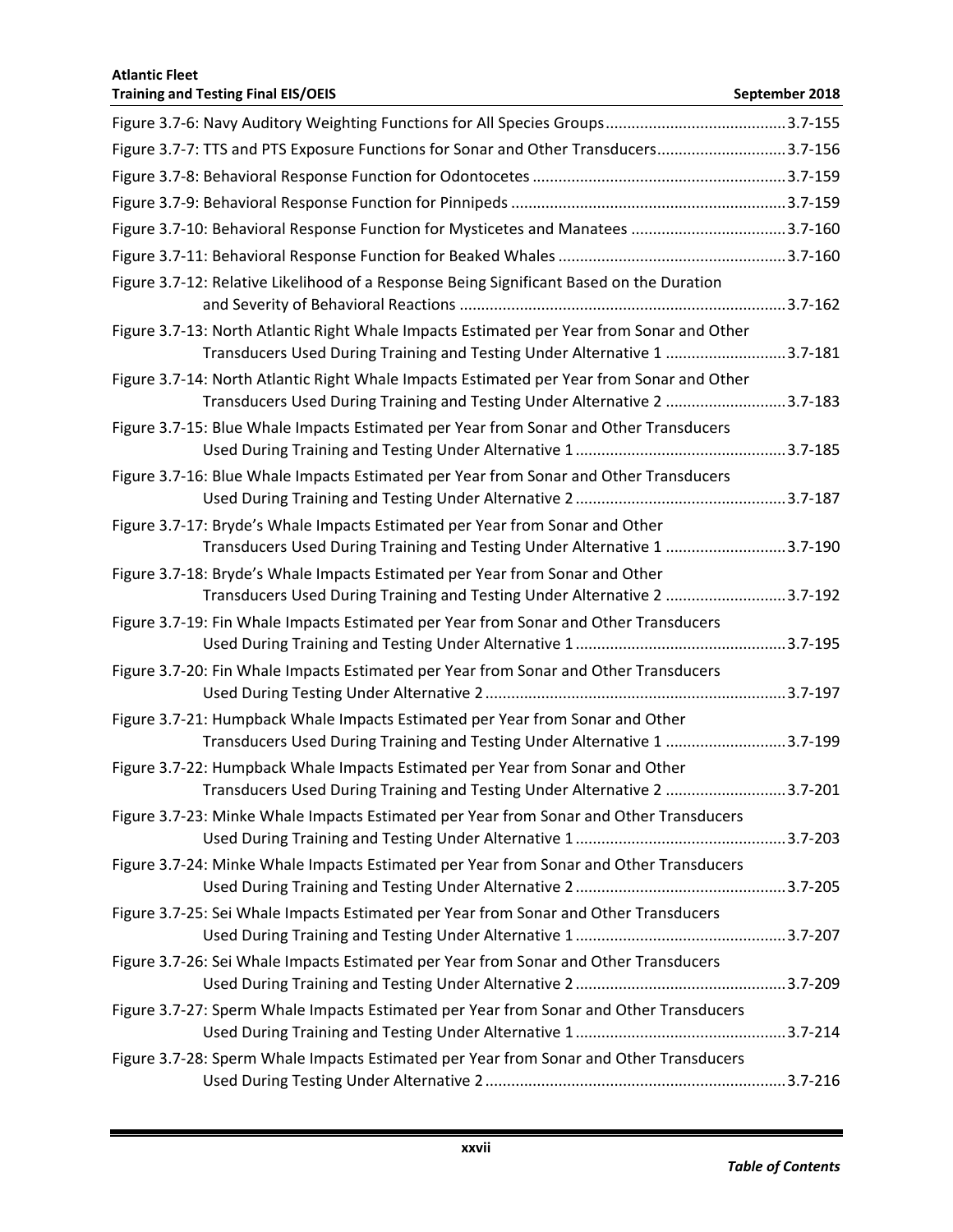| <b>Atlantic Fleet</b><br><b>Training and Testing Final EIS/OEIS</b>                                                                                                    | September 2018 |
|------------------------------------------------------------------------------------------------------------------------------------------------------------------------|----------------|
| Figure 3.7-29: Dwarf Sperm Whale Impacts Estimated per Year from Sonar and Other                                                                                       |                |
| Transducers Used During Training and Testing Under Alternative 1 3.7-219                                                                                               |                |
| Figure 3.7-30: Pygmy Sperm Whale Impacts Estimated per Year from Sonar and Other<br>Transducers Used During Training and Testing Under Alternative 1 3.7-220           |                |
| Figure 3.7-31: Dwarf Sperm Whale Impacts Estimated per Year from Sonar and Other<br>Transducers Used During Training and Testing Under Alternative 2 3.7-222           |                |
| Figure 3.7-32: Pygmy Sperm Whale Impacts Estimated per Year from Sonar and Other<br>Transducers Used During Training and Testing Under Alternative 2 3.7-223           |                |
| Figure 3.7-33: Blainville's Beaked Whale Impacts Estimated per Year from Sonar and Other<br>Transducers Used During Training and Testing Under Alternative 1 3.7-226   |                |
| Figure 3.7-34: Cuvier's Beaked Whale Impacts Estimated per Year from Sonar and Other<br>Transducers Used During Training and Testing Under Alternative 1 3.7-227       |                |
| Figure 3.7-35: Gervais' Beaked Whale Impacts Estimated per Year from Sonar and Other<br>Transducers Used During Training and Testing Under Alternative 1 3.7-228       |                |
| Figure 3.7-36: Northern Bottlenose Whale Impacts Estimated per Year from Sonar and<br>Other Transducers Used During Training and Testing Under Alternative 13.7-229    |                |
| Figure 3.7-37: Sowerby's Beaked Whale Impacts Estimated per Year from Sonar and Other<br>Transducers Used During Training and Testing Under Alternative 1 3.7-230      |                |
| Figure 3.7-38: True's Beaked Whale Impacts Estimated per Year from Sonar and Other<br>Transducers Used During Training and Testing Under Alternative 1 3.7-231         |                |
| Figure 3.7-39: Blainville's Beaked Whale Impacts Estimated per Year from Sonar and Other<br>Transducers Used During Training and Testing Under Alternative 2 3.7-234   |                |
| Figure 3.7-40: Cuvier's Beaked Whale Impacts Estimated per Year from Sonar and Other<br>Transducers Used During Training and Testing Under Alternative 2 3.7-235       |                |
| Figure 3.7-41: Gervais' Beaked Whale Impacts Estimated per Year from Sonar and Other<br>Transducers Used During Training and Testing Under Alternative 2 3.7-236       |                |
| Figure 3.7-42: Northern Bottlenose Whale Impacts Estimated per Year from Sonar and<br>Other Transducers Used During Training and Testing Under Alternative 23.7-238    |                |
| Figure 3.7-43: Sowerby's Beaked Whale Impacts Estimated per Year from Sonar and Other<br>Transducers Used During Training and Testing Under Alternative 2 3.7-239      |                |
| Figure 3.7-44: True's Beaked Whale Impacts Estimated per Year from Sonar and Other<br>Transducers Used During Training and Testing Under Alternative 2 3.7-240         |                |
| Figure 3.7-45: Atlantic Spotted Dolphin Impacts Estimated per Year from Sonar and Other<br>Transducers Used During Training and Testing Under Alternative 1 3.7-242    |                |
| Figure 3.7-46: Atlantic Spotted Dolphin Impacts Estimated per Year from Sonar and Other<br>Transducers Used During Training and Testing Under Alternative 2 3.7-244    |                |
| Figure 3.7-47: Atlantic White-Sided Dolphin Impacts Estimated per Year from Sonar and<br>Other Transducers Used During Training and Testing Under Alternative 13.7-246 |                |
| Figure 3.7-48: Atlantic White-Sided Dolphin Impacts Estimated per Year from Sonar and<br>Other Transducers Used During Training and Testing Under Alternative 23.7-248 |                |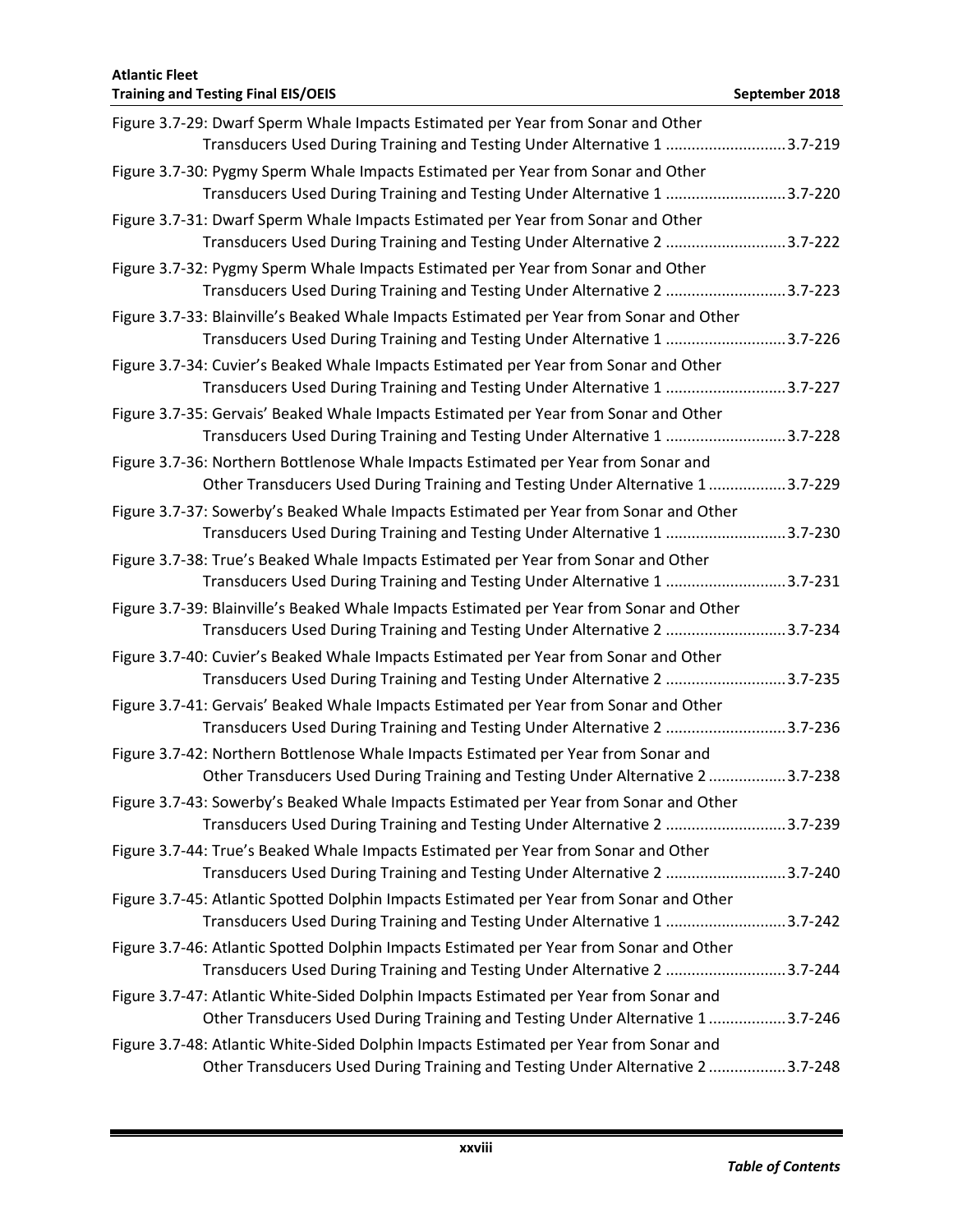| <b>Atlantic Fleet</b><br><b>Training and Testing Final EIS/OEIS</b>                                                                                                   | September 2018 |
|-----------------------------------------------------------------------------------------------------------------------------------------------------------------------|----------------|
| Figure 3.7-49: Bottlenose Dolphin Impacts Estimated per Year from Sonar and Other<br>Transducers Used During Training and Testing Under Alternative 1 3.7-250         |                |
| Figure 3.7-50: Bottlenose Dolphin Impacts Estimated per Year from Sonar and Other<br>Transducers Used During Training and Testing Under Alternative 2 3.7-253         |                |
| Figure 3.7-51: Clymene Dolphin Impacts Estimated per Year from Sonar and Other<br>Transducers Used During Training and Testing Under Alternative 1 3.7-256            |                |
| Figure 3.7-52: Clymene Dolphin Impacts Estimated per Year from Sonar and Other<br>Transducers Used During Training and Testing Under Alternative 2 3.7-258            |                |
| Figure 3.7-53: False Killer Whale Impacts Estimated per Year from Sonar and Other<br>Transducers Used During Training and Testing Under Alternative 1 3.7-260         |                |
| Figure 3.7-54: False Killer Whale Impacts Estimated per Year from Sonar and Other<br>Transducers Used During Training and Testing Under Alternative 2 3.7-262         |                |
| Figure 3.7-55: Fraser's Dolphin Impacts Estimated per Year from Sonar and Other<br>Transducers Used During Training and Testing Under Alternative 1 3.7-264           |                |
| Figure 3.7-56: Fraser's Dolphin Impacts Estimated per Year from Sonar and Other<br>Transducers Used During Training and Testing Under Alternative 2 3.7-266           |                |
| Figure 3.7-57: Killer Whale Impacts Estimated per Year from Sonar and Other Transducers                                                                               |                |
| Figure 3.7-58: Killer Whale Impacts Estimated per Year from Sonar and Other Transducers                                                                               |                |
| Figure 3.7-59: Melon-Headed Whale Impacts Estimated per Year from Sonar and Other<br>Transducers Used During Training and Testing Under Alternative 1 3.7-272         |                |
| Figure 3.7-60: Melon-Headed Whale Impacts Estimated per Year from Sonar and Other<br>Transducers Used During Training and Testing Under Alternative 2 3.7-274         |                |
| Figure 3.7-61: Pantropical Spotted Dolphin Impacts Estimated per Year from Sonar and<br>Other Transducers Used During Training and Testing Under Alternative 13.7-276 |                |
| Figure 3.7-62: Pantropical Spotted Dolphin Impacts Estimated per Year from Sonar and<br>Other Transducers Used During Training and Testing Under Alternative 23.7-278 |                |
| Figure 3.7-63: Long-Finned Pilot Whale Impacts Estimated per Year from Sonar and Other<br>Transducers Used During Training and Testing Under Alternative 1 3.7-280    |                |
| Figure 3.7-64: Short-finned Pilot Whale Impacts Estimated per Year from Sonar and Other<br>Transducers Used During Training and Testing Under Alternative 1 3.7-281   |                |
| Figure 3.7-65: Long-Finned Pilot Whale Impacts Estimated per Year from Sonar and Other<br>Transducers Used During Training and Testing Under Alternative 2 3.7-283    |                |
| Figure 3.7-66: Short-Finned Pilot Whale Impacts Estimated per Year from Sonar and Other<br>Transducers Used During Training and Testing Under Alternative 2 3.7-284   |                |
| Figure 3.7-67: Pygmy Killer Whale Impacts Estimated per Year from Sonar and Other<br>Transducers Used During Training and Testing Under Alternative 1 3.7-286         |                |
| Figure 3.7-68: Pygmy Killer Whale Impacts Estimated per Year from Sonar and Other<br>Transducers Used During Training and Testing Under Alternative 2 3.7-288         |                |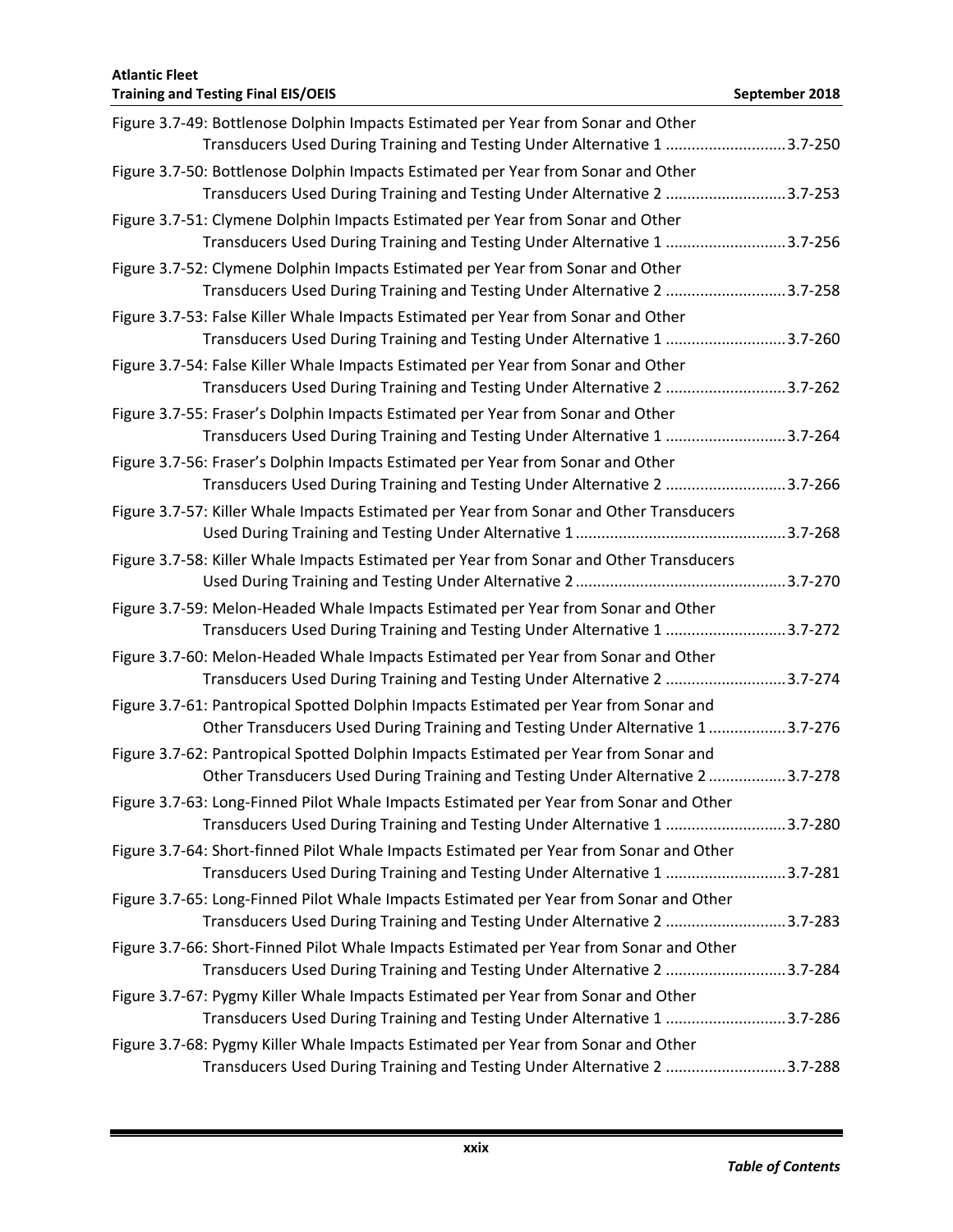## **Atlantic Fleet Training and Testing Final EIS/OEIS September 2018 September 2018** Figure 3.7-69: Risso's Dolphin Impacts Estimated per Year from Sonar and Other Transducers Used During Training and Testing Under Alternative 1 ............................3.7-290 Figure 3.7-70: Risso's Dolphin Impacts Estimated per Year from Sonar and Other Transducers Used During Training and Testing Under Alternative 2 ............................3.7-292 Figure 3.7-71: Rough-Toothed Dolphin Impacts Estimated per Year from Sonar and Other Transducers Used During Training and Testing Under Alternative 1 ............................3.7-294 Figure 3.7-72: Rough-Toothed Dolphin Impacts Estimated per Year from Sonar and Other Transducers Used During Training and Testing Under Alternative 2 ............................3.7-296 Figure 3.7-73: Short-Beaked Common Dolphin Impacts Estimated per Year from Sonar and Other Transducers Used During Training and Testing Under Alternative 1 ..................3.7-298 Figure 3.7-74: Short-Beaked Common Dolphin Impacts Estimated per Year from Sonar and Other Transducers Used During Training and Testing Under Alternative 2 ..................3.7-300 Figure 3.7-75: Spinner Dolphin Impacts Estimated per Year from Sonar and Other Transducers Used During Training and Testing Under Alternative 1 ............................3.7-302 Figure 3.7-76: Spinner Dolphin Impacts Estimated per Year from Sonar and Other Transducers Used During Training and Testing Under Alternative 2 ............................3.7-304 Figure 3.7-77: Striped Dolphin Impacts Estimated per Year from Sonar and Other Transducers Used During Training and Testing Under Alternative 1 ............................3.7-306 Figure 3.7-78: Striped Dolphin Impacts Estimated per Year from Sonar and Other Transducers Used During Training and Testing Under Alternative 2 ............................3.7-308 Figure 3.7-79: White-Beaked Dolphin Impacts Estimated per Year from Sonar and Other Transducers Used During Training and Testing Under Alternative 1 ............................3.7-310 Figure 3.7-80: White-Beaked Dolphin Impacts Estimated per Year from Sonar and Other Transducers Used During Training and Testing Under Alternative 2 ............................3.7-312 Figure 3.7-81: Harbor Porpoise Impacts Estimated per Year from Sonar and Other Transducers Used During Training and Testing Under Alternative 1 ............................3.7-315 Figure 3.7-82: Harbor Porpoise Impacts Estimated per Year from Sonar and Other Transducers Used During Training and Testing Under Alternative 2 ............................3.7-317 Figure 3.7-83: Gray Seal Impacts Estimated per Year from Sonar and Other Transducers Used During Training and Testing Under Alternative 1.................................................3.7-321 Figure 3.7-84: Harbor Seal Impacts Estimated per Year from Sonar and Other Transducers Used During Training and Testing Under Alternative 1.................................................3.7-322 Figure 3.7-85: Harp Seal Impacts Estimated per Year from Sonar and Other Transducers Used During Training and Testing Under Alternative 1.................................................3.7-323 Figure 3.7-86: Hooded Seal Impacts Estimated per Year from Sonar and Other Transducers Used During Training and Testing Under Alternative 1.................................................3.7-324 Figure 3.7-87: Gray Seal Impacts Estimated per Year from Sonar and Other Transducers Used During Training and Testing Under Alternative 2.................................................3.7-326 Figure 3.7-88: Harbor Seal Impacts Estimated per Year from Sonar and Other Transducers Used During Training and Testing Under Alternative 2.................................................3.7-327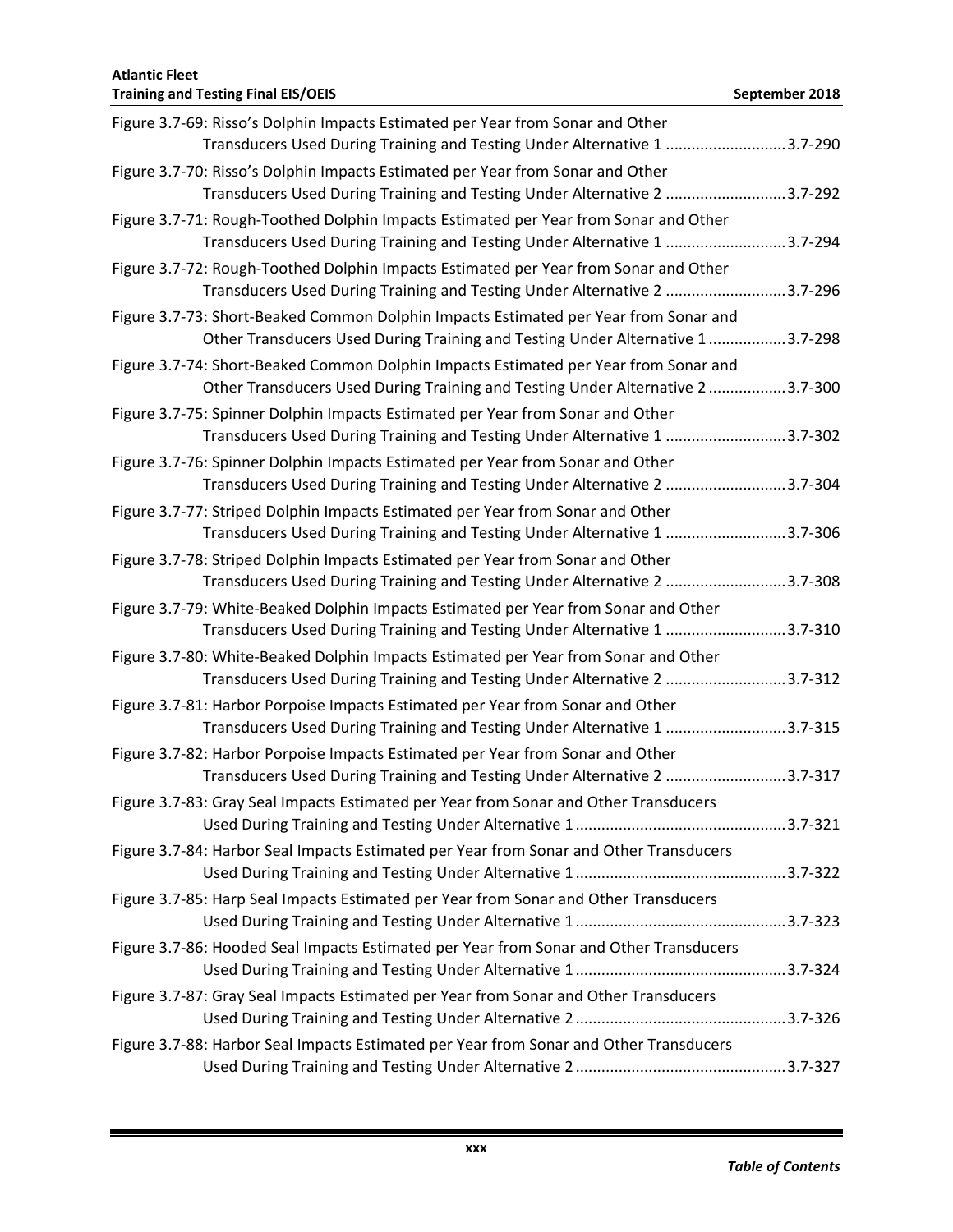| Figure 3.7-89: Harp Seal Impacts Estimated per Year from Sonar and Other Transducers                                                                                 |  |
|----------------------------------------------------------------------------------------------------------------------------------------------------------------------|--|
| Figure 3.7-90: Hooded Seal Impacts Estimated per Year from Sonar and Other Transducers                                                                               |  |
|                                                                                                                                                                      |  |
| Figure 3.7-91: Temporary Threshold Shift and Permanent Threshold Shift Exposure                                                                                      |  |
|                                                                                                                                                                      |  |
|                                                                                                                                                                      |  |
| Figure 3.7-93: Estimated Annual Impacts (Assuming Two Events per Year) from Pile Driving                                                                             |  |
| and Extraction Associated with the Construction and Removal of the Elevated                                                                                          |  |
|                                                                                                                                                                      |  |
|                                                                                                                                                                      |  |
| Figure 3.7-95: Navy Phase III Behavioral, TTS and PTS Exposure Functions for Explosives3.7-371                                                                       |  |
| Figure 3.7-96: Estimated Maximum Impacts to Each Species Across All Seasons and                                                                                      |  |
|                                                                                                                                                                      |  |
| Figure 3.7-97: Estimated Maximum Impacts to Each Species Across All Seasons and                                                                                      |  |
|                                                                                                                                                                      |  |
| Figure 3.7-98: North Atlantic Right Whale Impacts Estimated per Year from the Maximum<br>Number of Explosions During Training and Testing (Excluding Full Ship Shock |  |
|                                                                                                                                                                      |  |
| Figure 3.7-99: North Atlantic Right Whale Impacts Estimated per Year from the Maximum                                                                                |  |
| Number of Explosions During Training and Testing (Excluding Full Ship Shock                                                                                          |  |
|                                                                                                                                                                      |  |
| Figure 3.7-100: Bryde's Whale Impacts Estimated per Year from the Maximum Number of                                                                                  |  |
| Explosions During Training and Testing (Excluding Full Ship Shock Trials) Under                                                                                      |  |
|                                                                                                                                                                      |  |
| Figure 3.7-101: Bryde's Whale Impacts Estimated per Year from the Maximum Number of                                                                                  |  |
| Explosions During Training and Testing (Excluding Full Ship Shock Trials) Under                                                                                      |  |
|                                                                                                                                                                      |  |
| Figure 3.7-102: Fin Whale Impacts Estimated per Year from the Maximum Number of                                                                                      |  |
| Explosions During Training and Testing (Excluding Full Ship Shock Trials) Under                                                                                      |  |
| Figure 3.7-103: Fin Whale Impacts Estimated per Year from the Maximum Number of                                                                                      |  |
| Explosions During Training and Testing (Excluding Full Ship Shock Trials) Under                                                                                      |  |
|                                                                                                                                                                      |  |
| Figure 3.7-104: Humpback Whale Impacts Estimated per Year from the Maximum Number                                                                                    |  |
| of Explosions During Training and Testing (Excluding Full Ship Shock Trials)                                                                                         |  |
|                                                                                                                                                                      |  |
| Figure 3.7-105: Humpback Whale Impacts Estimated per Year from the Maximum Number                                                                                    |  |
| of Explosions During Training and Testing (Excluding Full Ship Shock Trials)                                                                                         |  |
|                                                                                                                                                                      |  |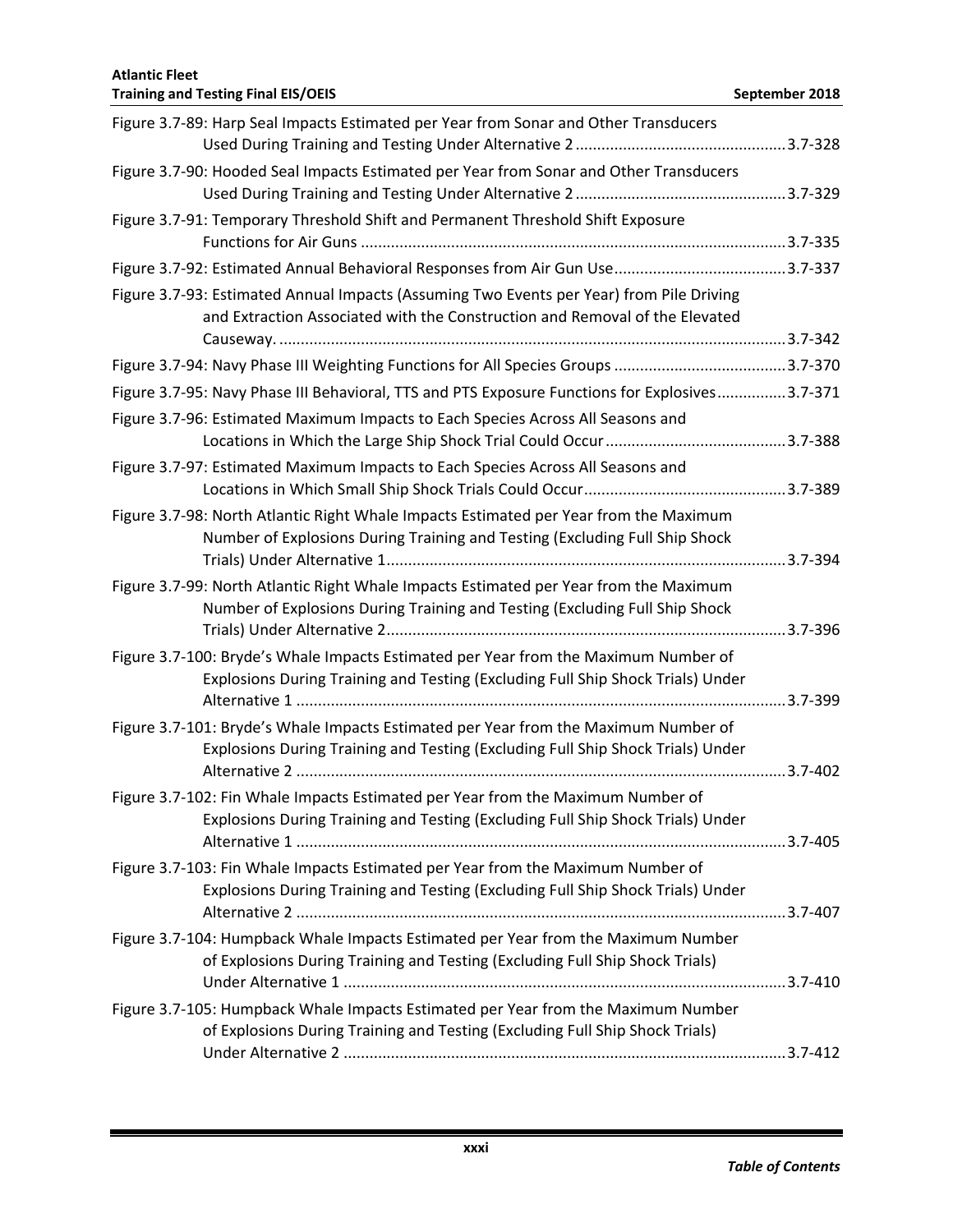| Figure 3.7-106: Minke Whale Impacts Estimated per Year from the Maximum Number of<br>Explosions During Training and Testing (Excluding Full Ship Shock Trials) Under |  |
|----------------------------------------------------------------------------------------------------------------------------------------------------------------------|--|
| Figure 3.7-107: Minke Whale Impacts Estimated per Year from the Maximum Number of<br>Explosions During Training and Testing (Excluding Full Ship Shock Trials) Under |  |
| Figure 3.7-108: Sei Whale Impacts Estimated per Year from the Maximum Number of<br>Explosions During Training and Testing (Excluding Full Ship Shock Trials) Under   |  |
| Figure 3.7-109: Sperm Whale Impacts Estimated per Year from the Maximum Number of<br>Explosions During Training and Testing (Excluding Full Ship Shock Trials) Under |  |
| Figure 3.7-110: Sperm Whale Impacts Estimated per Year from the Maximum Number of<br>Explosions During Training and Testing (Excluding Full Ship Shock Trials) Under |  |
| Figure 3.7-111: Dwarf Sperm Whale Impacts Estimated per Year from the Maximum<br>Number of Explosions During Training and Testing (Excluding Full Ship Shock         |  |
| Figure 3.7-112: Pygmy Sperm Whale Impacts Estimated per Year from the Maximum<br>Number of Explosions During Training and Testing (Excluding Full Ship Shock         |  |
| Figure 3.7-113: Dwarf Sperm Whale Impacts Estimated per Year from the Maximum<br>Number of Explosions During Training and Testing (Excluding Full Ship Shock         |  |
| Figure 3.7-114: Pygmy Sperm Whale Impacts Estimated per Year from the Maximum<br>Number of Explosions During Training and Testing (Excluding Full Ship Shock         |  |
| Figure 3.7-115: Blainville's Beaked Whale Impacts Estimated per Year from the Maximum<br>Number of Explosions During Training and Testing (Excluding Full Ship Shock |  |
| Figure 3.7-116: Cuvier's Beaked Whale Impacts Estimated per Year from the Maximum<br>Number of Explosions During Training and Testing (Excluding Full Ship Shock     |  |
| Figure 3.7-117: Gervais' Beaked Whale Impacts Estimated per Year from the Maximum<br>Number of Explosions During Training and Testing (Excluding Full Ship Shock     |  |
| Figure 3.7-118: Sowerby's Beaked Whale Impacts Estimated per Year from the Maximum<br>Number of Explosions During Training and Testing (Excluding Full Ship Shock    |  |
| Figure 3.7-119: True's Beaked Whale Impacts Estimated per Year from the Maximum<br>Number of Explosions During Training and Testing (Excluding Full Ship Shock       |  |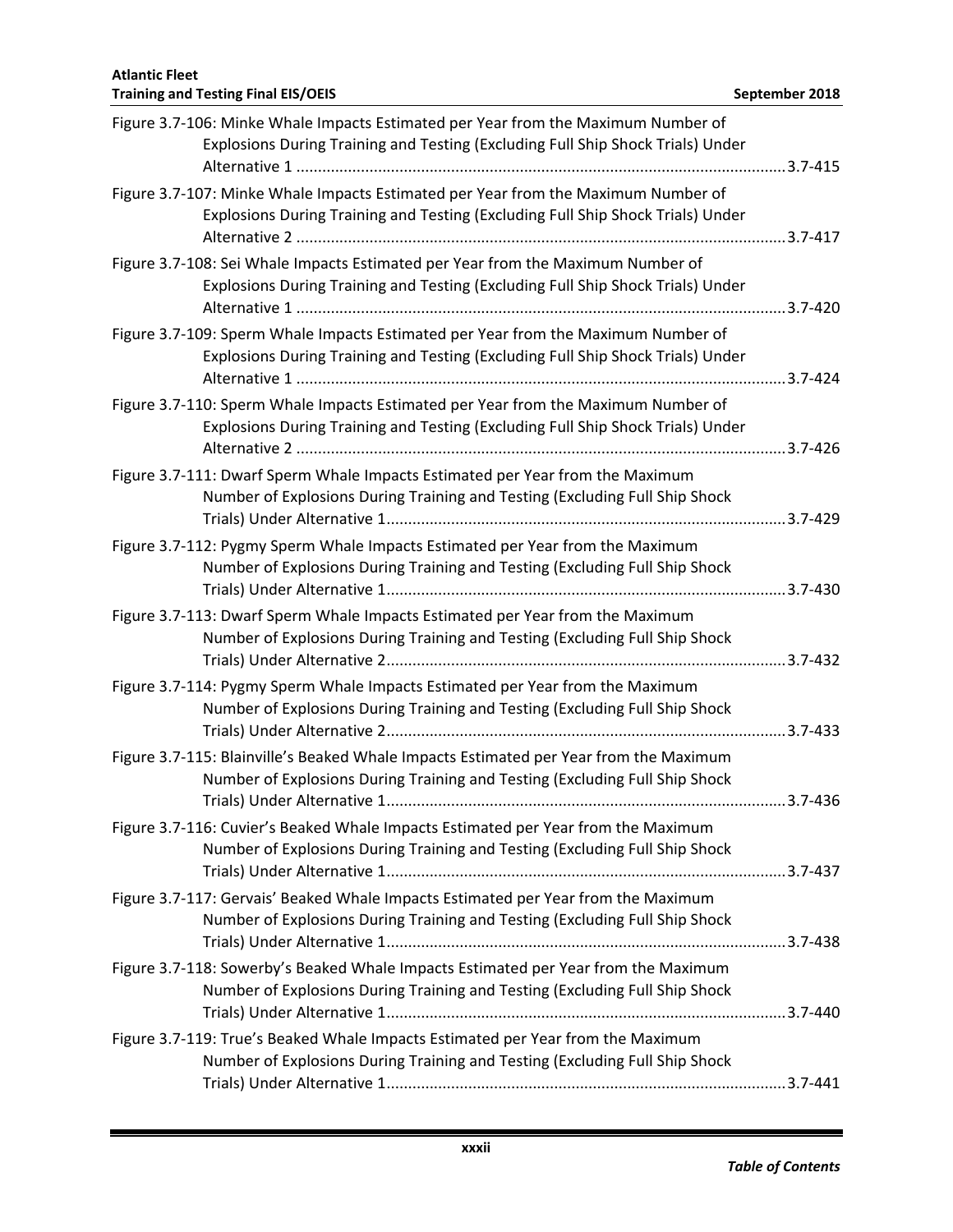| Figure 3.7-120: Atlantic Spotted Dolphin Impacts Estimated per Year from the Maximum<br>Number of Explosions During Training and Testing (Excluding Full Ship Shock       |  |
|---------------------------------------------------------------------------------------------------------------------------------------------------------------------------|--|
| Figure 3.7-121: Atlantic Spotted Dolphin Impacts Estimated per Year from the Maximum<br>Number of Explosions During Training and Testing (Excluding Full Ship Shock       |  |
| Figure 3.7-122: Atlantic White-Sided Dolphin Impacts Estimated per Year from the<br>Maximum Number of Explosions During Training and Testing (Excluding Full              |  |
| Figure 3.7-123: Bottlenose Dolphin Impacts Estimated per Year from the Maximum Number<br>of Explosions During Training and Testing (Excluding Full Ship Shock Trials)     |  |
| Figure 3.7-124: Bottlenose Dolphin Impacts Estimated per Year from the Maximum Number<br>of Explosions During Training and Testing (Excluding Full Ship Shock Trials)     |  |
| Figure 3.7-125: Clymene Dolphin Impacts Estimated per Year from the Maximum Number<br>of Explosions During Training and Testing (Excluding Full Ship Shock Trials)        |  |
| Figure 3.7-126: Clymene Dolphin Impacts Estimated per Year from the Maximum Number<br>of Explosions During Training and Testing (Excluding Full Ship Shock Trials)        |  |
| Figure 3.7-127: False Killer Whale Impacts Estimated per Year from the Maximum Number<br>of Explosions During Training and Testing (Excluding Full Ship Shock Trials)     |  |
| Figure 3.7-128: Fraser's Dolphin Impacts Estimated per Year from the Maximum Number of<br>Explosions During Training and Testing (Excluding Full Ship Shock Trials) Under |  |
| Figure 3.7-129: Melon-Headed Whale Impacts Estimated per Year from the Maximum<br>Number of Explosions During Training and Testing (Excluding Full Ship Shock             |  |
| Figure 3.7-130: Pantropical Spotted Dolphin Impacts Estimated per Year from the Maximum<br>Number of Explosions During Training and Testing (Excluding Full Ship Shock    |  |
| Figure 3.7-131: Pantropical Spotted Dolphin Impacts Estimated per Year from the Maximum<br>Number of Explosions During Training and Testing (Excluding Full Ship Shock    |  |
| Figure 3.7-132: Long-Finned Pilot Whale Impacts Estimated per Year from the Maximum<br>Number of Explosions During Training and Testing (Excluding Full Ship Shock        |  |
| Figure 3.7-133: Short-Finned Pilot Whale Impacts Estimated per Year from the Maximum<br>Number of Explosions During Training and Testing (Excluding Full Ship Shock       |  |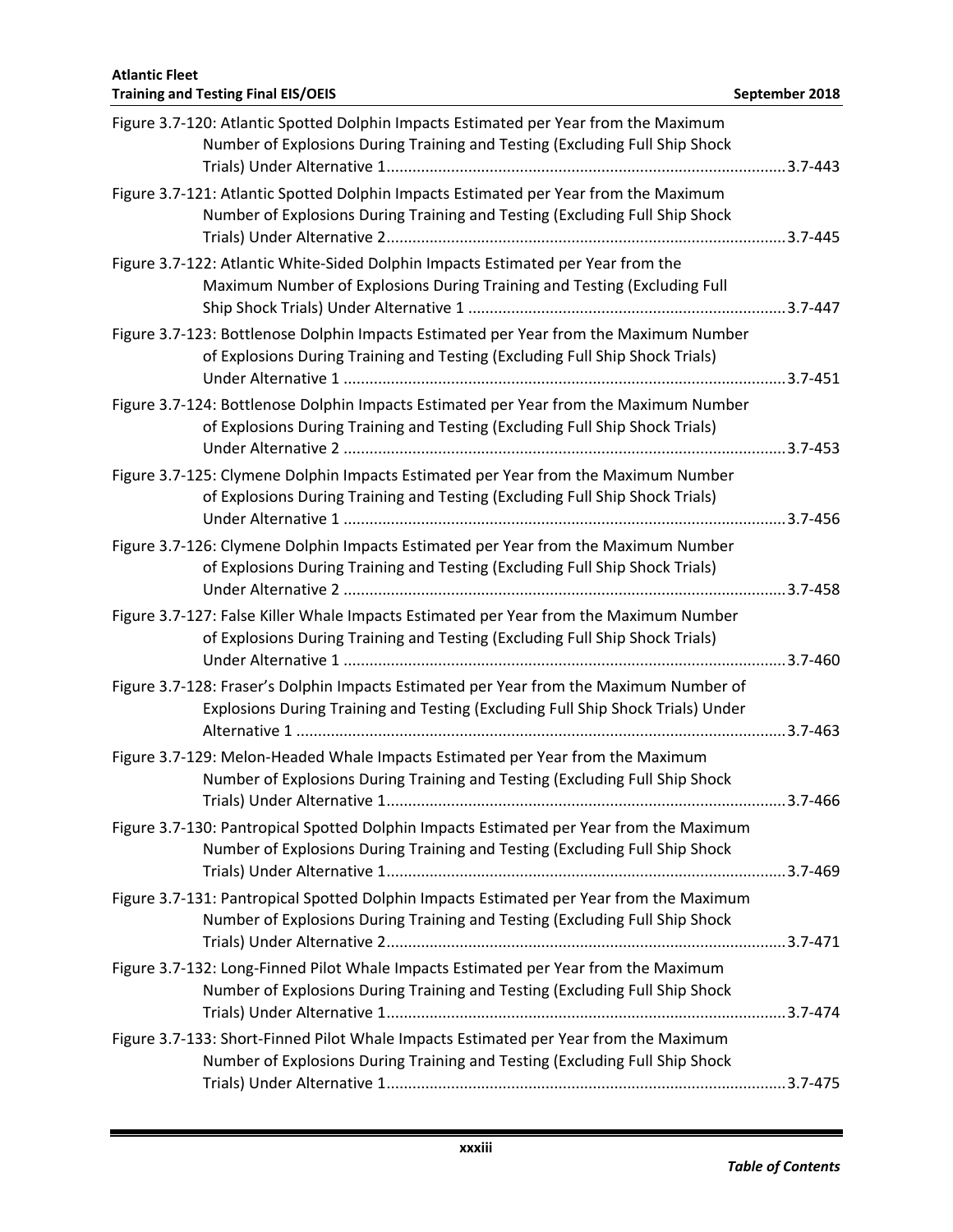| Figure 3.7-134: Long-Finned Pilot Whale Impacts Estimated per Year the Maximum Number<br>of Explosions During Training and Testing (Excluding Full Ship Shock Trials)    |  |
|--------------------------------------------------------------------------------------------------------------------------------------------------------------------------|--|
| Figure 3.7-135: Short-Finned Pilot Whale Impacts Estimated per Year from the Maximum<br>Number of Explosions During Training and Testing (Excluding Full Ship Shock      |  |
| Figure 3.7-136: Pygmy Killer Whale Impacts Estimated per Year from the Maximum Number<br>of Explosions During Training and Testing (Excluding Full Ship Shock Trials)    |  |
| Figure 3.7-137: Risso's Dolphin Impacts Estimated per Year from the Maximum Number of<br>Explosions During Training and Testing (Excluding Full Ship Shock Trials) Under |  |
| Figure 3.7-138: Risso's Dolphin Impacts Estimated per Year from the Maximum Number of<br>Explosions During Training and Testing (Excluding Full Ship Shock Trials) Under |  |
| Figure 3.7-139: Rough-Toothed Dolphin Impacts Estimated per Year from the Maximum<br>Number of Explosions During Training and Testing (Excluding Full Ship Shock         |  |
| Figure 3.7-140: Short-Beaked Common Dolphin Impacts Estimated per Year from the<br>Maximum Number of Explosions During Training and Testing (Excluding Full              |  |
| Figure 3.7-141: Short-Beaked Common Dolphin Impacts Estimated per Year from the<br>Maximum Number of Explosions During Training and Testing (Excluding Full              |  |
| Figure 3.7-142: Spinner Dolphin Impacts Estimated per Year from the Maximum Number of<br>Explosions During Training and Testing (Excluding Full Ship Shock Trials) Under |  |
| Figure 3.7-143: Spinner Dolphin Impacts Estimated per Year from the Maximum Number of<br>Explosions During Training and Testing (Excluding Full Ship Shock Trials) Under |  |
| Figure 3.7-144: Striped Dolphin Impacts Estimated per Year from the Maximum Number of<br>Explosions During Training and Testing (Excluding Full Ship Shock Trials) Under |  |
| Figure 3.7-145: Striped Dolphin Impacts Estimated per Year from the Maximum Number of<br>Explosions During Training and Testing (Excluding Full Ship Shock Trials) Under |  |
| Figure 3.7-146: Harbor Porpoise Impacts Estimated per Year from the Maximum Number of<br>Explosions During Training and Testing (Excluding Full Ship Shock Trials) Under |  |
| Figure 3.7-147: Harbor Porpoise Impacts Estimated per Year from the Maximum Number of<br>Explosions During Training and Testing (Excluding Full Ship Shock Trials) Under |  |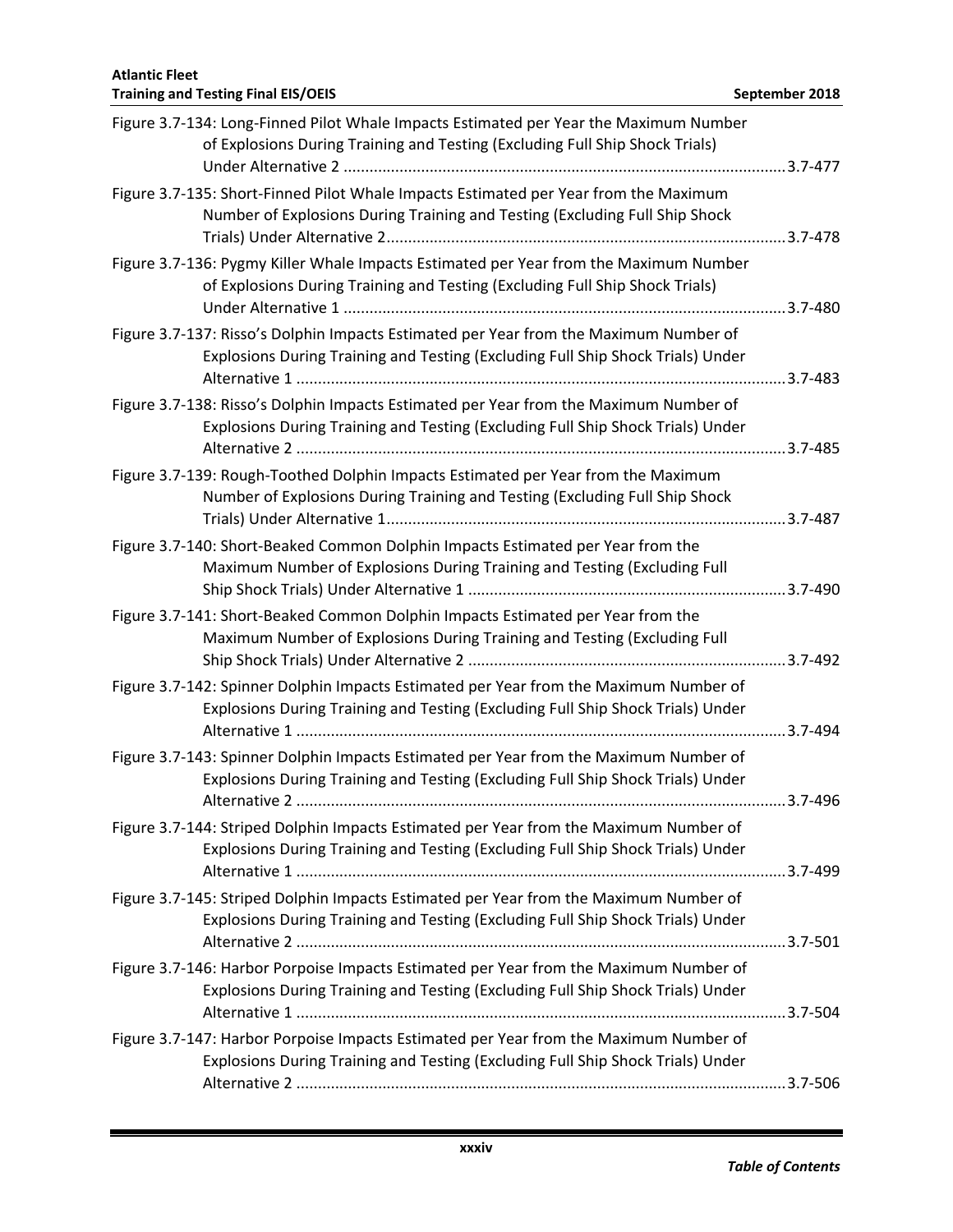## **Training and Testing Final EIS/OEIS September 2018 September 2018** Figure 3.7-148: Gray Seal Impacts Estimated per Year from the Maximum Number of Explosions During Testing (Excluding Full Ship Shock Trials) Under Alternative 1 ........3.7-509 Figure 3.7-149: Harbor Seal Impacts Estimated per Year from the Maximum Number of Explosions During Testing (Excluding Full Ship Shock Trials) Under Alternative 1 ........3.7-510 Figure 3.7-150: Harp Seal Impacts Estimated per Year from the Maximum Number of Explosions During Testing (Excluding Full Ship Shock Trials) Under Alternative 1 ........3.7-511 Figure 3.7-151: Hooded Seal Impacts Estimated per Year from the Maximum Number of Explosions During Testing (Excluding Full Ship Shock Trials) Under Alternative 1 ........3.7-512 Figure 3.7-152: Navy Vessel Strikes Reported by Year (2009 to 2017) ..............................................3.7-526 Figure 3.8-1: Dive Depth and Duration Summaries for Sea Turtle Species ............................................3.8-6 Figure 3.8-2: Generalized Dive Profiles and Activities Described for Sea Turtles...................................3.8-7 Figure 3.8-3: Composite Underwater Audiogram for Sea Turtles..........................................................3.8-8 Figure 3.8-4: Critical Habitat Designated for the Green Sea Turtles in the Study Area........................3.8-20 Figure 3.8-5: Critical Habitat Designation for the Hawksbill Sea Turtle within the Study Area............3.8-24 Figure 3.8-6: Critical Habitat Designation for the Loggerhead Turtle within the Study Area: Mid-Atlantic .....................................................................................................................3.8-30 Figure 3.8-7: Critical Habitat Designation for the Loggerhead Turtle within the Study Area: Southeast.........................................................................................................................3.8-31 Figure 3.8-8: Critical Habitat Designation for the Loggerhead Turtle within the Study Area: Gulf of Mexico..................................................................................................................3.8-32 Figure 3.8-9: Critical Habitat Designation for the Leatherback Sea Turtle within the Study Area..................................................................................................................................3.8-37 Figure 3.8-10: Critical Habitat Designation for the American Crocodile within the Study Area ..........3.8-41 Figure 3.8-11: Auditory Weighting Function for Sea Turtles................................................................3.8-52 Figure 3.8-12: TTS and PTS Exposure Functions for Sonar and Other Transducers..............................3.8-53 Figure 3.8-13: Kemp's Ridley Turtle Impacts Estimated per Year from Sonar and Other Transducers Used During Training and Testing under Alternative 1...............................3.8-58 Figure 3.8-14: Leatherback Sea Turtle Impacts Estimated per Year from Sonar and Other Transducers Used During Training and Testing under Alternative 1...............................3.8-58 Figure 3.8-15: Loggerhead Sea Turtle Impacts Estimated per Year from Sonar and Other Transducers Used During Training and Testing under Alternative 1...............................3.8-59 Figure 3.8-16: Kemp's Ridley Turtle Impacts Estimated per Year from Sonar and Other Transducers Used During Training and Testing under Alternative 2...............................3.8-63 Figure 3.8-17: Leatherback Sea Turtle Impacts Estimated per Year from Sonar and Other Transducers Used During Training and Testing under Alternative 2...............................3.8-64 Figure 3.8-18: Loggerhead Sea Turtle Impacts Estimated per Year from Sonar and Other Transducers Used During Training and Testing under Alternative 2...............................3.8-65 Figure 3.8-19: TTS and PTS Exposure Functions for Impulsive Sounds.................................................3.8-68 Figure 3.8-20: Auditory Weighting Function for Sea Turtles................................................................3.8-94 Figure 3.8-21: TTS and PTS Exposure Functions for Impulsive Sounds.................................................3.8-95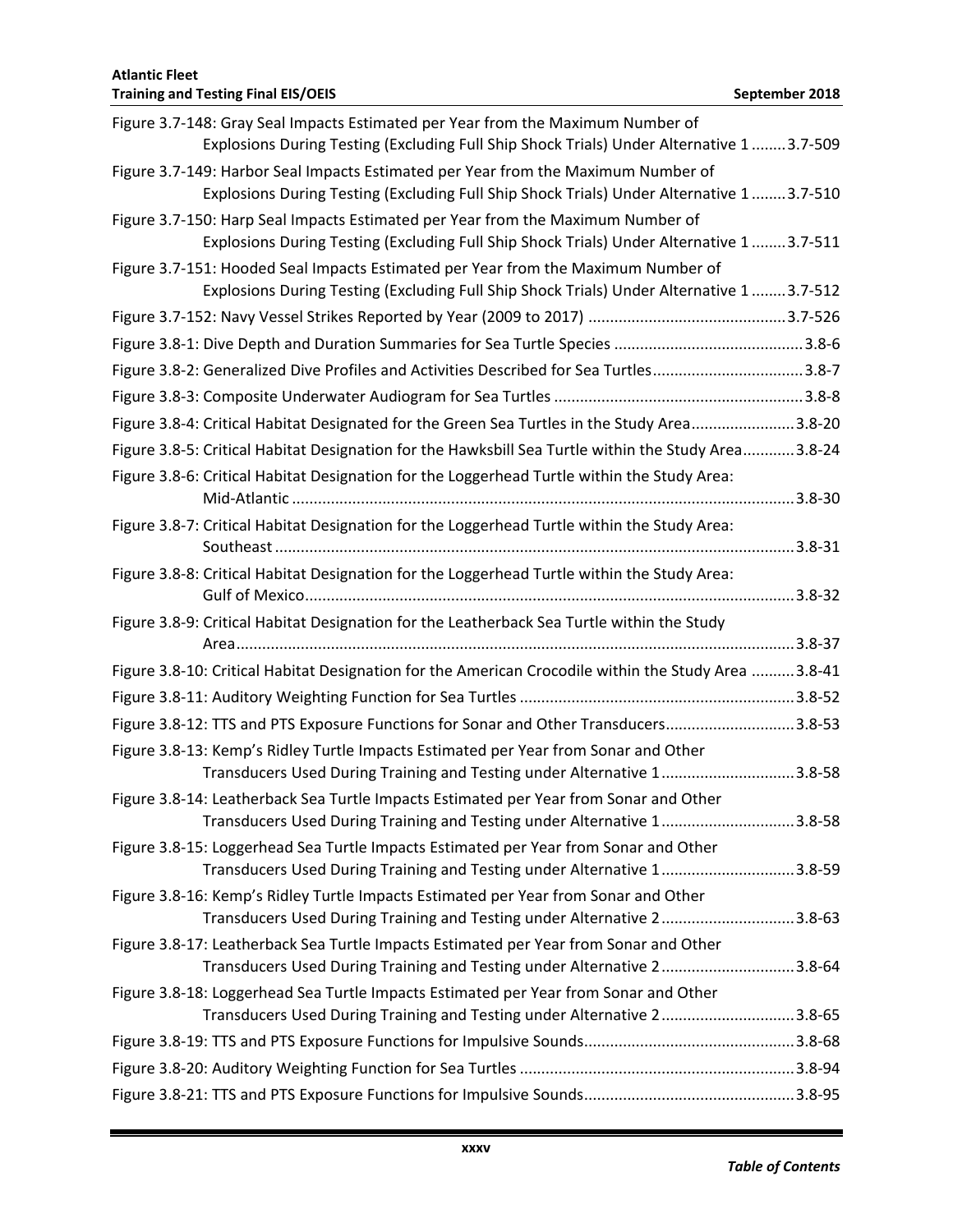| Figure 3.8-22: Green Turtle Impacts Estimated per Year from the Maximum Number of<br>Explosions During Training and Testing under Alternative 1 (Excluding Full Ship    |  |
|-------------------------------------------------------------------------------------------------------------------------------------------------------------------------|--|
| Figure 3.8-23: Kemp's Ridley Turtle Impacts Estimated per Year from the Maximum Number<br>of Explosions During Training and Testing under Alternative 1 (Excluding Full |  |
| Figure 3.8-24: Leatherback Turtle Impacts Estimated per Year from the Maximum Number<br>of Explosions During Training and Testing under Alternative 1 (Excluding Full   |  |
| Figure 3.8-25: Loggerhead Turtle Impacts Estimated per Year from the Maximum Number<br>of Explosions during Training and Testing under Alternative 1 (Excluding Full    |  |
| Figure 3.8-26: Estimated Impacts on Sea Turtles from a Small Ship Shock Trial under                                                                                     |  |
| Figure 3.8-27: Estimated Impacts on Sea Turtles from a Large Ship Shock Trial under                                                                                     |  |
| Figure 3.8-28: Green Turtle Impacts Estimated per Year from the Maximum Number of<br>Explosions During Training and Testing under Alternative 2 (Excluding Full Ship    |  |
| Figure 3.8-29: Kemp's Ridley Turtle Impacts Estimated per Year from the Maximum Number<br>of Explosions During Training and Testing under Alternative 2 (Excluding Full |  |
| Figure 3.8-30: Leatherback Sea Turtle Impacts Estimated per Year from the Maximum<br>Number of Explosions During Training and Testing under Alternative 2               |  |
| Figure 3.8-31: Loggerhead Sea Turtle Impacts Estimated per Year from the Maximum<br>Number of Explosions During Training and Testing under Alternative 2                |  |
| Figure 3.8-32: Estimated Impacts on Sea Turtles from a Small Ship Shock Trial3.8-118                                                                                    |  |
| Figure 3.9-1: Critical Habitat Areas for Piping Plover in and Adjacent to the Atlantic Coastal                                                                          |  |
| Figure 3.9-2: Critical Habitat Areas for Piping Plover in and Adjacent to the Eastern Gulf of                                                                           |  |
| Figure 3.9-3: Critical Habitat Areas for Piping Plover in and Adjacent to the Western Gulf of                                                                           |  |
|                                                                                                                                                                         |  |
|                                                                                                                                                                         |  |
| Figure 3.10-3: High-Resolution Side-Scan Sonar Image of Submerged Historic Resource 3.10-7                                                                              |  |
| Figure 3.10-4: Known Shipwrecks, Obstructions, Occurrences, or Sites Marked as<br>"Unknown" in the Northeast United States Continental Shelf Large Marine               |  |
|                                                                                                                                                                         |  |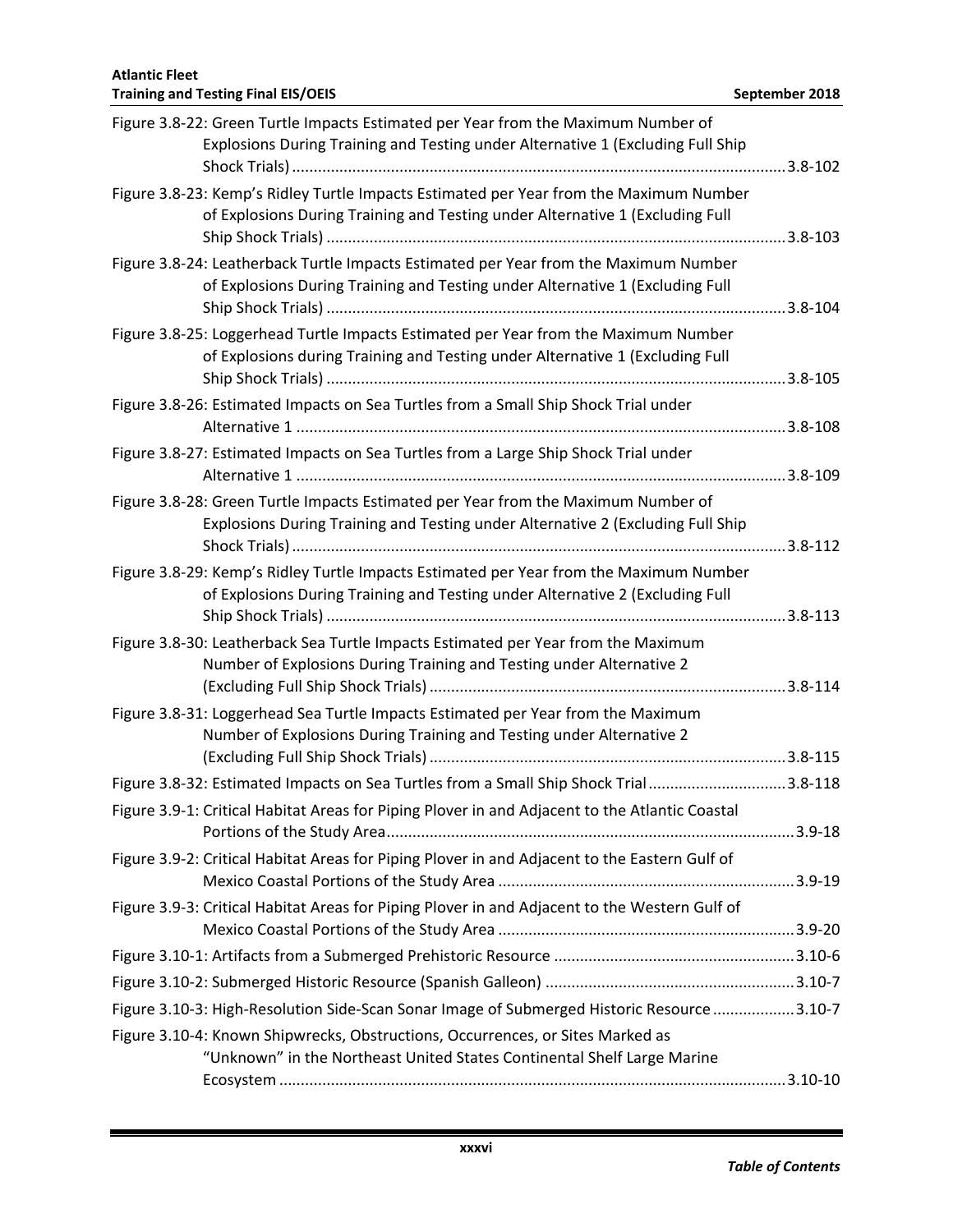| Figure 3.10-5: Known Shipwrecks, Obstructions, Occurrences, or Sites Marked as<br>"Unknown" in the Southeast United States Continental Shelf Large Marine    |  |
|--------------------------------------------------------------------------------------------------------------------------------------------------------------|--|
| Figure 3.10-6: Known Shipwrecks, Obstructions, Occurrences, or Sites Marked as<br>"Unknown" in the Southeast United States Continental Shelf, Caribbean Sea, |  |
|                                                                                                                                                              |  |
|                                                                                                                                                              |  |
| Figure 3.11-3: Active and Proposed Oil and Gas Pipelines in the Gulf of Mexico 3.11-9                                                                        |  |
| Figure 3.11-4: Commercially Used Waterways and Major Ports in the Study Area 3.11-12                                                                         |  |
|                                                                                                                                                              |  |
|                                                                                                                                                              |  |
| Figure 3.11-7: Annual Recreational Catch of All Species for the 18 Coastal States (2012-                                                                     |  |
|                                                                                                                                                              |  |
| Figure 3.11-8: Top Five Recreational Species Caught in the Atlantic States (2012-2017) 3.11-28                                                               |  |
| Figure 3.11-9: Top Five Recreational Species Caught in the Gulf States (2012-2017)3.11-29                                                                    |  |
| Figure 3.11-10: Percent of Harvest in Federal Waters for Top Five Atlantic Coast<br>Recreational Species (Measured By Number of Fish Caught) in 2016 3.11-30 |  |
| Figure 3.11-11: Percent of Harvest in Federal Waters for Top Five Gulf Coast Recreational                                                                    |  |
| Figure 3.11-12: Danger Zones and Restricted Areas in the Northeast Atlantic Ocean3.11-39                                                                     |  |
| Figure 3.11-13: Danger Zones and Restricted Areas in the Mid-Atlantic Ocean 3.11-40                                                                          |  |
| Figure 3.11-14: Danger Zones and Restricted Areas in the Southeast Atlantic Ocean and                                                                        |  |
| Figure 3.11-15: Danger Zones and Restricted Areas in the Western Gulf of Mexico3.11-42                                                                       |  |
| Figure 5.4-1: Seafloor Resource Mitigation Areas off the Northeastern United States 5-72                                                                     |  |
| Figure 5.4-2: Seafloor Resource Mitigation Areas off the Mid-Atlantic and Southeastern                                                                       |  |
|                                                                                                                                                              |  |
| Figure 5.4-4: Mitigation Areas and Habitats Considered off the Northeastern United States5-76                                                                |  |
| Figure 5.4-5: Mitigation Areas and Habitats Considered off the Mid-Atlantic and                                                                              |  |
| Figure 5.4-6: Mitigation Areas and Habitats Considered in the Gulf of Mexico 5-101                                                                           |  |
|                                                                                                                                                              |  |
| Figure 6.1-1: Location of National System of Marine Protected Areas within the Northeast                                                                     |  |
|                                                                                                                                                              |  |
| Figure 6.1-2: Location of National System of Marine Protected Areas within the Southeast                                                                     |  |
| Figure 6.1-3: Location of National System of Marine Protected Areas within the Gulf of                                                                       |  |
|                                                                                                                                                              |  |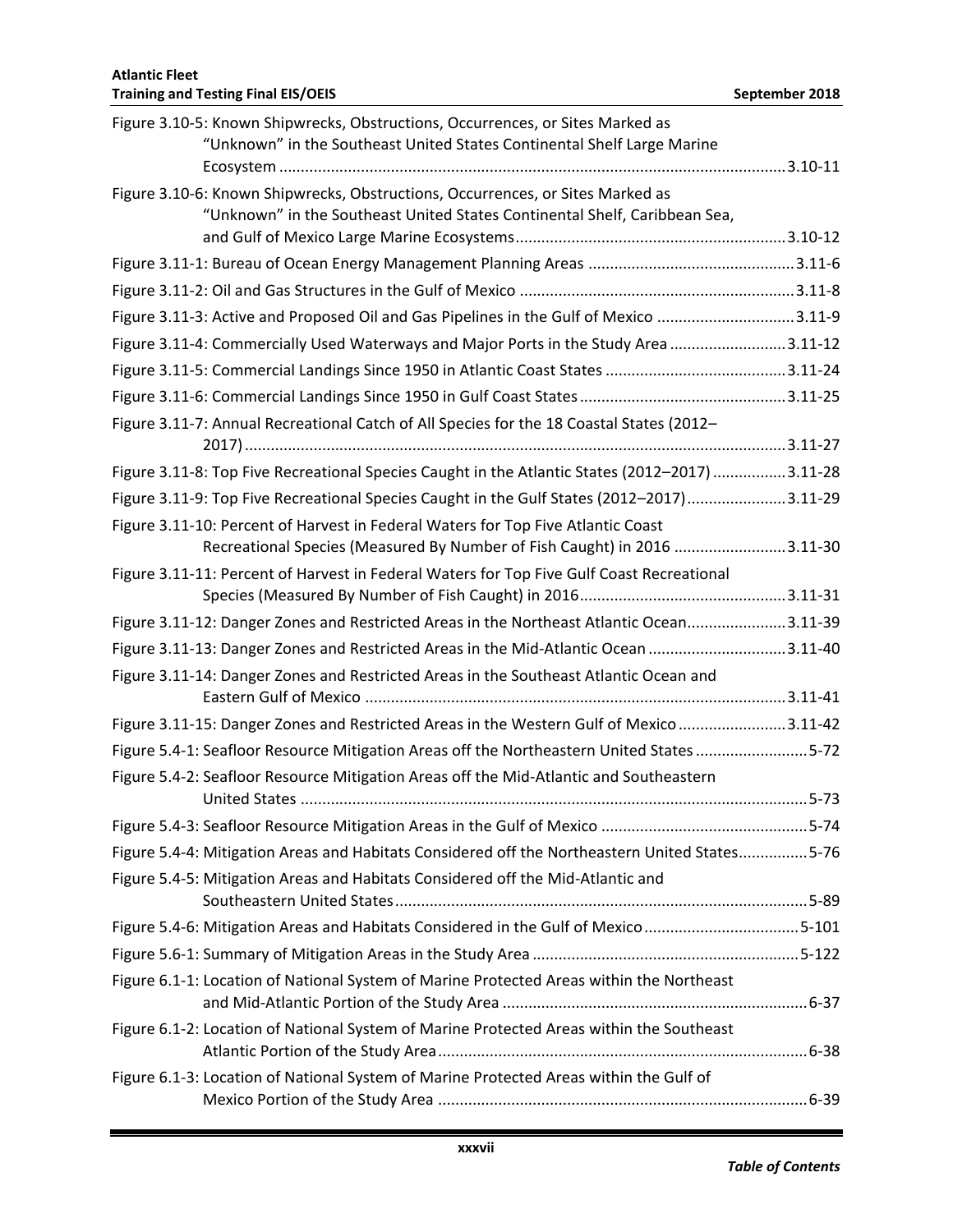| Figure 6.1-4: Location of National System of Marine Protected Areas within the Caribbean                                                                                |  |
|-------------------------------------------------------------------------------------------------------------------------------------------------------------------------|--|
| Figure 6.1-5: Location of National Marine Sanctuaries within the Northeast and Mid-                                                                                     |  |
| Figure 6.1-6: Location of National Marine Sanctuaries within the Southeast Atlantic and                                                                                 |  |
|                                                                                                                                                                         |  |
|                                                                                                                                                                         |  |
|                                                                                                                                                                         |  |
|                                                                                                                                                                         |  |
| Figure 8.3-1: Stakeholder Letter for the Notification of the Draft Environmental Impact                                                                                 |  |
| Figure 8.3-2: Project Website Subscribers Email for the Notification of the Draft                                                                                       |  |
| Environmental Impact Statement/Overseas Environmental Impact Statement8-36                                                                                              |  |
| Figure 8.3-3: Postcard for the Notification of Availability of the Draft Environmental Impact<br>Statement/ Overseas Environmental Impact Statement and Announcement of |  |
| Figure 8.3-4: Postcard for the Notification of Availability of the Draft Environmental Impact<br>Statement/ Overseas Environmental Impact Statement and Announcement of |  |
| Figure 8.3-5: Press Release of Notification of Availability of the Draft Environmental Impact<br>Statement/ Overseas Environmental Impact Statement and Announcement of |  |
| Figure 8.3-6: Newspaper Announcement of Notification of Availability of the Draft<br>Environmental Impact Statement/Overseas Environmental Impact Statement             |  |
|                                                                                                                                                                         |  |
|                                                                                                                                                                         |  |
|                                                                                                                                                                         |  |
|                                                                                                                                                                         |  |
|                                                                                                                                                                         |  |
|                                                                                                                                                                         |  |
|                                                                                                                                                                         |  |
|                                                                                                                                                                         |  |
|                                                                                                                                                                         |  |
|                                                                                                                                                                         |  |
|                                                                                                                                                                         |  |
|                                                                                                                                                                         |  |
|                                                                                                                                                                         |  |
|                                                                                                                                                                         |  |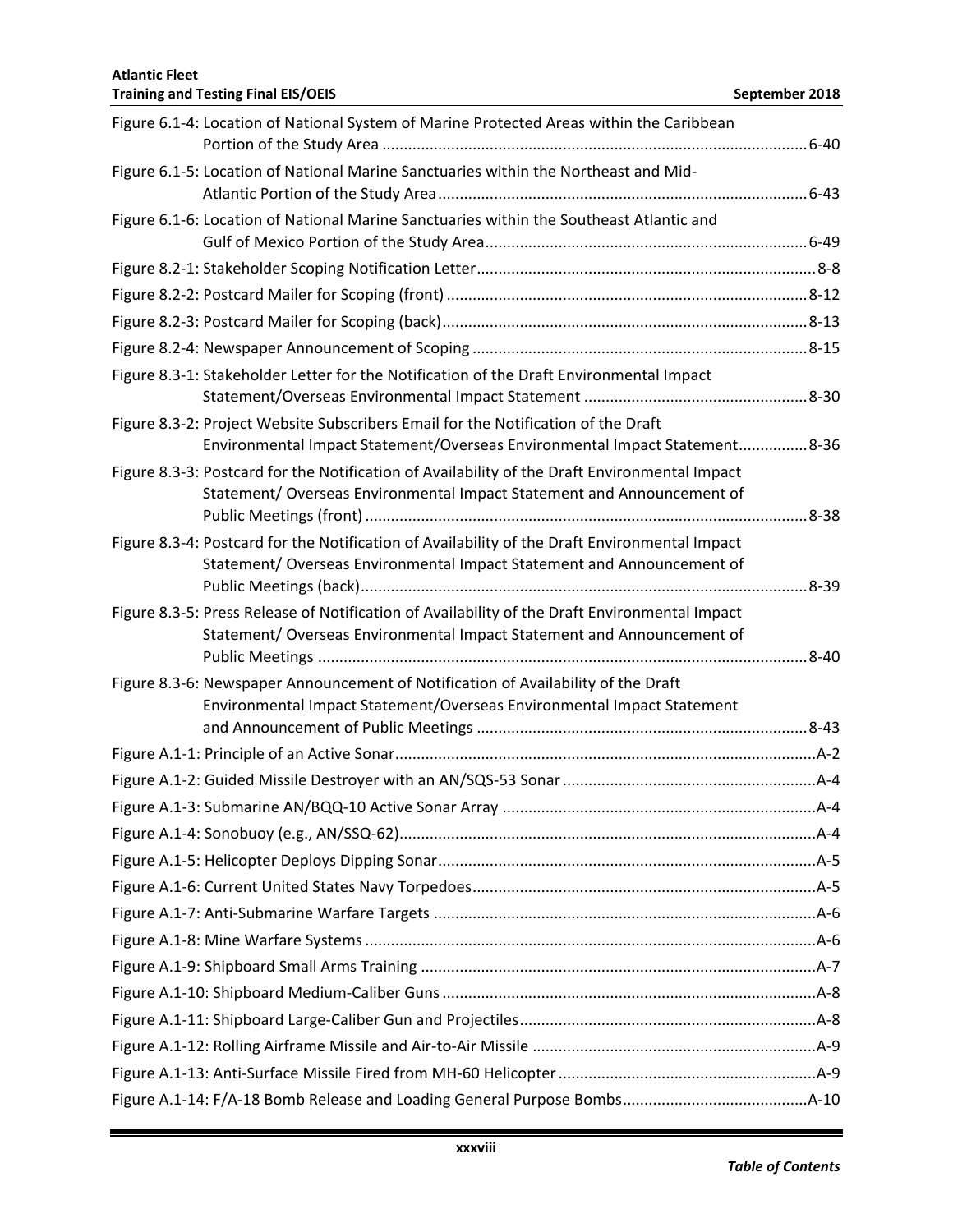| <b>Training and Testing Final EIS/OEIS</b>                                                     | September 2018 |
|------------------------------------------------------------------------------------------------|----------------|
|                                                                                                |                |
|                                                                                                |                |
|                                                                                                |                |
| Figure A.1-18: Ship Deployable Surface Target and High-Speed Maneuverable                      |                |
|                                                                                                |                |
|                                                                                                |                |
|                                                                                                |                |
|                                                                                                |                |
|                                                                                                |                |
|                                                                                                |                |
|                                                                                                |                |
|                                                                                                |                |
|                                                                                                |                |
|                                                                                                |                |
| Figure A.2-5: QST-35 Seaborne Powered Target (on Left) and High-Speed Maneuvering              |                |
|                                                                                                |                |
| Figure C-1: Navy Record of Non-Applicability (RONA) for Clean Air Act Conformity C-127         |                |
| Figure D-1: Various Sound Pressure Metrics for a Hypothetical (a) Pure Tone (Non-              |                |
| Figure D-2: Summation of Acoustic Energy from a Hypothetical, Intermittently Pinging,          |                |
| Figure D-3: Cumulative Sound Exposure Level under Realistic Conditions with a Moving,          |                |
| Figure D-4: Sound Velocity Profile (Sound Speed) Is Related to Temperature, Salinity, and      |                |
| Figure D-5: Graphical Representation of the Inverse Square Relationship in Spherical           | D-10           |
| Figure D-6: Sound Propagation Showing Multipath Propagation and Conditions for Surface         |                |
| Figure D-7: Characteristics of Sound Transmission Through the Air-Water Interface  D-15        |                |
|                                                                                                |                |
| Figure D-9: Impulse Shown as a Function of Pressure over Duration at a Specific Location  D-18 |                |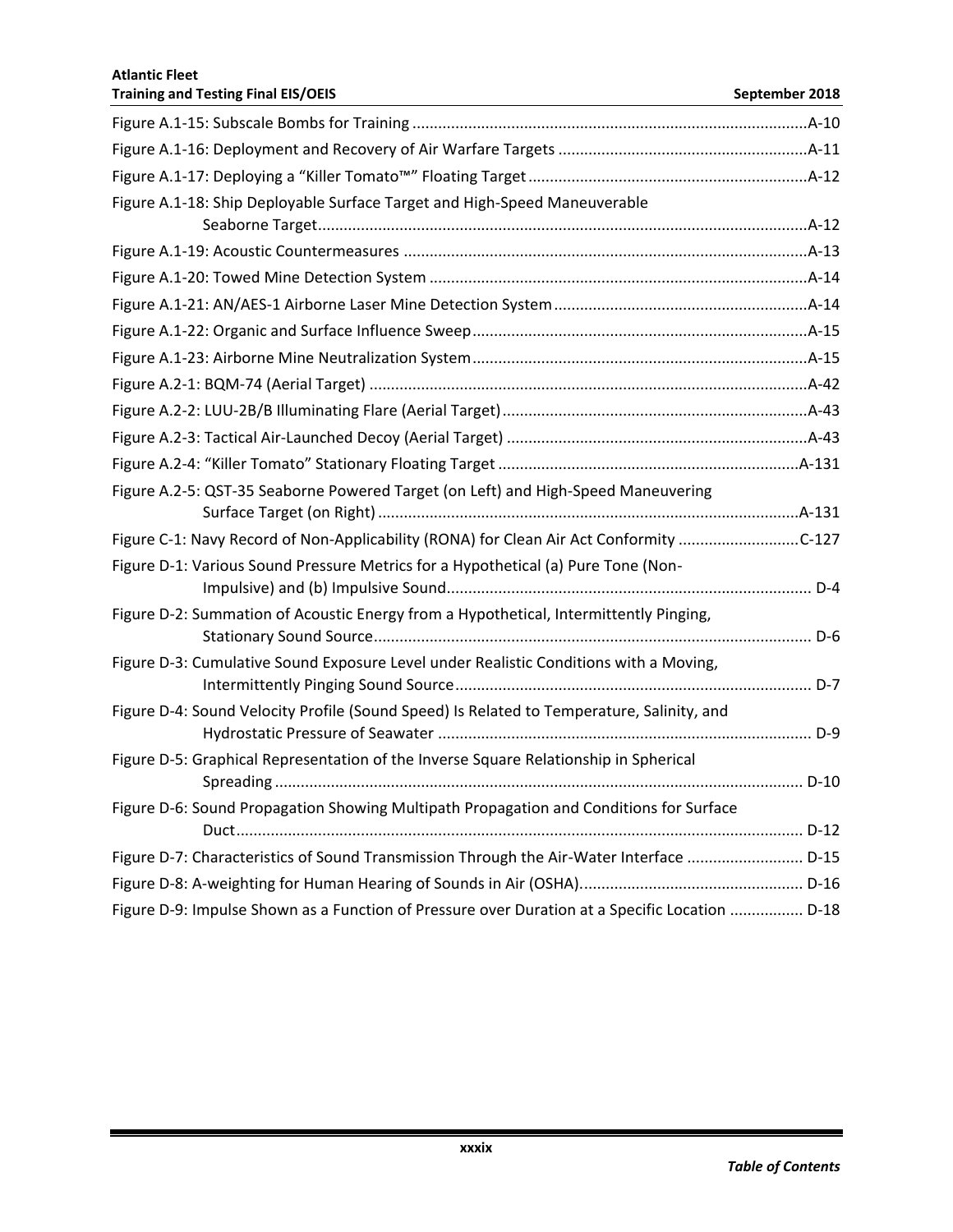# **List of Tables**

| Table ES.5-1: Summary of Environmental Impacts for the No Action Alternative,                     |
|---------------------------------------------------------------------------------------------------|
|                                                                                                   |
|                                                                                                   |
| Table 2.3-1: Major Anti-Submarine Warfare Training Exercises and Integrated/Coordinated           |
|                                                                                                   |
|                                                                                                   |
|                                                                                                   |
|                                                                                                   |
|                                                                                                   |
|                                                                                                   |
|                                                                                                   |
|                                                                                                   |
|                                                                                                   |
| Table 2.6-2: Naval Air Systems Command Proposed Testing Activities per Alternative 2-68           |
| Table 2.6-3: Naval Sea Systems Command Proposed Testing Activities per Alternative 2-71           |
| Table 2.6-4: Office of Naval Research Proposed Testing Activities per Alternative 2-77            |
| Table 3.0-1: Summary of Current Patterns in Areas Located Outside the Range Complexes 3.0-26      |
|                                                                                                   |
|                                                                                                   |
| Table 3.0-4: Training and Testing Air Gun Sources Quantitatively Analyzed in the Study Area3.0-47 |
| Table 3.0-5: Elevated Causeway System Pile Driving and Removal Underwater Sound Levels  3.0-48    |
| Table 3.0-6: Summary of Pile Driving and Removal Activities per 24-Hour Period 3.0-49             |
| Table 3.0-7: Interpolated Ship-Hours from 2011 to 2015 Positional Records in the Study            |
|                                                                                                   |
| Table 3.0-8: Median Surface Ship Speeds for the AFTT Study Area 2011-2015 3.0-52                  |
|                                                                                                   |
| Table 3.0-10: Sonic Boom Underwater Sound Levels Modeled for F/A-18 Hornet                        |
|                                                                                                   |
|                                                                                                   |
| Table 3.0-12: Explosive Sources Quantitatively Analyzed that Could Be Used Underwater or          |
|                                                                                                   |
| Table 3.0-14: Number and Location of Activities Including In-Water Electromagnetic Devices3.0-65  |
| Table 3.0-15: Number and Location of Activities in Inshore Waters Including In-Water              |
| Table 3.0-16: Number and Location of Activities Including High-Energy Lasers 3.0-68               |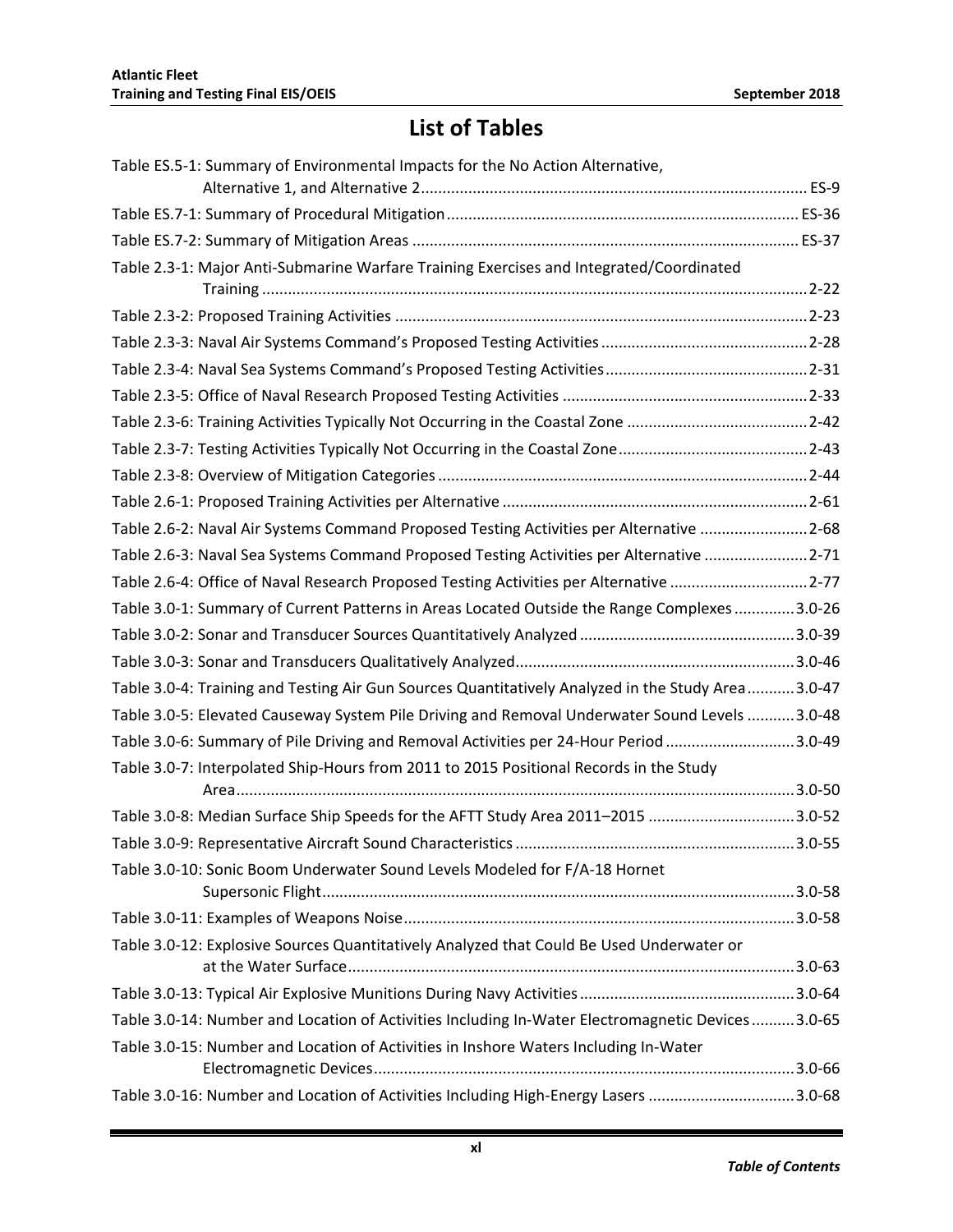| Table 3.0-19: Number and Location of Activities in Inshore Waters Including Vessels 3.0-72         |  |
|----------------------------------------------------------------------------------------------------|--|
| Table 3.0-20: Number of High Speed Vessel Hours for Small Craft Associated with Training           |  |
|                                                                                                    |  |
| Table 3.0-21: Representative Types, Sizes, and Speeds of In-Water Devices3.0-74                    |  |
| Table 3.0-22: Number and Location of Activities Including In-Water Devices 3.0-74                  |  |
| Table 3.0-23: Number and Location of Activities in Inshore Waters Including In-Water               |  |
| Table 3.0-24: Number and Location of Non-Explosive Practice Munitions Expended During              |  |
|                                                                                                    |  |
| Table 3.0-25: Number and Location of Non-Explosive Practice Munitions Expended During              |  |
| Table 3.0-26: Number and Location of Non-Explosive Practice Munitions Expended During              |  |
|                                                                                                    |  |
| Table 3.0-27: Number and Location of Explosives that May Result in Fragments Used During           |  |
|                                                                                                    |  |
| Table 3.0-28: Number and Location of Explosives that May Result in Fragments Used During           |  |
| Table 3.0-29: Number and Location of Targets Expended During Training Activities3.0-84             |  |
| Table 3.0-30: Number and Location of Targets Expended During Training Activities in                |  |
| Table 3.0-31: Number and Location of Targets Expended During Testing Activities 3.0-85             |  |
| Table 3.0-32: Number and Location of Other Military Materials Expended During Training             |  |
|                                                                                                    |  |
| Table 3.0-33: Number and Location of Other Military Materials Expended During Training             |  |
| Table 3.0-34: Number and Location of Other Military Materials Expended During Testing              |  |
|                                                                                                    |  |
| Table 3.0-35: Number and Location of Activities Including Seafloor Devices 3.0-96                  |  |
| Table 3.0-36: Number and Location of Activities in Inshore Waters Including Seafloor               |  |
|                                                                                                    |  |
|                                                                                                    |  |
| Table 3.0-38: Number and Location of Activities in Inshore Waters Including Aircraft 3.0-98        |  |
| Table 3.0-39: Number and Location of Wires and Cables Expended During Training Activities  3.0-101 |  |
| Table 3.0-40: Number and Location of Wires and Cables Expended During Testing Activities 3.0-102   |  |
| Table 3.0-41: Size Categories for Decelerators/Parachutes Expended During Training and             |  |
|                                                                                                    |  |
| Table 3.0-42: Number and Location of Activities Including Biodegradable Polymers During            |  |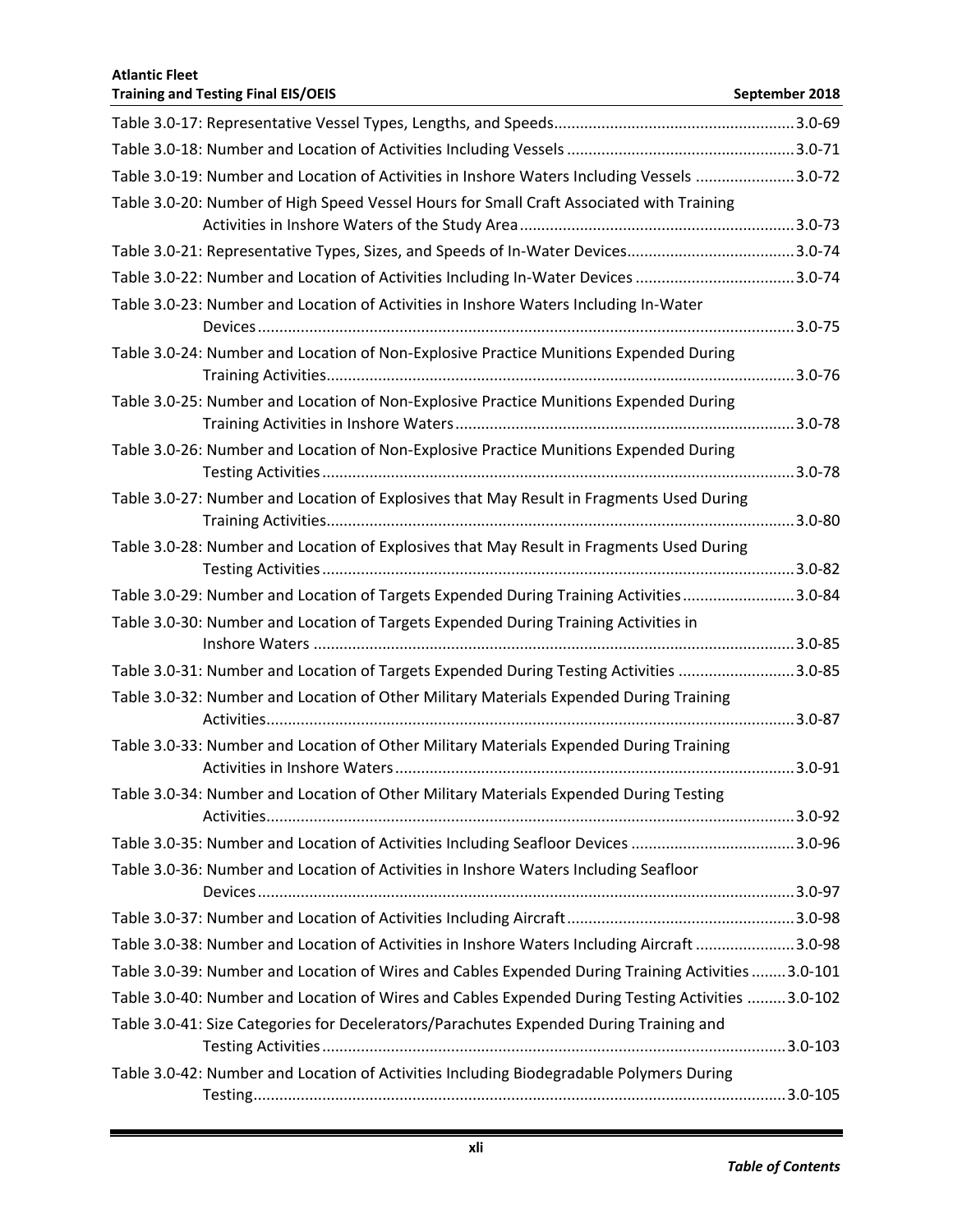| Table 3.0-43: Number and Location of Targets Expended During Training Activities That May                                                                       |            |
|-----------------------------------------------------------------------------------------------------------------------------------------------------------------|------------|
|                                                                                                                                                                 |            |
| Table 3.0-44: Number and Location of Targets Expended During Testing Activities That May                                                                        |            |
|                                                                                                                                                                 |            |
|                                                                                                                                                                 |            |
|                                                                                                                                                                 |            |
| Table 3.1-3: Nonattainment and Maintenance Areas Adjacent to Study Area 3.1-21                                                                                  |            |
| Table 3.1-4: Pierside and Coastal Activity Locations and Their Area's Attainment Status3.1-22                                                                   |            |
| Table 3.1-5: Estimated Annual Air Pollutant Emissions from Activities Occurring within the                                                                      |            |
| Table 3.1-6: Estimated Annual Air Pollutant Emissions from Activities Occurring in State                                                                        |            |
| Table 3.1-7: Estimated Annual Air Pollutant Emissions from Activities Occurring within the                                                                      |            |
| Table 3.1-8: Estimated Annual Air Pollutant Emissions from Activities Occurring within 3 NM                                                                     |            |
| Table 3.1-9: Total Annual Greenhouse Gas Emissions from All Study Area Training and                                                                             |            |
|                                                                                                                                                                 |            |
| Table 3.2-1: Sediment Quality Criteria and Index, U.S. Atlantic Coast and Gulf of Mexico3.2-10                                                                  |            |
| Table 3.2-2: Comparison of Mean Pre-Industrial and Post-Industrial Metal Concentrations in                                                                      |            |
| Sediments in Long Island Sound with Sediment Effects Thresholds 3.2-11                                                                                          |            |
| Table 3.2-3: Comparison of Polycyclic Aromatic Hydrocarbons, Polychlorinated Biphenyls<br>and dichlorodiphenyltrichloroethane in Sediment Samples with Sediment |            |
| Guidelines Developed by the National Oceanic and Atmospheric                                                                                                    |            |
| Table 3.2-4: Water Quality Screening Criteria for Metals and Organic Contaminants in                                                                            |            |
| Table 3.2-5: Percent Marine Debris by Source in Atlantic Fleet Training and Testing Study                                                                       |            |
|                                                                                                                                                                 | $3.2 - 39$ |
| Table 3.2-6: Water Solubility of Common Explosives and Explosive Degradation Products3.2-42                                                                     |            |
| Table 3.2-7: Failure and Low-Order Detonation Rates of Military Munitions 3.2-45                                                                                |            |
|                                                                                                                                                                 |            |
| Table 3.2-9: Concentrations of and Screening Levels for Selected Metals in Marine                                                                               |            |
|                                                                                                                                                                 |            |
|                                                                                                                                                                 |            |
|                                                                                                                                                                 |            |
|                                                                                                                                                                 |            |
|                                                                                                                                                                 |            |
|                                                                                                                                                                 |            |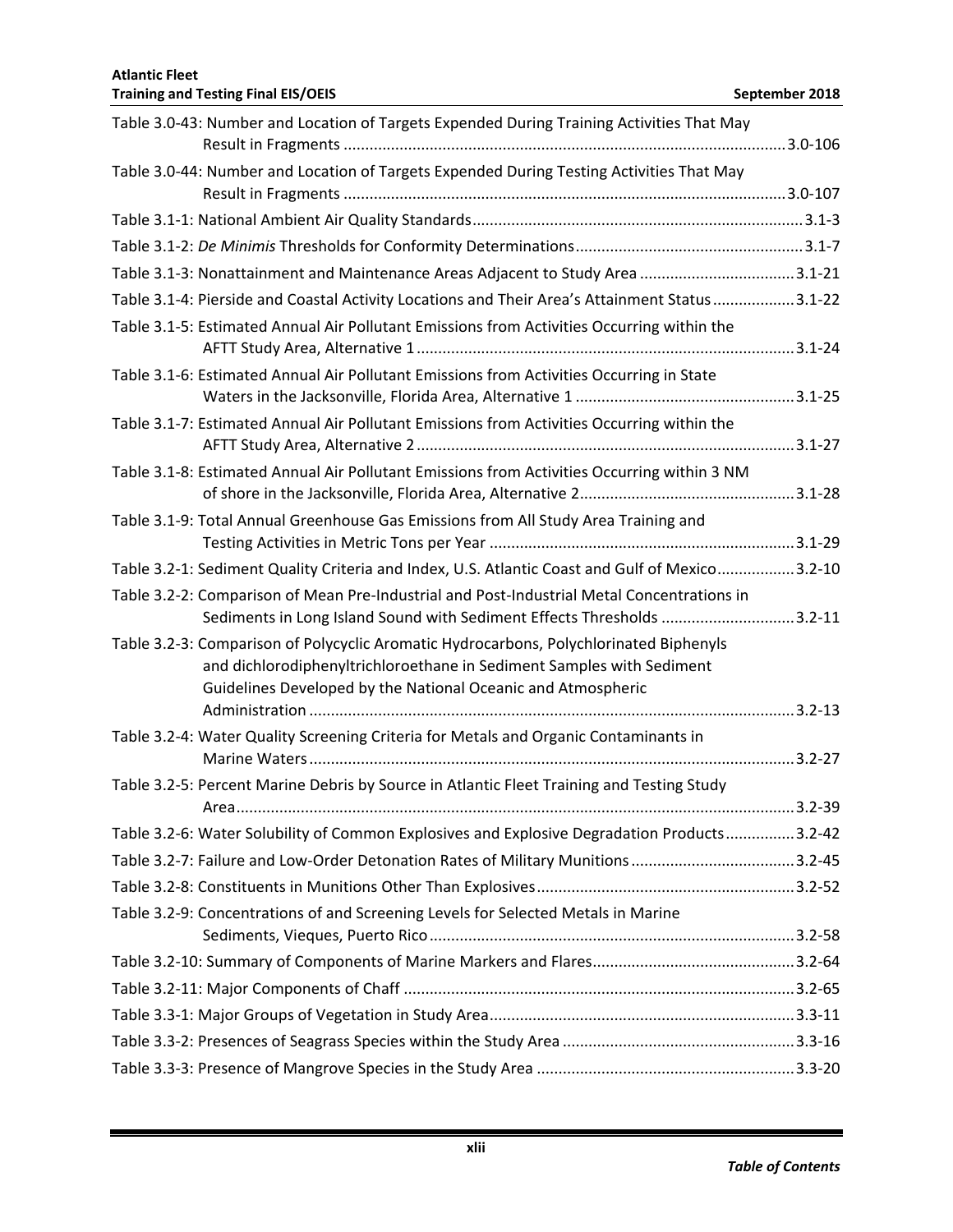| Table 3.4-1: Status and Presence of Endangered Species Act-Listed and Species of Concern      |  |
|-----------------------------------------------------------------------------------------------|--|
| Table 3.4-2: Major Taxonomic Groups of Marine Invertebrates in the Atlantic Fleet Training    |  |
|                                                                                               |  |
| Table 3.4-3: Invertebrate Effect Determinations for Training and Testing Activities Under     |  |
| Table 3.5-1: Habitat Types Within the Large Marine Ecosystems and Open Ocean of the           |  |
| Table 3.5-2: Percent Coverage of Abiotic Substrate Types in Large Marine Ecosystems and       |  |
| Table 3.5-3: Number of Artificial Structures Documented in Large Marine Ecosystems and        |  |
| Table 3.6-1: Regulatory Status and Occurrence of Endangered Species Act-Listed Fishes in      |  |
| Table 3.6-2: Major Taxonomic Groups of Fishes in the Atlantic Fleet Training and Testing      |  |
|                                                                                               |  |
| Table 3.6-4: Ranges to Temporary Threshold Shift from Four Representative Sonar Bins 3.6-85   |  |
| Table 3.6-5: Sound Exposure Criteria for Mortality and Injury from Air Guns 3.6-93            |  |
|                                                                                               |  |
|                                                                                               |  |
| Table 3.6-8: Sound Exposure Criteria for Mortality and Injury from Impact Pile Driving3.6-98  |  |
|                                                                                               |  |
| Table 3.6-10: Impact Ranges for Transient Fishes from Impact Pile Driving for 35 Strikes      |  |
|                                                                                               |  |
| Table 3.6-11: Impact Ranges for Fishes with High Site Fidelity from Impact Pile Driving for   |  |
| Table 3.6-12: Range to Effect from In-water Explosions for Fishes with a Swim Bladder3.6-116  |  |
| Table 3.6-13: Sound Exposure Criteria for Mortality and Injury from Explosives 3.6-121        |  |
|                                                                                               |  |
|                                                                                               |  |
| Table 3.6-16: Range to TTS for Fishes with a Swim Bladder from Explosives3.6-124              |  |
| Table 3.6-17: Ingestion Stressors Potential for Impact on Fishes Based on Location 3.6-167    |  |
| Table 3.7-1: Marine Mammal Occurrence Within the Atlantic Fleet Training and Testing          |  |
| Table 3.7-2: Species in Marine Mammal Hearing Groups Potentially Within the Study Area 3.7-18 |  |
| Table 3.7-3: Cutoff Distances for Moderate Source Level, Single Platform Training and         |  |
| Testing Events and for All Other Events with Multiple Platforms or Sonar with                 |  |
|                                                                                               |  |
| Table 3.7-4: Range to Permanent Threshold Shift for Five Representative Sonar Systems 3.7-165 |  |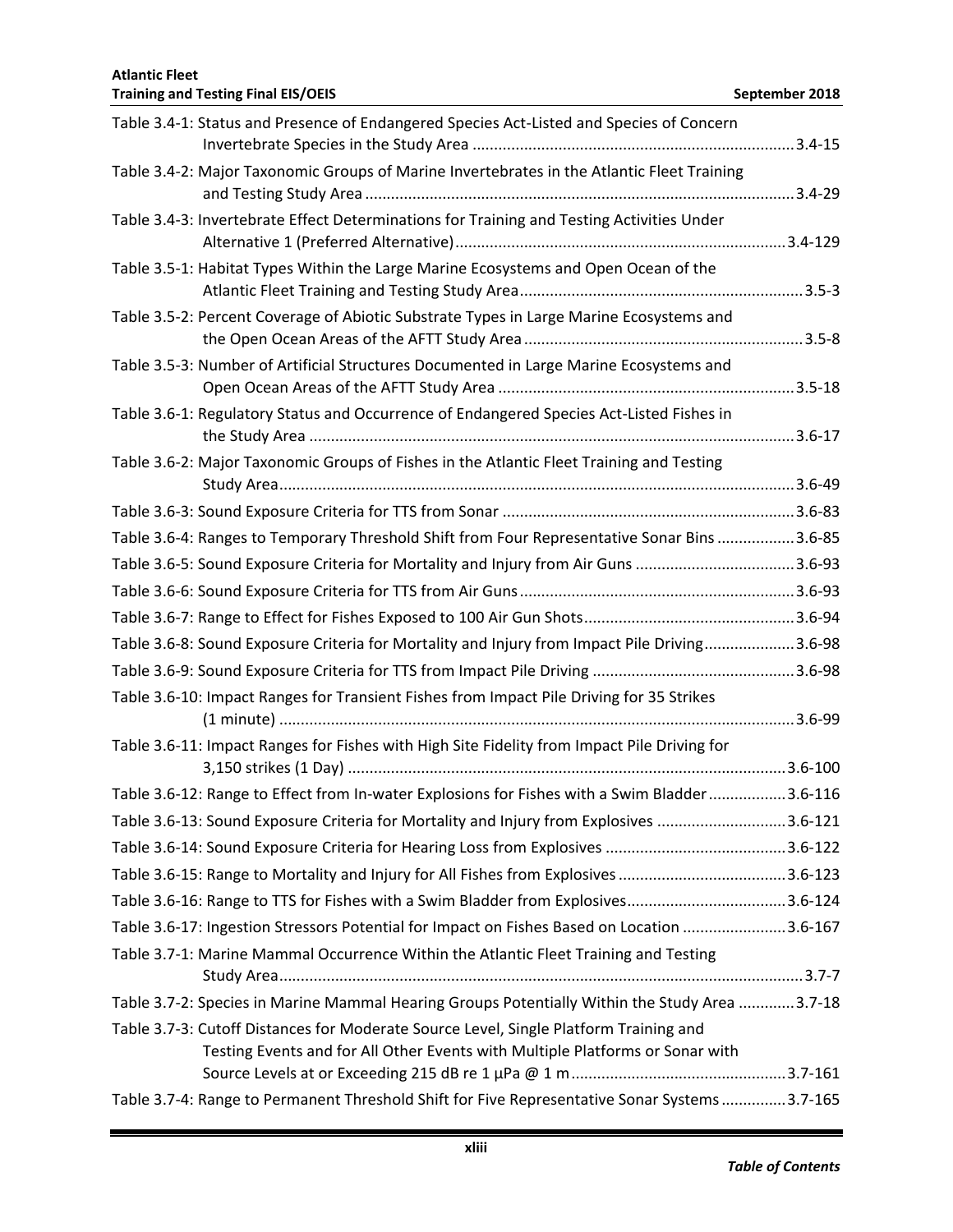| Table 3.7-5: Ranges to Temporary Threshold Shift for Sonar Bin LF5 over a Representative                                                                               |  |
|------------------------------------------------------------------------------------------------------------------------------------------------------------------------|--|
| Table 3.7-6: Ranges to Temporary Threshold Shift for Sonar Bin MF1 over a Representative                                                                               |  |
| Table 3.7-7: Ranges to Temporary Threshold Shift for Sonar Bin MF4 over a Representative                                                                               |  |
| Table 3.7-8: Ranges to Temporary Threshold Shift for Sonar Bin MF5 over a Representative                                                                               |  |
| Table 3.7-9: Ranges to Temporary Threshold Shift for Sonar BinHF4 over a Representative                                                                                |  |
| Table 3.7-10: Ranges to a Potentially Significant Behavioral Response for Sonar Bin LF5 over<br>a Representative Range of Environments Within the Study Area3.7-168    |  |
| Table 3.7-11: Ranges to a Potentially Significant Behavioral Response for Sonar Bin MF1<br>over a Representative Range of Environments Within the Study Area3.7-169    |  |
| Table 3.7-12: Ranges to a Potentially Significant Behavioral Response for Sonar Bin MF4<br>over a Representative Range of Environments Within the Study Area3.7-169    |  |
| Table 3.7-13: Ranges to a Potentially Significant Behavioral Response for Sonar Bin MF5<br>over a Representative Range of Environments Within the Study Area3.7-170    |  |
| Table 3.7-14: Ranges to a Potentially Significant Behavioral Response for Sonar Bin HF4 over<br>a Representative Range of Environments Within the Study Area3.7-171    |  |
| Table 3.7-15: Estimated Impacts on Individual Bryde's Whale Groups Within the Study Area<br>per Year from Sonar and Other Transducers Used During Training and Testing |  |
| Table 3.7-16: Estimated Impacts on Individual Bryde's Whale Groups Within the Study Area<br>per Year from Sonar and Other Transducers Used During Training and Testing |  |
| Table 3.7-17: Estimated Impacts on Individual Sperm Whale Stocks Within the Study Area<br>per Year from Sonar and Other Transducers Used During Training and Testing   |  |
| Table 3.7-18: Estimated Impacts on Individual Sperm Whale Stocks Within the Study Area<br>per Year from Sonar and Other Transducers Used During Training and Testing   |  |
| Table 3.7-19: Estimated Impacts on Individual Dwarf Sperm Whale Stocks Within the Study<br>Area per Year from Sonar and Other Transducers Used During Training and     |  |
| Table 3.7-20: Estimated Impacts on Individual Pygmy Sperm Whale Stocks Within the Study<br>Area per Year from Sonar and Other Transducers Used During Training and     |  |
| Table 3.7-21: Estimated Impacts on Individual Dwarf Sperm Whale Stocks Within the Study<br>Area per Year from Sonar and Other Transducers Used During Training and     |  |
|                                                                                                                                                                        |  |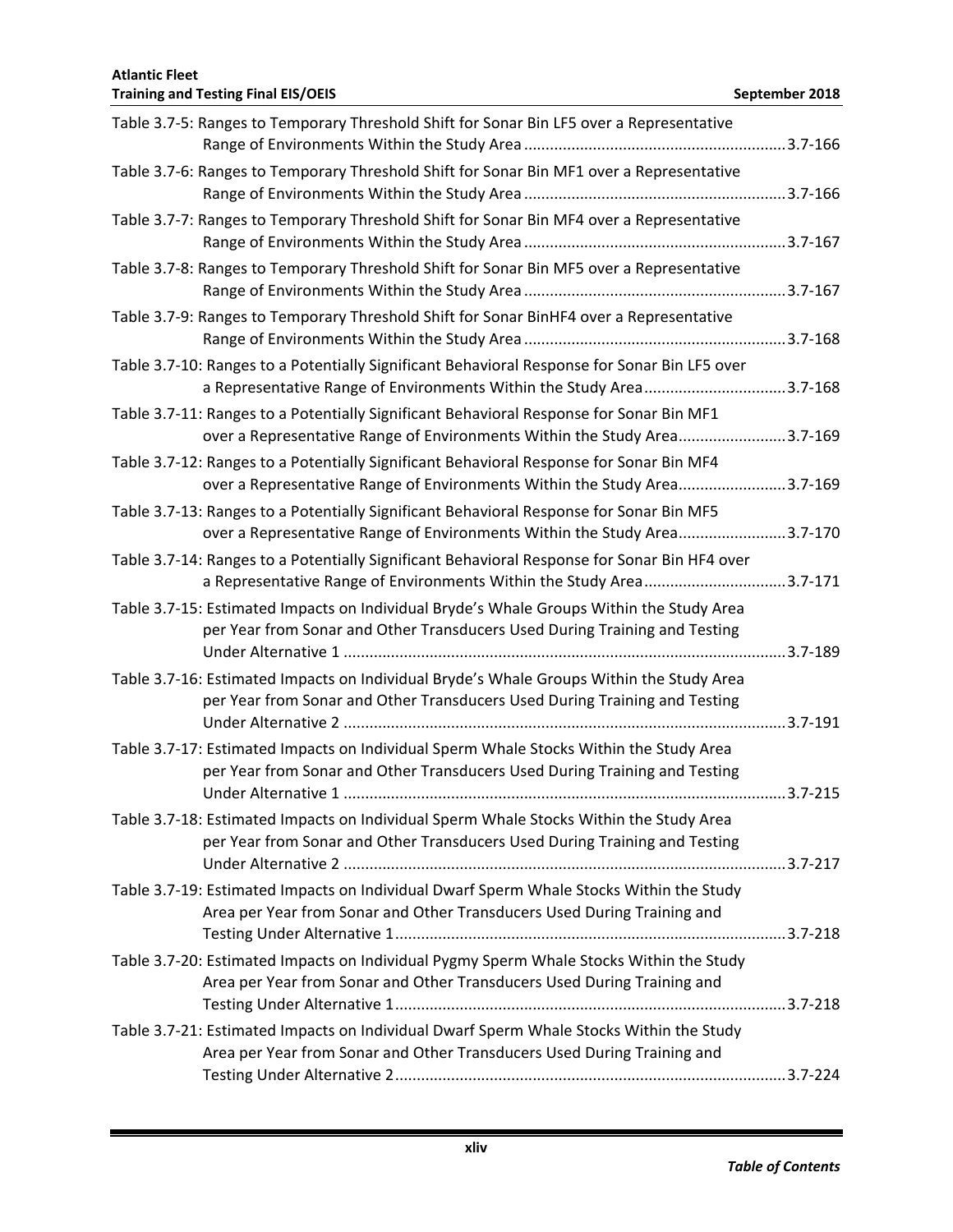| Table 3.7-22: Estimated Impacts on Individual Pygmy Sperm Whale Stocks Within the Study<br>Area per Year from Sonar and Other Transducers Used During Training and    |  |
|-----------------------------------------------------------------------------------------------------------------------------------------------------------------------|--|
| Table 3.7-23: Estimated Impacts on Individual Blainesville's Beaked Whale Stocks Within<br>the Study Area per Year from Sonar and Other Transducers Used During       |  |
| Table 3.7-24: Estimated Impacts on Individual Cuvier's Beaked Whale Stocks Within the<br>Study Area per Year from Sonar and Other Transducers Used During Training    |  |
| Table 3.7-25: Estimated Impacts on Individual Gervais' Beaked Whale Stocks Within the<br>Study Area per Year from Sonar and Other Transducers Used During Training    |  |
| Table 3.7-26: Estimated Impacts on Individual Blainesville's Beaked Whale Stocks Within<br>the Study Area per Year from Sonar and Other Transducers Used During       |  |
| Table 3.7-27: Estimated Impacts on Individual Cuvier's Beaked Whale Stocks Within the<br>Study Area per Year from Sonar and Other Transducers Used During Training    |  |
| Table 3.7-28: Estimated Impacts on Individual Gervais' Beaked Whale Stocks Within the<br>Study Area per Year from Sonar and Other Transducers Used During Training    |  |
| Table 3.7-29: Estimated Impacts on Individual Atlantic Spotted Dolphin Stocks Within the<br>Study Area per Year from Sonar and Other Transducers Used During Training |  |
| Table 3.7-30: Estimated Impacts on Individual Atlantic Spotted Dolphin Stocks Within the<br>Study Area per Year from Sonar and Other Transducers Used During Training |  |
| Table 3.7-31: Estimated Impacts on Individual Bottlenose Dolphin Stocks Within the Study<br>Area per Year from Sonar and Other Transducers Used During Training and   |  |
| Table 3.7-32: Estimated Impacts on Individual Bottlenose Dolphin Stocks Within the Study<br>Area per Year from Sonar and Other Transducers Used During Training and   |  |
| Table 3.7-33: Estimated Impacts on Individual Clymene Dolphin Stocks Within the Study<br>Area per Year from Sonar and Other Transducers Used During Training and      |  |
| Table 3.7-34: Estimated Impacts on Individual Clymene Dolphin Stocks Within the Study<br>Area per Year from Sonar and Other Transducers Used During Training and      |  |
| Table 3.7-35: Estimated Impacts on Individual False Killer Whale Stocks Within the Study<br>Area per Year from Sonar and Other Transducers Used During Training and   |  |
|                                                                                                                                                                       |  |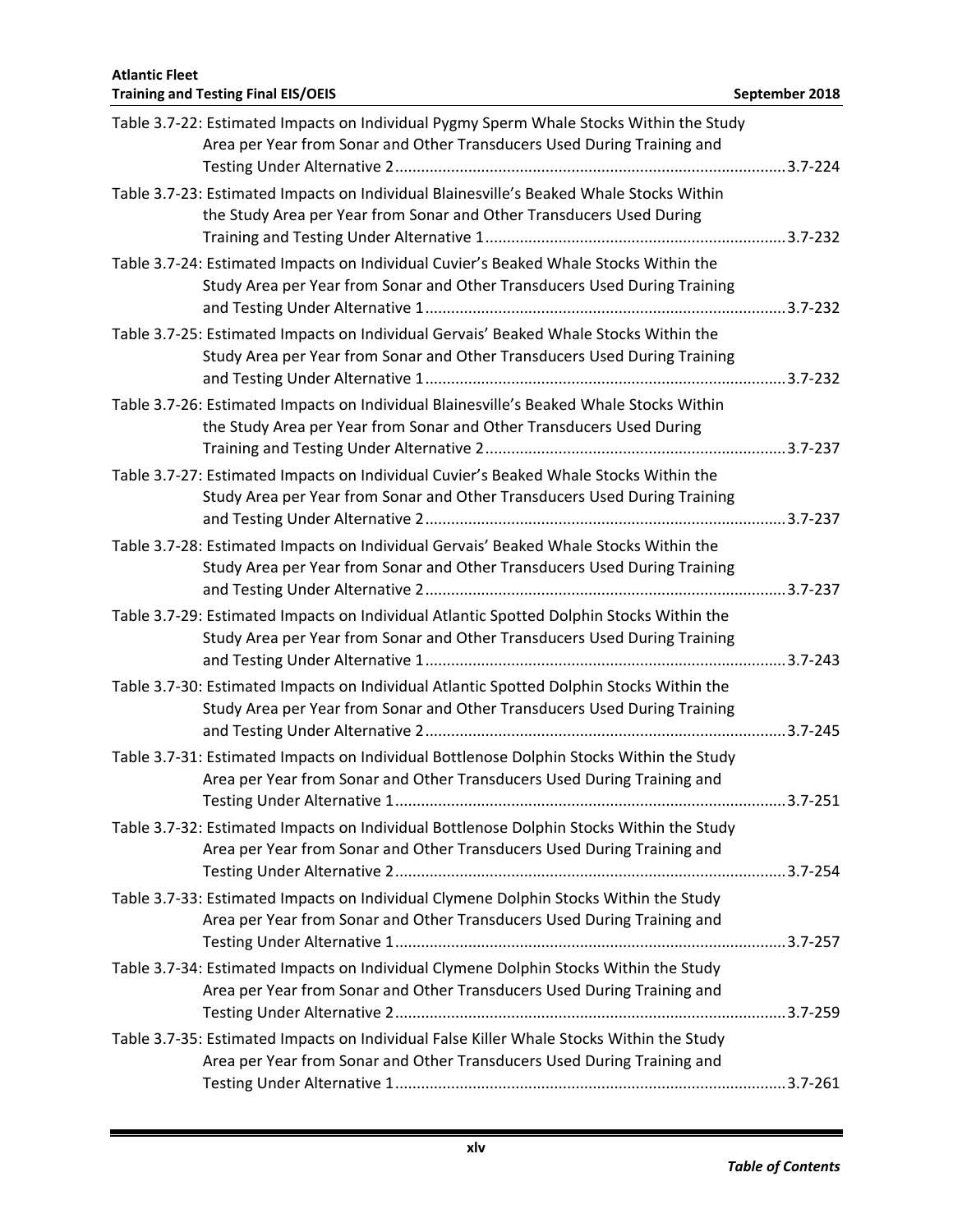| Table 3.7-36: Estimated Impacts on Individual False Killer Whale Stocks Within the Study<br>Area per Year from Sonar and Other Transducers Used During Training and      |  |
|--------------------------------------------------------------------------------------------------------------------------------------------------------------------------|--|
| Table 3.7-37: Estimated Impacts on Individual Fraser's Dolphin Stocks Within the Study<br>Area per Year from Sonar and Other Transducers Used During Training and        |  |
| Table 3.7-38: Estimated Impacts on Individual Fraser's Dolphin Stocks Within the Study<br>Area per Year from Sonar and Other Transducers Used During Training and        |  |
| Table 3.7-39: Estimated Impacts on Individual Killer Whale Stocks Within the Study Area per<br>Year from Sonar and Other Transducers Used During Training and Testing    |  |
| Table 3.7-40: Estimated Impacts on Individual Killer Whale Stocks Within the Study Area per<br>Year from Sonar and Other Transducers Used During Training and Testing    |  |
| Table 3.7-41: Estimated Impacts on Individual Melon-Headed Whale Stocks Within the<br>Study Area per Year from Sonar and Other Transducers Used During Training          |  |
| Table 3.7-42: Estimated Impacts on Individual Melon-Headed Whale Stocks Within the<br>Study Area per Year from Sonar and Other Transducers Used During Training          |  |
| Table 3.7-43: Estimated Impacts on Individual Pantropical Spotted Dolphin Stocks Within<br>the Study Area per Year from Sonar and Other Transducers Used During          |  |
| Table 3.7-44: Estimated Impacts on Individual Pantropical Spotted Dolphin Stocks Within<br>the Study Area per Year from Sonar and Other Transducers Used During          |  |
| Table 3.7-45: Estimated Impacts on Individual Short-finned Pilot Whale Stocks Within the<br>Study Area per Year from Sonar and Other Transducers Used During Training    |  |
| Table 3.7-46: Estimated Impacts on Individual Short-finned Pilot Whale Stocks Within the<br>Study Area per Year from Sonar and Other Transducers Used During Training    |  |
| Table 3.7-47: Estimated Impacts on Individual Pygmy Killer Whale Stocks Within the Study<br>Area per Year from Sonar and Other Transducers Used During Training and      |  |
| Table 3.7-48: Estimated Impacts on Individual Pygmy Killer Whale Stocks Within the Study<br>Area per Year from Sonar and Other Transducers Used During Training and      |  |
| Table 3.7-49: Estimated Impacts on Individual Risso's Dolphin Stocks Within the Study Area<br>per Year from Sonar and Other Transducers Used During Training and Testing |  |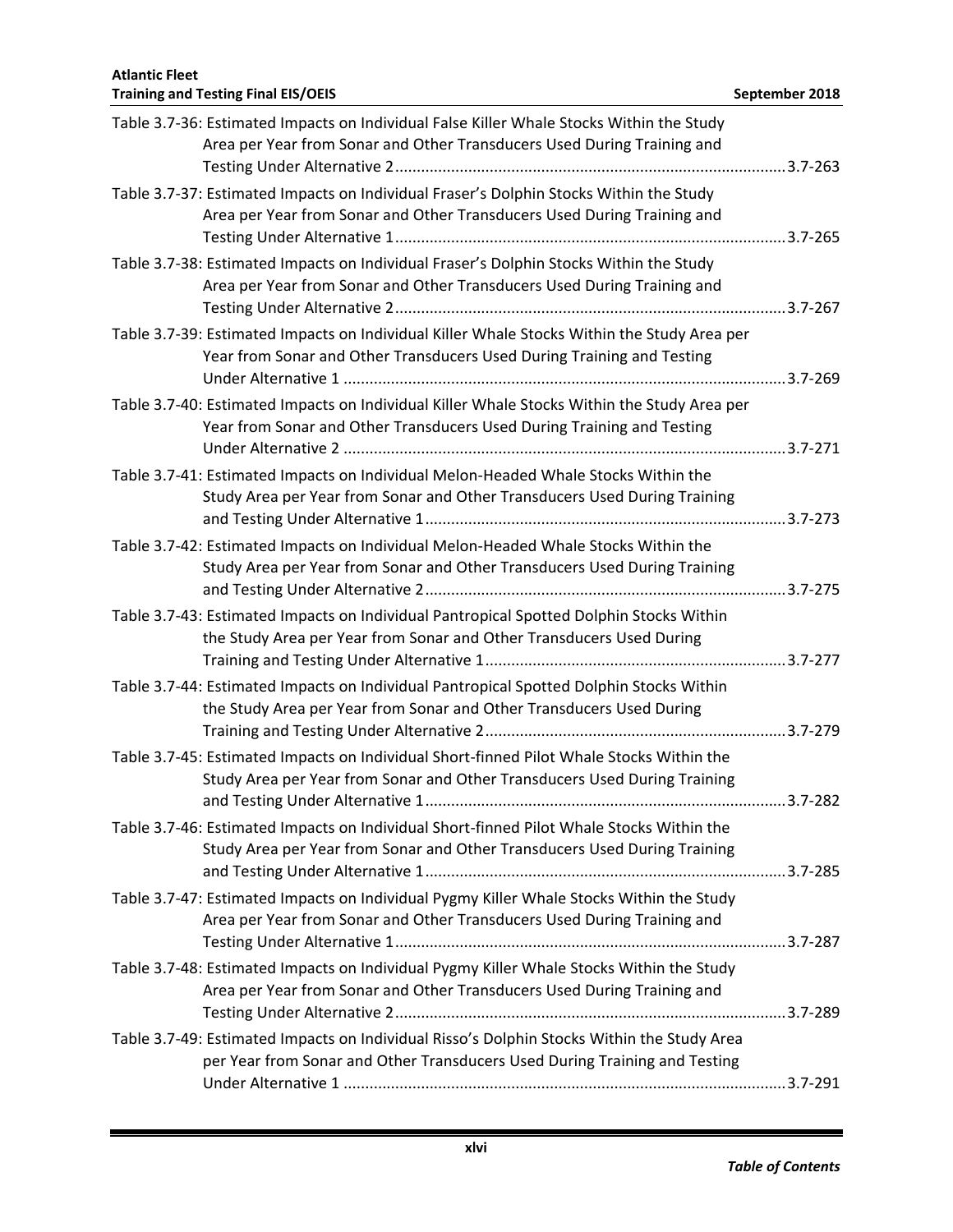| Table 3.7-50: Estimated Impacts on Individual Risso's Dolphin Stocks Within the Study Area<br>per Year from Sonar and Other Transducers Used During Training and Testing |  |
|--------------------------------------------------------------------------------------------------------------------------------------------------------------------------|--|
| Table 3.7-51: Estimated Impacts on Individual Rough-Toothed Dolphin Stocks Within the<br>Study Area per Year from Sonar and Other Transducers Used During Training       |  |
| Table 3.7-52: Estimated Impacts on Individual Rough-Toothed Dolphin Stocks Within the<br>Study Area per Year from Sonar and Other Transducers Used During Training       |  |
| Table 3.7-53: Estimated Impacts on Individual Spinner Dolphin Stocks Within the Study Area<br>per Year from Sonar and Other Transducers Used During Training and Testing |  |
| Table 3.7-54: Estimated Impacts on Individual Spinner Dolphin Stocks Within the Study Area<br>per Year from Sonar and Other Transducers Used During Training and Testing |  |
| Table 3.7-55: Estimated Impacts on Individual Striped Dolphin Stocks Within the Study Area<br>per Year from Sonar and Other Transducers Used During Training and Testing |  |
| Table 3.7-56: Estimated Impacts on Individual Striped Dolphin Stocks Within the Study Area<br>per Year from Sonar and Other Transducers Used During Training and Testing |  |
| Table 3.7-57: Thresholds for Onset of TTS and PTS for Underwater Air Gun Sounds 3.7-334                                                                                  |  |
|                                                                                                                                                                          |  |
|                                                                                                                                                                          |  |
| Table 3.7-60: Pile Driving Level B Thresholds Used in this Analysis to Predict Behavioral                                                                                |  |
| Table 3.7-61: Average Ranges to Effects from Impact Pile Driving Based on a Single Pile3.7-341                                                                           |  |
| Table 3.7-62: Average Ranges to Effect from Vibratory Pile Extraction Based on a Single Pile.  3.7-341                                                                   |  |
| Table 3.7-63: Criteria to Quantitatively Assess Non-Auditory Injury Due to                                                                                               |  |
| Table 3.7-64: Navy Phase III Weighted Sound Exposure Thresholds for Underwater                                                                                           |  |
| Table 3.7-65: Ranges1 to 50 Percent Non-Auditory Injury Risk for All Marine Mammal                                                                                       |  |
| Table 3.7-66: Ranges1 to 50 Percent Mortality Risk for All Marine Mammal Hearing Groups                                                                                  |  |
| Table 3.7-67: SEL-Based Ranges to Onset PTS, Onset TTS, and Behavioral Reaction for High-                                                                                |  |
| Table 3.7-68: Peak Pressure Based Ranges to Onset PTS and Onset TTS for High-Frequency                                                                                   |  |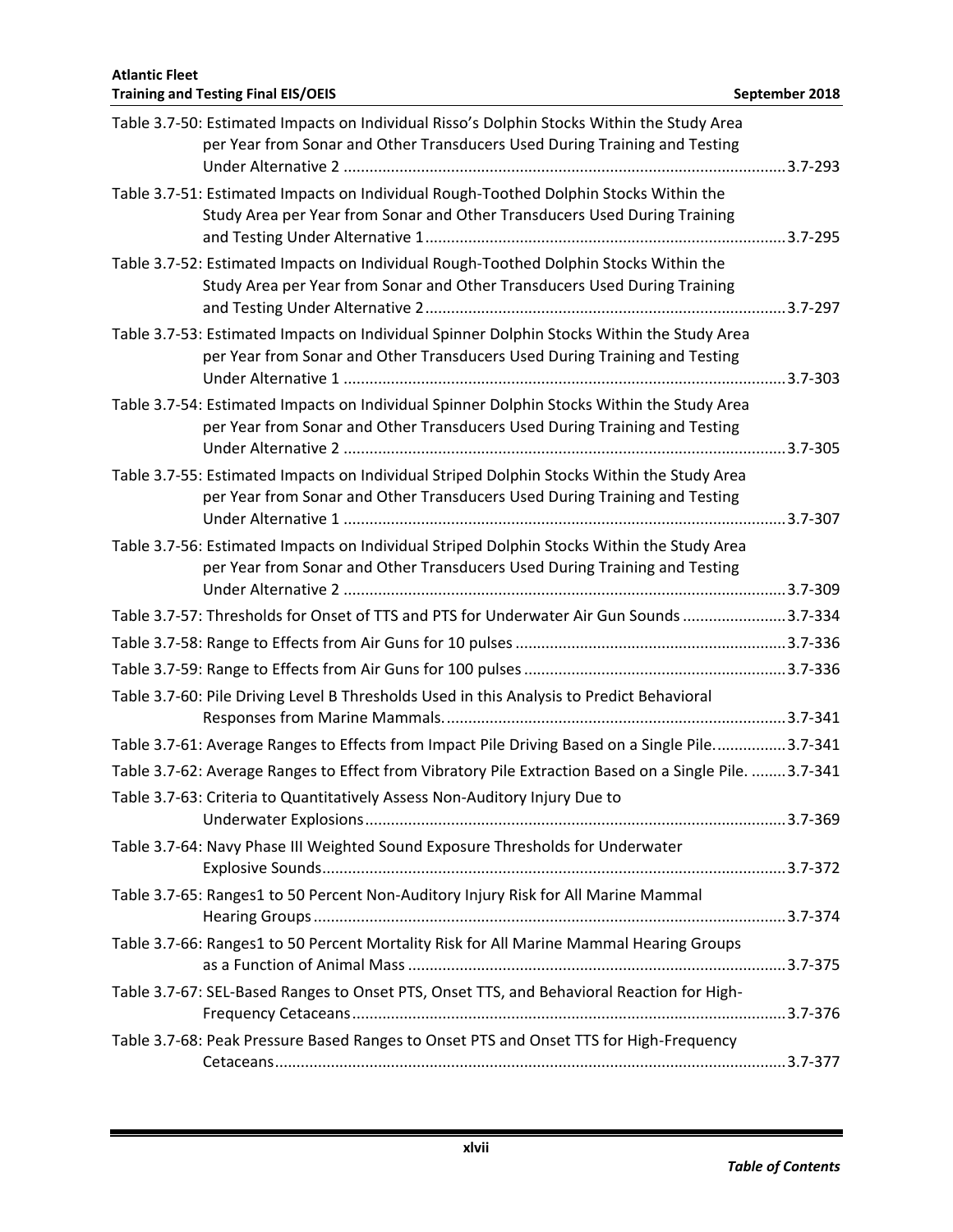| Table 3.7-69: SEL-Based Ranges to Onset PTS, Onset TTS, and Behavioral Reaction for Low-                                                                              |  |
|-----------------------------------------------------------------------------------------------------------------------------------------------------------------------|--|
| Table 3.7-70: Peak Pressure Based Ranges to Onset PTS and Onset TTS for Low-Frequency                                                                                 |  |
| Table 3.7-71: SEL-Based Ranges to Onset PTS, Onset TTS, and Behavioral Reaction for Mid-                                                                              |  |
| Table 3.7-72: Peak Pressure Based Ranges to Onset PTS and Onset TTS for Mid-Frequency                                                                                 |  |
| Table 3.7-73: SEL-Based Ranges to Onset PTS, Onset TTS, and Behavioral Reaction for                                                                                   |  |
| Table 3.7-74: Peak Pressure Based Ranges to Onset PTS and Onset TTS for Phocids 3.7-383                                                                               |  |
| Table 3.7-75: SEL-Based Ranges to Onset PTS, Onset TTS, and Behavioral Reaction for                                                                                   |  |
|                                                                                                                                                                       |  |
| Table 3.7-76: Peak Pressure Based Ranges to Onset PTS and Onset TTS for Sirenians3.7-385                                                                              |  |
| Table 3.7-77: Estimated Impacts on Individual Bryde's Whale Groups Within the Study Area<br>per Year from Training and Testing Explosions Using the Maximum Number of |  |
| Table 3.7-78: Estimated Impacts on Individual Bryde's Whale Groups Within the Study Area<br>per Year from Training and Testing Explosions Using the Maximum Number of |  |
| Table 3.7-79: Estimated Impacts on Individual Sperm Whale Stocks Within the Study Area<br>per Year from Training and Testing Explosions Using the Maximum Number of   |  |
| Table 3.7-80: Estimated Impacts on Individual Sperm Whale Stocks Within the Study Area<br>per Year from Training and Testing Explosions Using the Maximum Number of   |  |
| Table 3.7-81: Estimated Impacts on Individual Dwarf Sperm Whale Stocks Within the Study<br>Area per Year from Training and Testing Explosions Using the Maximum       |  |
| Table 3.7-82: Estimated Impacts on Individual Pygmy Sperm Whale Stocks Within the Study<br>Area per Year from Training and Testing Explosions Using the Maximum       |  |
| Table 3.7-83: Estimated Impacts on Individual Dwarf Sperm Whale Stocks Within the Study<br>Area per Year from Training and Testing Explosions Using the Maximum       |  |
| Table 3.7-84: Estimated Impacts on Individual Pygmy Sperm Whale Stocks Within the Study<br>Area per Year from Training and Testing Explosions Using the Maximum       |  |
| Table 3.7-85: Estimated Impacts on Individual Blainesville's Beaked Whale Stocks Within<br>the Study Area per Year from Training and Testing Explosions Using the     |  |
|                                                                                                                                                                       |  |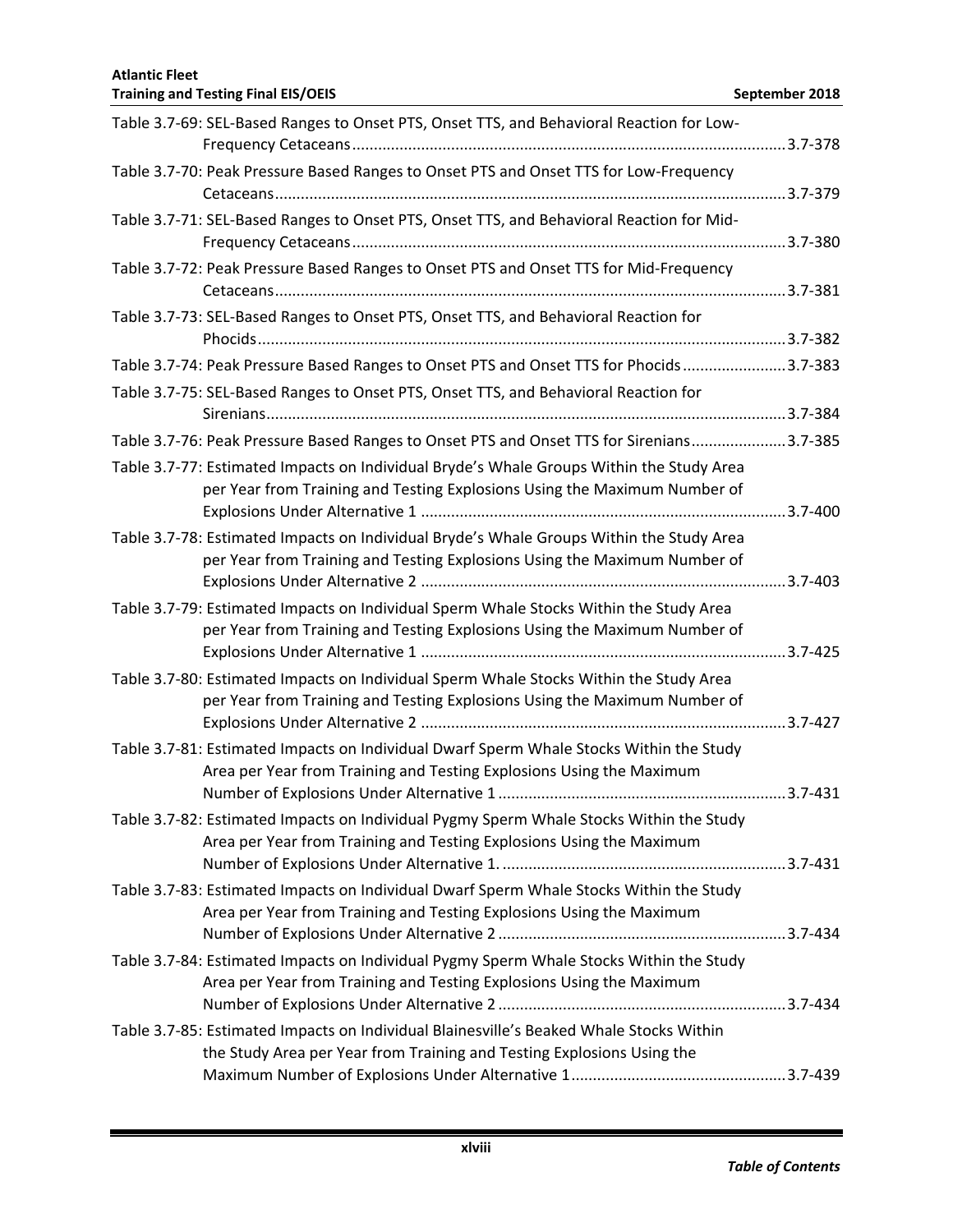| Table 3.7-86: Estimated Impacts on Individual Cuvier's Beaked Whale Stocks Within the<br>Study Area per Year from Training and Testing Explosions Using the Maximum    |  |
|------------------------------------------------------------------------------------------------------------------------------------------------------------------------|--|
| Table 3.7-87: Estimated Impacts on Individual Gervais' Beaked Whale Stocks Within the<br>Study Area per Year from Training and Testing Explosions Using the Maximum    |  |
| Table 3.7-88: Estimated Impacts on Individual Atlantic Spotted Dolphin Stocks Within the<br>Study Area per Year from Training and Testing Explosions Using the Maximum |  |
| Table 3.7-89: Estimated Impacts on Individual Atlantic Spotted Dolphin Stocks Within the<br>Study Area per Year from Training and Testing Explosions Using the Maximum |  |
| Table 3.7-90: Estimated Impacts on Individual Bottlenose Dolphin Stocks Within the Study<br>Area per Year from Training and Testing Explosions Using the Maximum       |  |
| Table 3.7-91: Estimated Impacts on Individual Bottlenose Dolphin Stocks Within the Study<br>Area per Year from Training and Testing Explosions Using the Maximum       |  |
| Table 3.7-92: Estimated Impacts on Individual Clymene Dolphin Stocks Within the Study<br>Area per Year from Training and Testing Explosions Using the Maximum          |  |
| Table 3.7-93: Estimated Impacts on Individual Clymene Dolphin Stocks Within the Study<br>Area per Year from Training and Testing Explosions Using the Maximum          |  |
| Table 3.7-94: Estimated Impacts on Individual False Killer Whale Stocks Within the Study<br>Area per Year from Training and Testing Explosions Using the Maximum       |  |
| Table 3.7-95: Estimated Impacts on Individual Fraser's Dolphin Stocks Within the Study<br>Area per Year from Testing Explosions Using the Maximum Number of            |  |
| Table 3.7-96: Estimated Impacts on Individual Melon-Headed Whale Stocks Within the<br>Study Area per Year from Training and Testing Explosions Using the Maximum       |  |
| Table 3.7-97: Estimated Impacts on Individual Pantropical Spotted Dolphin Stocks Within<br>the Study Area per Year from Training and Testing Explosions Using the      |  |
| Table 3.7-98: Estimated Impacts on Individual Pantropical Spotted Dolphin Stocks Within<br>the Study Area per Year from Training and Testing Explosions Using the      |  |
| Table 3.7-99: Estimated Impacts on Individual Short-Finned Pilot Whale Stocks Within the<br>Study Area per Year from Training and Testing Explosions Using the Maximum |  |
|                                                                                                                                                                        |  |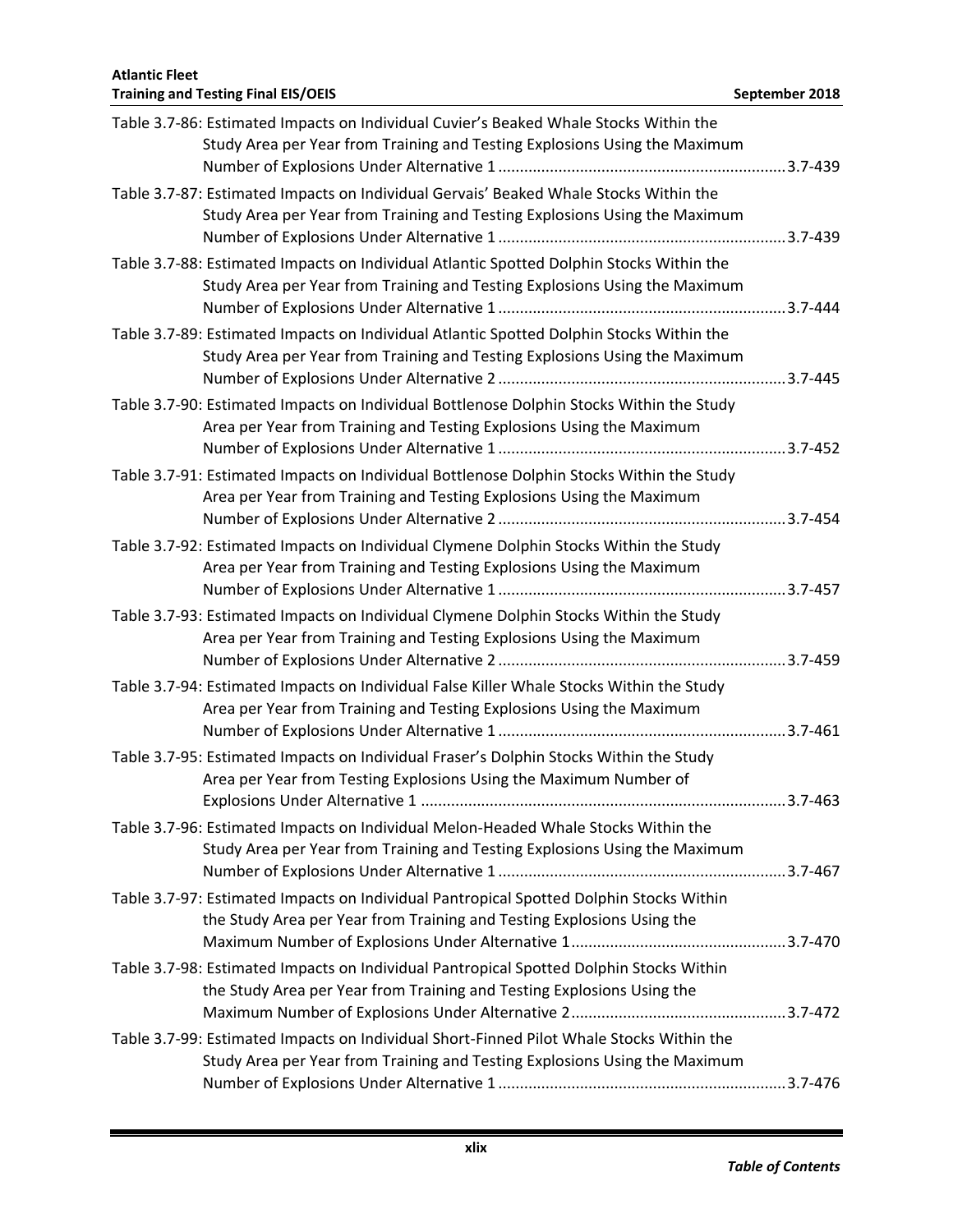| Table 3.7-100: Estimated Impacts on Individual Short-Finned Pilot Whale Stocks Within the<br>Study Area per Year from Training and Testing Explosions Using the Maximum |  |
|-------------------------------------------------------------------------------------------------------------------------------------------------------------------------|--|
| Table 3.7-101: Estimated Impacts on Individual Pygmy Killer Whale Stocks Within the Study<br>Area per Year from Training and Testing Explosions Using the Maximum       |  |
| Table 3.7-102: Estimated Impacts on Individual Risso's Dolphin Stocks Within the Study<br>Area per Year from Training and Testing Explosions Using the Maximum          |  |
| Table 3.7-103: Estimated Impacts on Individual Risso's Dolphin Stocks Within the Study<br>Area per Year from Training and Testing Explosions Using the Maximum          |  |
| Table 3.7-104: Estimated Impacts on Individual Rough-Toothed Dolphin Stocks Within the<br>Study Area per Year from Training and Testing Explosions Using the Maximum    |  |
| Table 3.7-105: Estimated Impacts on Individual Spinner Dolphin Stocks Within the Study<br>Area per Year from Training and Testing Explosions Using the Maximum          |  |
| Table 3.7-106: Estimated Impacts on Individual Spinner Dolphin Stocks Within the Study<br>Area per Year from Training and Testing Explosions Using the Maximum          |  |
| Table 3.7-107: Estimated Impacts on Individual Striped Dolphin Stocks Within the Study<br>Area per Year from Training and Testing Explosions Using the Maximum          |  |
| Table 3.7-108: Estimated Impacts on Individual Striped Dolphin Stocks Within the Study<br>Area per Year from Training and Testing Explosions Using the Maximum          |  |
| Table 3.7-109: Marine Mammal Effect Determinations for Training and Testing Activities                                                                                  |  |
| Table 3.8-1: Current Regulatory Status and Presence of Endangered Species Act-Listed                                                                                    |  |
| Table 3.8-2: PTS and TTS Peak Pressure Thresholds for Sea Turtles Exposed to Impulsive                                                                                  |  |
| Table 3.8-3: Ranges to Permanent Threshold Shift and Temporary Threshold Shift for Sea                                                                                  |  |
| Table 3.8-4: Ranges to PTS and TTS Sea Turtles Exposed to Impact Pile Driving 3.8-72                                                                                    |  |
| Table 3.8-5: Criteria to Quantitatively Assess Non-Auditory Injury due to Underwater                                                                                    |  |
| Table 3.8-6: TTS and PTS Peak Pressure Thresholds Derived for Sea Turtles Exposed to                                                                                    |  |
| Table 3.8-7: Ranges to Mortality for Sea Turtles Exposed to Explosives as a Function of                                                                                 |  |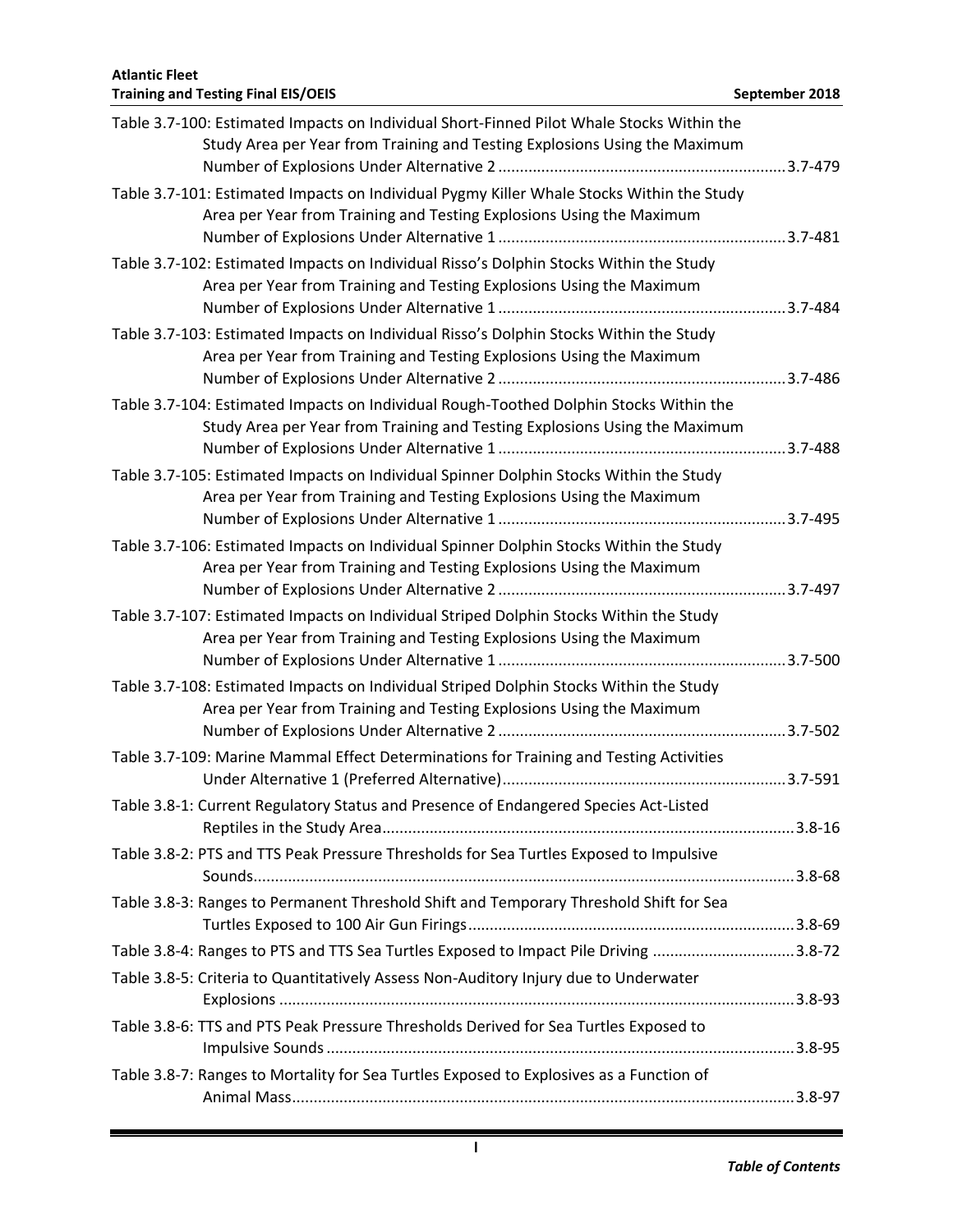| Table 3.8-8: Ranges to Non-Auditory Injury (in meters) for Sea Turtles Exposed to Explosives                                                                                                                                                |  |
|---------------------------------------------------------------------------------------------------------------------------------------------------------------------------------------------------------------------------------------------|--|
| Table 3.8-9: Peak Pressure Based Ranges to PTS and TTS for Sea Turtles Exposed to                                                                                                                                                           |  |
| Table 3.8-10: SEL Based Ranges to PTS and TTS for Sea Turtles Exposed to Explosives3.8-100                                                                                                                                                  |  |
| Table 3.8-11: Summary of ESA-Effects Determinations for Reptiles (Alternative 1)3.8-200                                                                                                                                                     |  |
| Table 3.9-1: Endangered Species Act-List Bird and Bat Species in the Study Area3.9-14                                                                                                                                                       |  |
|                                                                                                                                                                                                                                             |  |
|                                                                                                                                                                                                                                             |  |
| Table 3.9-4: Birds of Conservation Concern that Occur within the Study Area 3.9-47                                                                                                                                                          |  |
| Table 3.9-5: Range to No Blast Injury for Birds and Bats Exposed to Aerial Explosives 3.9-82                                                                                                                                                |  |
| Table 3.9-6: Bird Effect Determinations for Training and Testing Activities Under the                                                                                                                                                       |  |
| Table 3.9-7: Bat Effect Determinations for Training and Testing Activities under the                                                                                                                                                        |  |
| Table 3.10-1: National Historic Landmarks, Monuments, and Cultural Resource Listed in the                                                                                                                                                   |  |
| Table 3.10-2: Summary of Section 106 Effects of Training and Testing Activities on Cultural                                                                                                                                                 |  |
| Table 3.11-1: Value of Top Commercial Catch in Atlantic and Gulf States, 20163.11-25                                                                                                                                                        |  |
| Table 3.11-2: Economic Benefit of Recreational Fishing Expenditures in the Northeast in                                                                                                                                                     |  |
| Table 3.11-3: Economic Benefit of Recreational Fishing Expenditures in the Mid-Atlantic                                                                                                                                                     |  |
| Table 3.11-4: Economic Benefit of Recreational Fishing Expenditures in the Southeast                                                                                                                                                        |  |
| Table 3.11-5: Economic Benefit of Recreational Fishing Expenditures in the Gulf of Mexico                                                                                                                                                   |  |
| Table 3.11-6: Ocean Economy Data for the Tourism and Recreation Sector by State, 2014 3.11-36                                                                                                                                               |  |
|                                                                                                                                                                                                                                             |  |
|                                                                                                                                                                                                                                             |  |
| Table 4.4-1: Entanglements by Year: Summary of the Confirmed Human-Caused Mortality<br>and Serious Injury Events Involving Baleen Whale Stocks along the Gulf of<br>Mexico Coast, United States East Coast and Atlantic Canadian Provinces, |  |
| Table 4.4-2: Vessel Collisions by Year: Summary of the Confirmed Human-Caused Mortality                                                                                                                                                     |  |
| and Serious Injury Events Involving Baleen Whale Stocks along the Gulf of<br>Mexico Coast, United States East Coast and Atlantic Canadian Provinces,                                                                                        |  |
|                                                                                                                                                                                                                                             |  |
|                                                                                                                                                                                                                                             |  |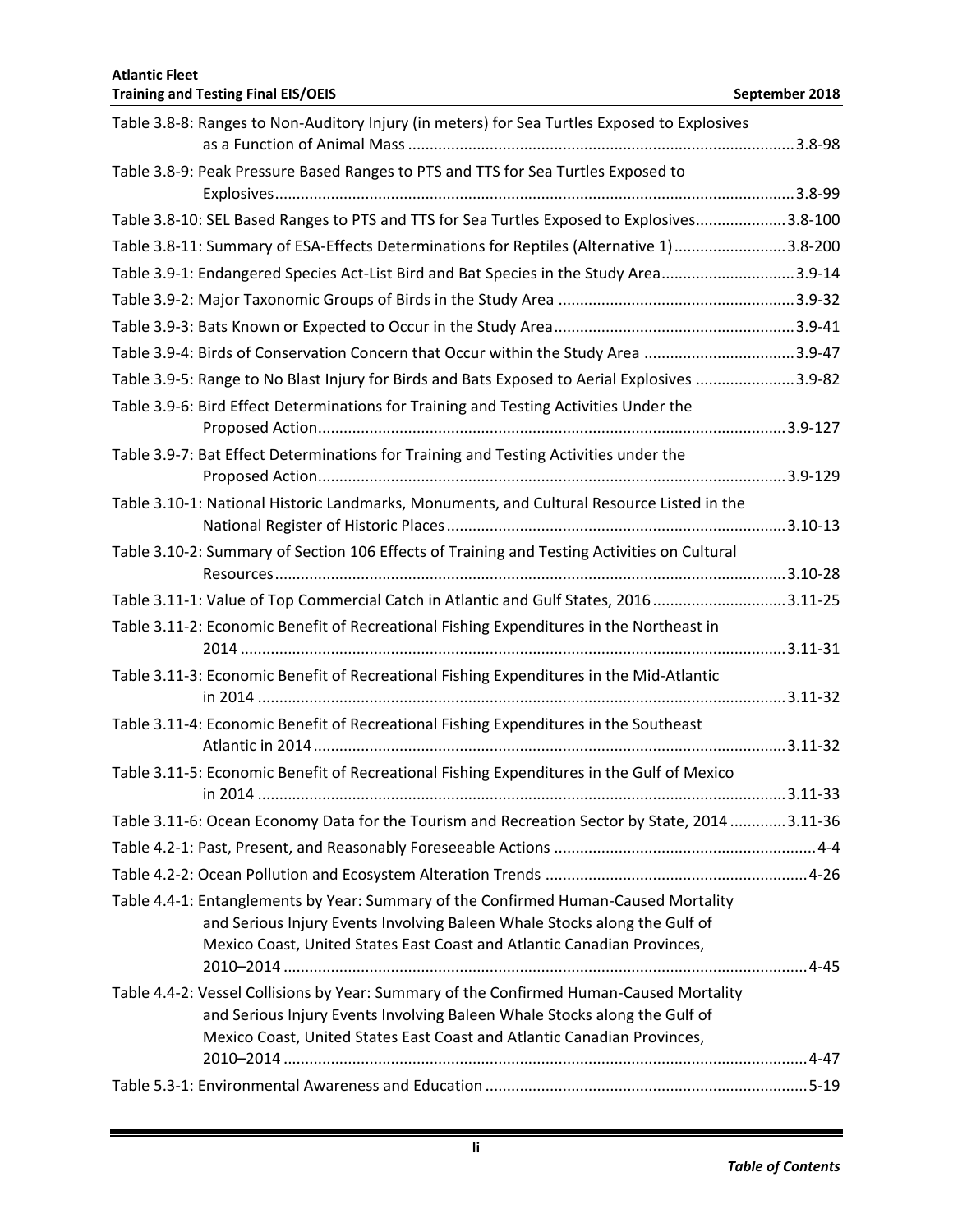| Table 5.3-9: Procedural Mitigation for Explosive Medium-Caliber and Large-Caliber          |  |
|--------------------------------------------------------------------------------------------|--|
|                                                                                            |  |
|                                                                                            |  |
|                                                                                            |  |
|                                                                                            |  |
| Table 5.3-13: Procedural Mitigation for Explosive Mine Countermeasure and Neutralization   |  |
|                                                                                            |  |
| Table 5.3-14: Procedural Mitigation for Explosive Mine Neutralization Activities Involving |  |
| Table 5.3-15: Procedural Mitigation for Maritime Security Operations - Anti-Swimmer        |  |
|                                                                                            |  |
|                                                                                            |  |
|                                                                                            |  |
|                                                                                            |  |
|                                                                                            |  |
| Table 5.3-20: Procedural Mitigation for Small-, Medium-, and Large-Caliber Non-Explosive   |  |
|                                                                                            |  |
| Table 5.3-21: Procedural Mitigation for Non-Explosive Missiles and Rockets 5-67            |  |
| Table 5.3-22: Procedural Mitigation for Non-Explosive Bombs and Mine Shapes5-68            |  |
|                                                                                            |  |
|                                                                                            |  |
| Table 5.4-3: Mitigation Areas off the Mid-Atlantic and Southeastern United States 5-88     |  |
|                                                                                            |  |
|                                                                                            |  |
|                                                                                            |  |
|                                                                                            |  |
| Table 6.1-2: National System of Parks and Marine Protected Areas within the Study Area6-10 |  |
|                                                                                            |  |
|                                                                                            |  |
| Table 8.3-1: Entities that Received the Draft Environmental Impact Statement/Overseas      |  |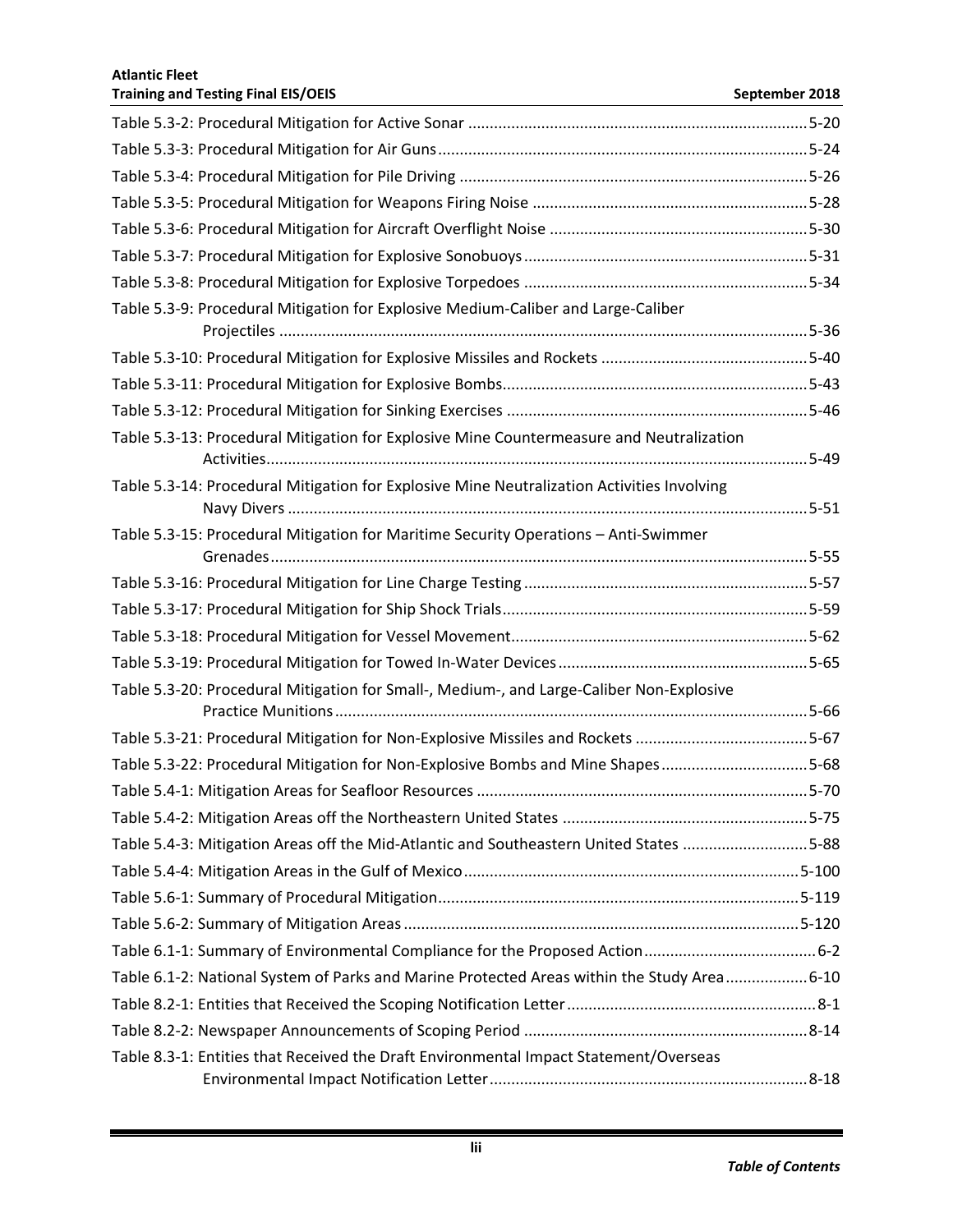| Table 8.3-2: Newspaper Announcements of Notification of Availability of the Draft                 |  |
|---------------------------------------------------------------------------------------------------|--|
| Environmental Impact Statement/Overseas Environmental Impact Statement                            |  |
| Table 8.4-1: Federal Agencies that Received the Draft and Final Environmental Impact              |  |
|                                                                                                   |  |
| Table 8.4-2: State Governors that Received the Draft and Final Environmental Impact               |  |
| Table 8.4-3: Repositories that Received the Draft and Final Environmental Impact                  |  |
|                                                                                                   |  |
| Table 8.4-4: Federally-Recognized Tribes that Received the Draft and Final Environmental          |  |
|                                                                                                   |  |
|                                                                                                   |  |
|                                                                                                   |  |
|                                                                                                   |  |
| Tab B Table 1: Estimated Annual Criteria Air Pollutant Emissions from Training, Alternative 2C-6  |  |
| Tab B Table 2: Estimated Annual Criteria Air Pollutant Emissions from Testing, Alternative 2 C-11 |  |
|                                                                                                   |  |
|                                                                                                   |  |
| Tab C Table 3: Small Boat and Riverine Vessels by OPAREA, Alternative 1 & Alternative 2C-17       |  |
|                                                                                                   |  |
|                                                                                                   |  |
|                                                                                                   |  |
|                                                                                                   |  |
| Tab D Table 1: Vessel Steaming Hours by State vs International Waters and by OPAREAC-21           |  |
|                                                                                                   |  |
|                                                                                                   |  |
|                                                                                                   |  |
|                                                                                                   |  |
|                                                                                                   |  |
|                                                                                                   |  |
|                                                                                                   |  |
|                                                                                                   |  |
|                                                                                                   |  |
|                                                                                                   |  |
|                                                                                                   |  |
| Tab G Table 1: Training Aircraft Operational Hours below 3,000 Ft (except for GHG) by             |  |
|                                                                                                   |  |
| Tab G Table 2: Aircraft Operational Hours below 3,000 Ft (except for GHG) by OPAREA (all          |  |
|                                                                                                   |  |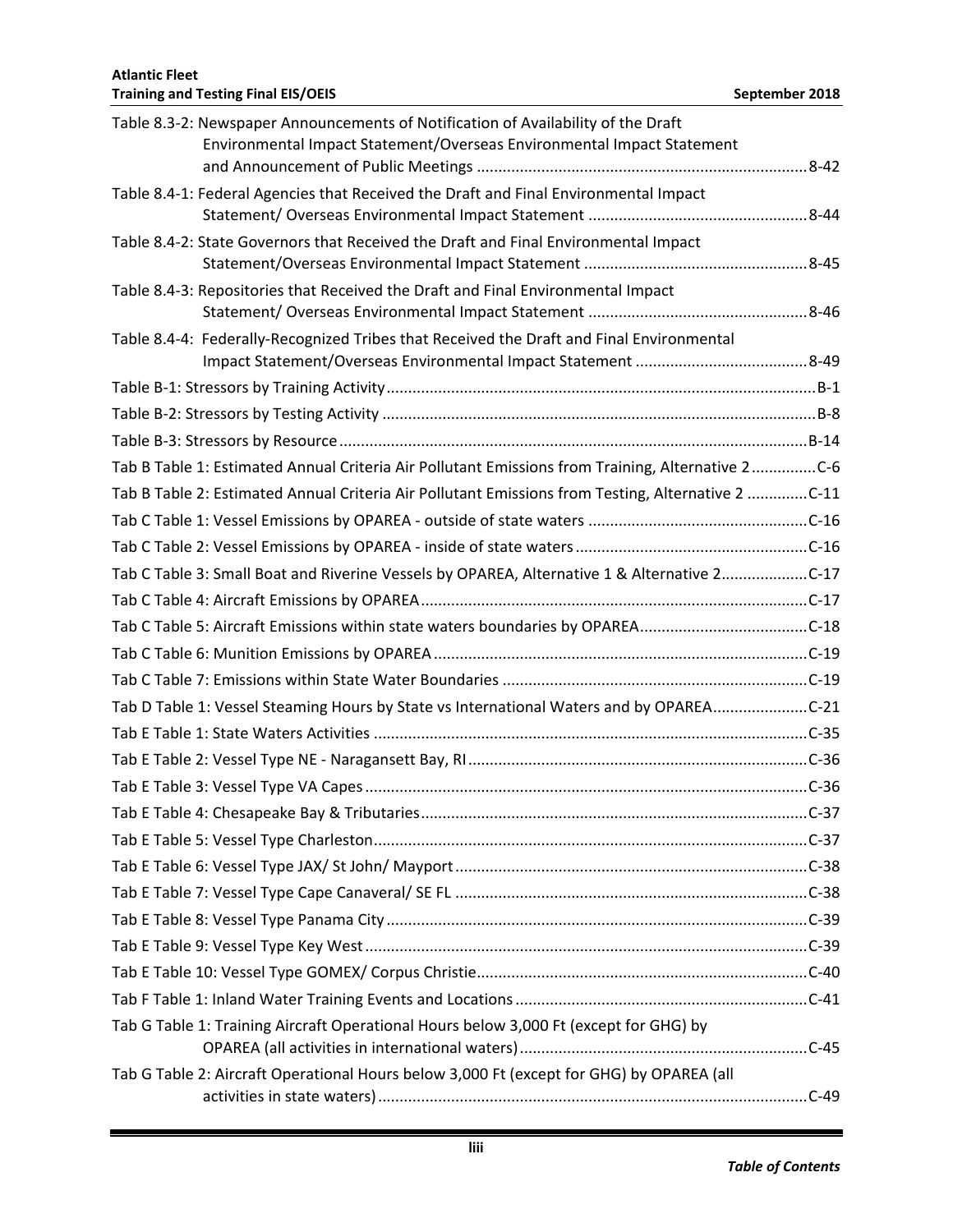| Tab H Table 1: Munition Emissions Estimates - Testing and Training - Offshore C-51             |
|------------------------------------------------------------------------------------------------|
| Tab H Table 2: Munition Emissions Estimates - Testing and Training - Statewaters C-75          |
|                                                                                                |
|                                                                                                |
|                                                                                                |
|                                                                                                |
|                                                                                                |
|                                                                                                |
|                                                                                                |
|                                                                                                |
|                                                                                                |
|                                                                                                |
|                                                                                                |
|                                                                                                |
|                                                                                                |
|                                                                                                |
|                                                                                                |
|                                                                                                |
|                                                                                                |
|                                                                                                |
|                                                                                                |
| Tab P Table 2: Munitions for Use During Training in a Single Year under Alternatives 1         |
| Tab P Table 3: Munitions for Use During Testing in a Single Year under Alternatives 1          |
|                                                                                                |
|                                                                                                |
| Table E.2-1: Estimated Marine Mammal Impacts per 5-Year Period from Sonar Training             |
| Table E.3-1: Estimated Marine Mammal Impacts per Year from Sonar Testing Activities E-15       |
| Table E.4-1: Estimated Marine Mammal Impacts per 5-Year Period from Sonar Testing              |
| Table E.6-1: Estimated Marine Mammal Impacts per Year from Air Gun Testing Activities E-27     |
| Table E.7-1: Estimated Marine Mammal Impacts per 5-Year Period from Air Gun Testing            |
| Table E.8-1: Estimated Marine Mammal Impacts per Year from Pile Driving Training               |
| Table E.9-1: Estimated Marine Mammal Impacts per 5-Year Period from Pile Driving               |
| Table E.11-1: Estimated Marine Mammal Impacts per year from Explosive Training Activities E-31 |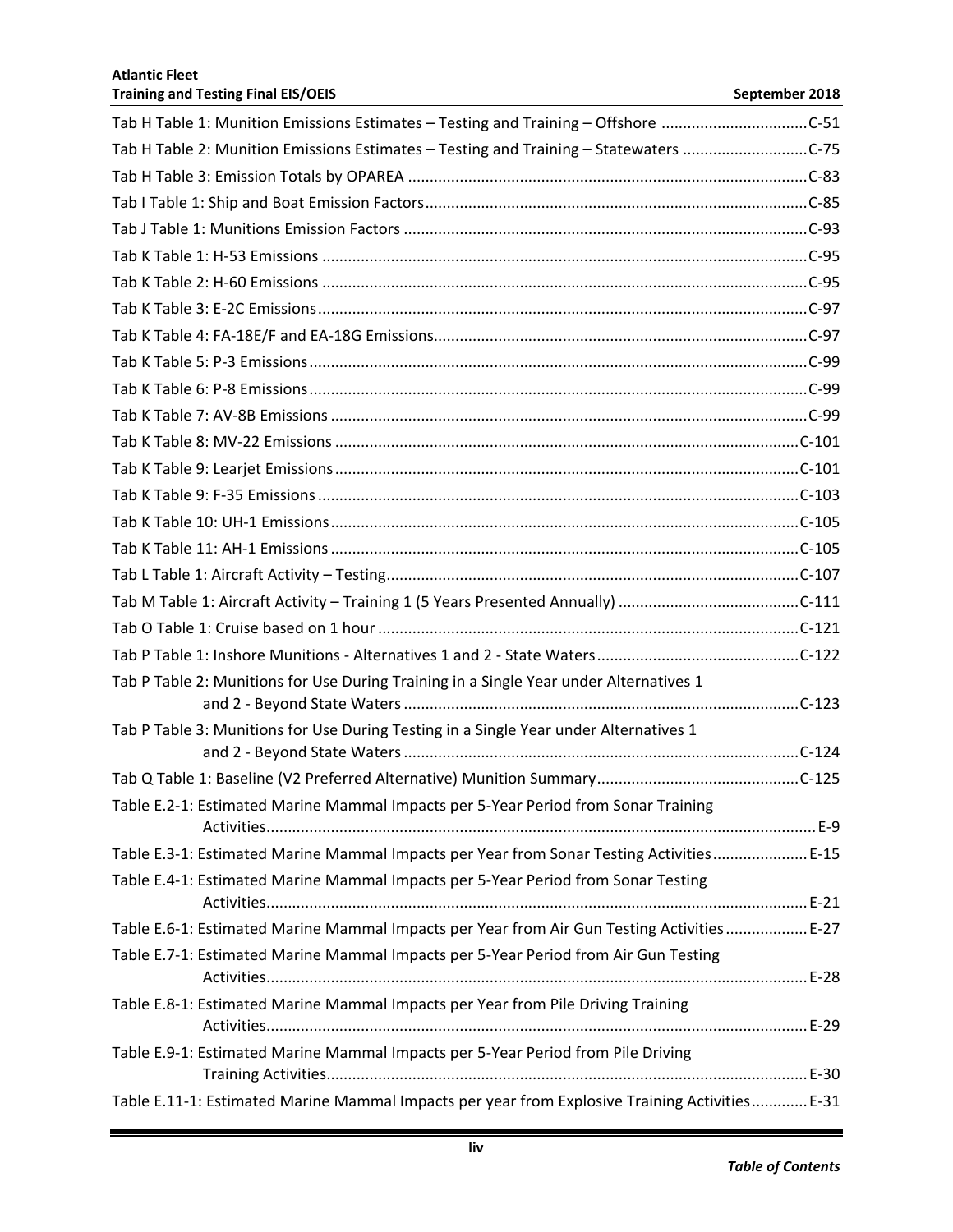| Table E.12-1: Estimated Marine Mammal Impacts per 5-Year Period from Explosive Training                                                                                       |
|-------------------------------------------------------------------------------------------------------------------------------------------------------------------------------|
| Table E.13-1: Estimated Marine Mammal Impacts per Year from Explosive Testing Activities                                                                                      |
| Table E.14-1: Estimated Marine Mammal Impacts per 5-Year Period from Explosive Testing                                                                                        |
| Table E.15-1: Estimated Marine Mammal Impacts from Small and Large Ship Shock Trials                                                                                          |
| Table E.16-1: Estimated Sea Turtle Impacts per Year from Sonar Training and Testing                                                                                           |
| Table E.17-1: Estimated Sea Turtle Impacts per 5-Year Period from Sonar Training and                                                                                          |
| Table E.20-1: Estimated Sea Turtle Impacts per Year from Explosive Training and Testing                                                                                       |
| Table E.21-1: Estimated Sea Turtle Impacts per 5-Year Period from Explosive Training and                                                                                      |
| Table E.22-1: Estimated Sea Turtle Impacts from Small and Large Ship Shock Trials                                                                                             |
| Table F-1: Categories and Footprints for Various Materials and In-Water Explosions F-2                                                                                        |
| Table F-2: Number and Impacts* of Military Expended Materials Proposed for Use During                                                                                         |
| Table F-3: Number and Impacts* of Military Expended Materials Proposed for Use During<br>Training Activities in a Single Year Under Alternatives 1 and 2-Inshore Waters F-13  |
| Table F-4: Number and Impacts* of Military Expended Materials Proposed for Use During<br>Training Activities in a Single Year with Differences between Alternatives 1         |
| Table F-3: Number and Impacts* of Military Expended Materials Proposed for Use During                                                                                         |
| Table F-6: Number and Impacts* of Military Expended Materials Proposed for Use During<br>Training Activities in Five Years Under Alternatives 1 and 2 - Inshore Waters F-19   |
| Table F-7: Number and Impacts* of Military Expended Materials Proposed for Use During<br>Training Activities in Five Years with Differences between Alternatives 1 and 2 F-21 |
| Table F-8: Number of Recovered Materials Proposed for Use During Training Activities In a                                                                                     |
| Table F-9: Number and Impacts* of Recovered Bottom Placed Materials Proposed for Use<br>During Training Activities In a Single Year Under Alternatives 1 and 2  F-23          |
| Table F-10: Number and Impacts* of Recovered Bottom Placed Materials Proposed for Use<br>During Training Activities in a Single Year Under Alternatives 1 and 2 - Inshore     |
| Table F-11: Number of Recovered Materials Proposed for Use During Training Activities In                                                                                      |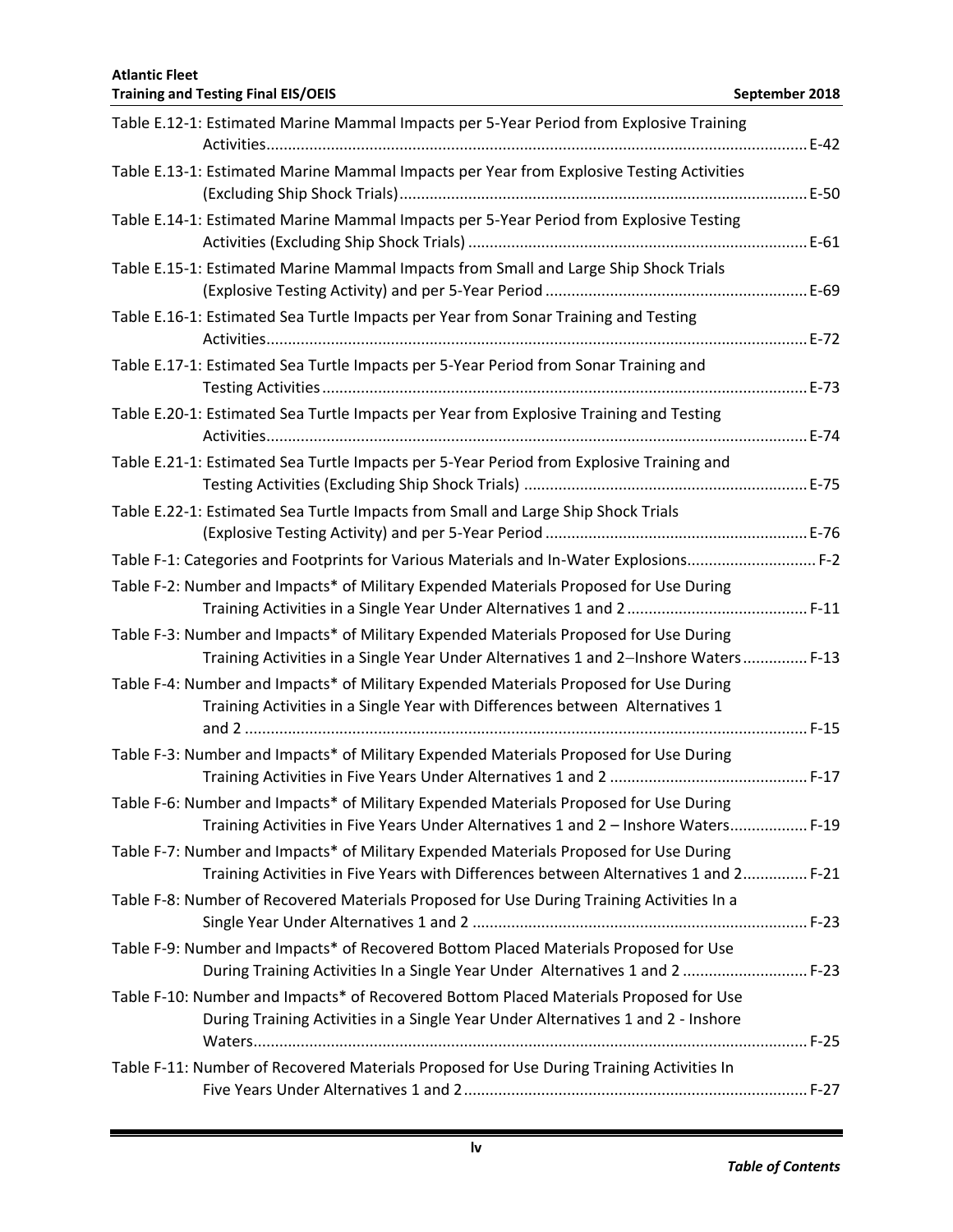## **Training and Testing Final EIS/OEIS September 2018 September 2018** Table F-12: Number and Impacts\* of Recovered Bottom Placed Materials Proposed for Use During Training Activities In Five Years Under Alternatives 1 and 2 .................................. F-27 Table F-13: Number and Impacts\* of Recovered Bottom Placed Materials Proposed for Use During Training Activities in Five Years Under Alternatives 1 and 2 – Inshore Waters................................................................................................................................. F-29 Table F-14: Number and Impacts\* of Military Expended Materials Proposed for Use During Testing Activities in a Single Year Under Alternatives 1 and 2 ........................................... F-33 Table F-15: Number and Impacts\* of Military Expended Materials Proposed for Use During Testing Activities in a Single Year with Differences between Alternatives 1 and 2............................................................................................................ F-35 Table F-16: Number and Impacts\* of Military Expended Materials Proposed for Use During Testing Activities in Five Years Under Alternatives 1 and 2................................................ F-37 Table F-17: Number and Impacts\* of Military Expended Materials Proposed for Use During Testing Activities in a Five Years with Differences between Alternatives 1 and 2 ............. F-39 Table F-18: Number of Recovered Materials Proposed for Use During Testing Activities in a Single Year Under Alternatives 1 and 2 .............................................................................. F-43 Table F-19: Number and Impacts\* of Recovered Bottom Placed Materials Proposed for Use During Testing Activities in a Single Year Under Alternatives 1 and 2................................ F-43 Table F-20: Number of Recovered Materials Proposed for Use During Testing Activities in Five Years Under Alternatives 1 and 2................................................................................ F-45 Table F-21: Number and Impacts\* of Recovered Bottom Placed Materials Proposed for Use During Testing Activities in Five Years as Part of Alternatives 1 and 2............................... F-45 Table F-22: Potential Impact from Explosives On or Near the Bottom for Training Activities Under Alternative 1 and 2 in a Single Year......................................................................... F-47 Table F-23: Potential Impact from Explosives On or Near the Bottom for Testing Activities Under Alternative 1 in a Single Year................................................................................... F-49 Table F-24: Potential Impact from Explosives On or Near the Bottom for Testing Activities Under Alternative 2 in a Single Year................................................................................... F-50 Table F-25: Potential Impact from Explosives On or Near the Bottom for Training Activities under Alternatives 1 and 2 Over Five Years........................................................................ F-51 Table F-26: Potential Impact from Explosives On or Near the Bottom for Testing Activities under Alternatives 1 and 2 Over Five Years........................................................................ F-54 Table F-27: Potential Impact of Military Expended Materials from Training Activities on Each Substrate Type in a Single Year........................................................................................... F-56 Table F-28: Potential Impact of Military Expended Materials from Testing Activities on Each Substrate Type in a Single Year........................................................................................... F-56 Table F-29: Potential Impact of Military Expended Materials from Training Activities on Each Substrate Type over Five Years........................................................................................... F-57 Table F-30: Potential Impact of Military Expended Materials from Testing Activities on Each Substrate Type over Five Years........................................................................................... F-58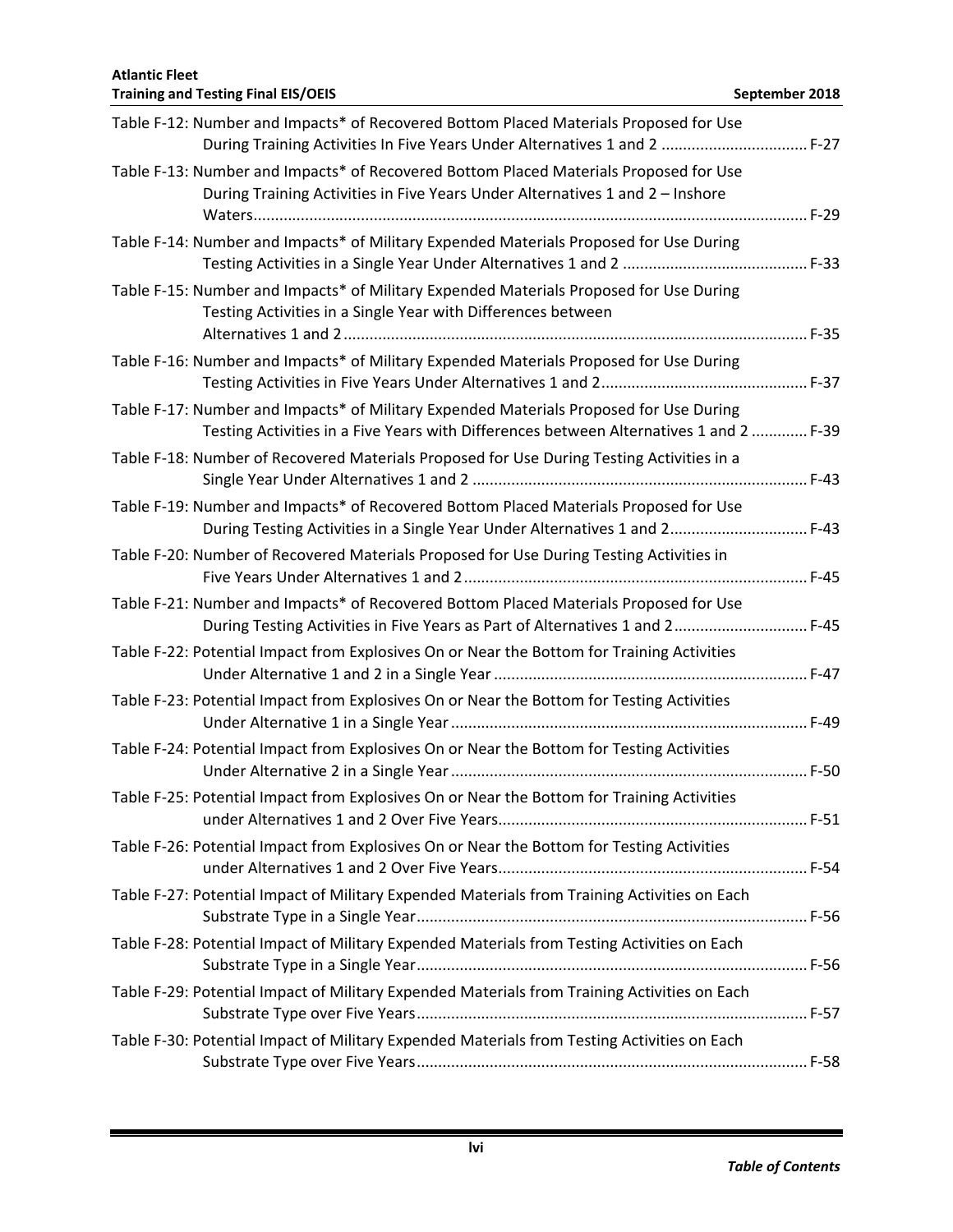| Table F-31: Proportional Impact to Bottom Habitat from Training Activities Under                                                                                 |  |
|------------------------------------------------------------------------------------------------------------------------------------------------------------------|--|
| Table F-32: Proportional Impact to Bottom Habitat from Testing Activities Under                                                                                  |  |
| Table F-33: Proportional Impact to Bottom Habitat from Training Activities Under                                                                                 |  |
| Table F-34: Proportional Impact to Bottom Habitat from Testing Activities Under                                                                                  |  |
| Table F-35: Estimated Representative Marine Mammal Exposures from Direct Strike of a                                                                             |  |
| Table F-36: Estimated Representative Sea Turtle Exposures from Direct Strike of a High                                                                           |  |
| Table F-37: Estimated Representative Marine Mammal Exposures from Direct Strike of<br>Military Expended Materials by Area and Alternative in a Single Year  F-68 |  |
| Table F-38: Estimated Representative Sea Turtle Exposures from Direct Strike of Military                                                                         |  |
| Table H.2-1. Agencies and Organizations Who Commented on the Draft Environmental                                                                                 |  |
|                                                                                                                                                                  |  |
|                                                                                                                                                                  |  |
|                                                                                                                                                                  |  |